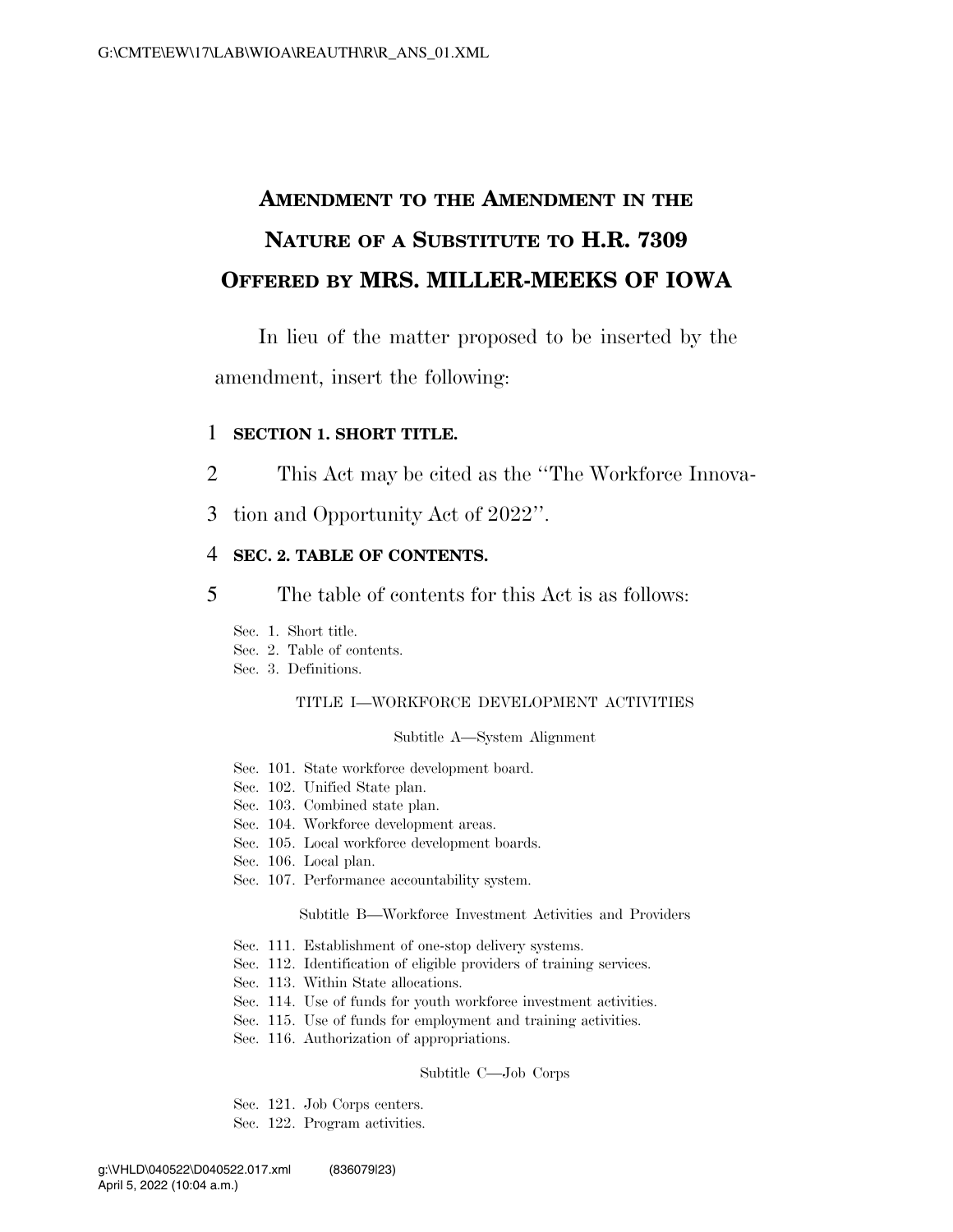- Sec. 123. Standards of conduct.
- Sec. 124. Advisory committees.
- Sec. 125. Experimental projects and technical assistance.
- Sec. 126. Job Corps Scholars activities.
- Sec. 127. Authorization of appropriations.

#### Subtitle D—National Programs

- Sec. 131. Evaluations and research.
- Sec. 132. YouthBuild program.
- Sec. 133. Justice-involved individuals Reentry Program Start-up Grants.
- Sec. 134. Authorization of appropriations.

#### Subtitle E—Administration

Sec. 137. Secretarial administrative authorities and responsibilities.

#### TITLE II—ADULT EDUCATION AND LITERACY

- Sec. 201. Authorization of appropriations.
- Sec. 202. State leadership activities.
- Sec. 203. Grants and contracts for eligible provider.

#### TITLE III—GENERAL PROVISIONS

Sec. 301. Executive agency review of occupational licensing requirements.

#### TITLE IV—AMENDMENTS TO THE WAGNER-PEYSER ACT

Sec.  $401$ . Workforce and labor market information system.

#### TITLE V—AMENDMENTS TO THE REHABILITATION ACT OF 1973

Sec. 501. Competitive integrated employment. Sec. 502. Authorization of appropriations.

## 1 **SEC. 3. DEFINITIONS.**

2 The Workforce Innovation and Opportunity Act (29

3 U.S.C. 3101 et seq.) is amended in section 3 (29 U.S.C.

- 4 3102)—
- 5 (1) in paragraph  $(7)(B)$ , by striking "reg-
- 6 istered'' and all that follows through  $"171$ ";
- $7 \qquad (2)$  in paragraph  $(44)$ —
- 8 (A) in subparagraph (B), by striking 9 "and" at the end;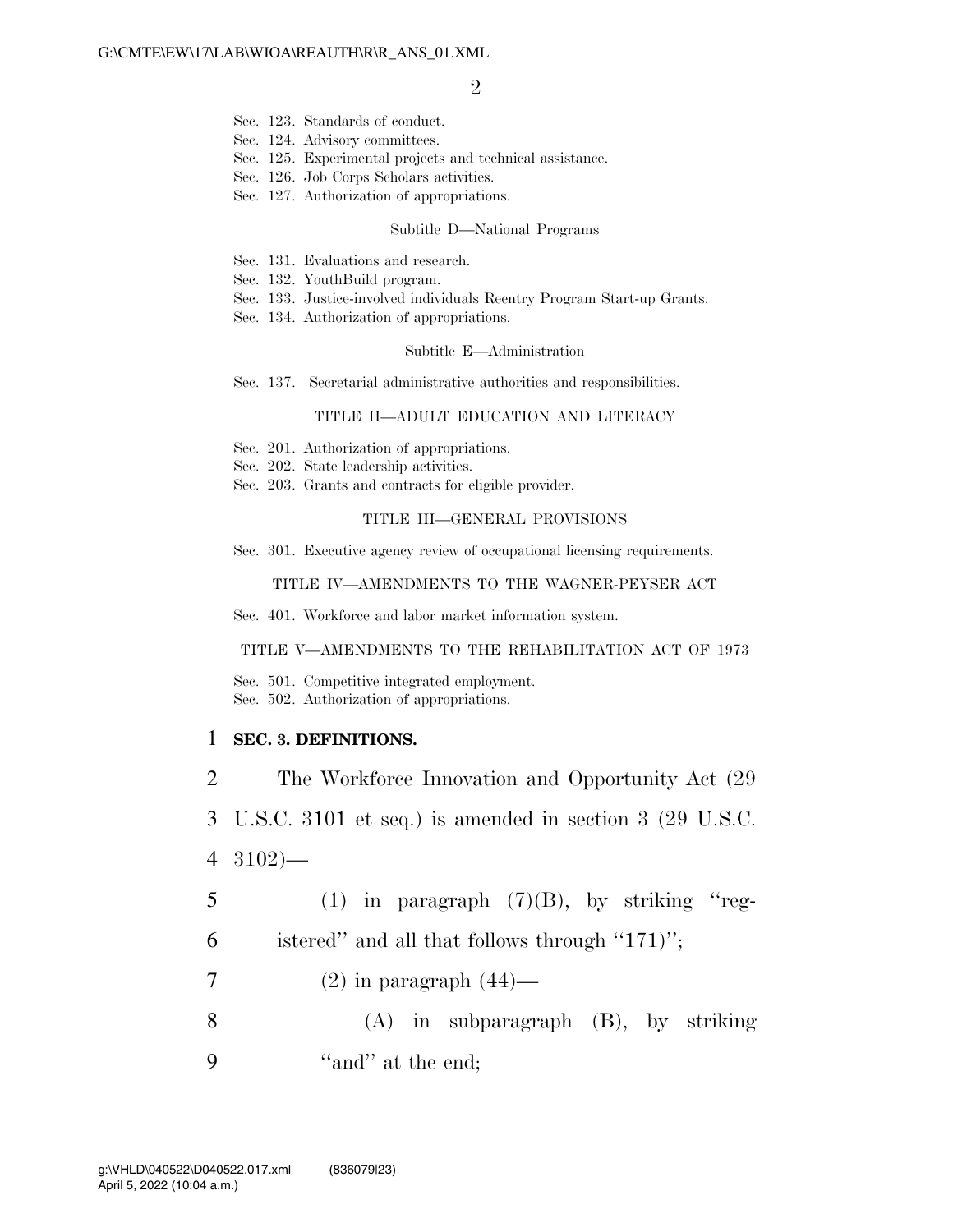| $\mathbf{1}$   | $(B)$ in subparagraph $(C)$ , by striking the       |
|----------------|-----------------------------------------------------|
| $\overline{2}$ | period at the end and inserting "; and"; and        |
| $\mathfrak{Z}$ | (C) by adding at the end the following:             |
| $\overline{4}$ | $\lq\lq$ (D) in a case in which each of the condi-  |
| 5              | tions under section $134(c)(3)(1)(i)$ are met with  |
| 6              | respect to such training (including the estab-      |
| $\overline{7}$ | lishment of an on-the-job training agreement        |
| 8              | described in section $134(c)(3)(I)(iii)$ , provides |
| 9              | the Federal share of the cost of training to the    |
| 10             | employer through an employer-directed skills        |
| 11             | account.";                                          |
| 12             | $(3)$ by amending paragraph $(47)$ to read as fol-  |
| 13             | lows:                                               |
| 14             | PAY-FOR-PERFORMANCE<br>(47)<br><b>CONTRACT</b>      |
| 15             | STRATEGY.—The term 'pay-for-performance contract    |
| 16             | strategy' means a procurement strategy that—        |
| 17             | $\lq\lq$ uses pay-for-performance contracts in      |
| 18             | the provision of training services described in     |
| 19             | section $134(c)(3)$ or activities described in sec- |
| 20             | tion $129(c)(2)$ , and includes—                    |
| 21             | "(i) contracts, each of which shall                 |
| 22             | specify a fixed amount that will be paid to         |
| 23             | an eligible service provider (which may in-         |
| 24             | clude a local or national community-based           |
| 25             | organization or intermediary, community             |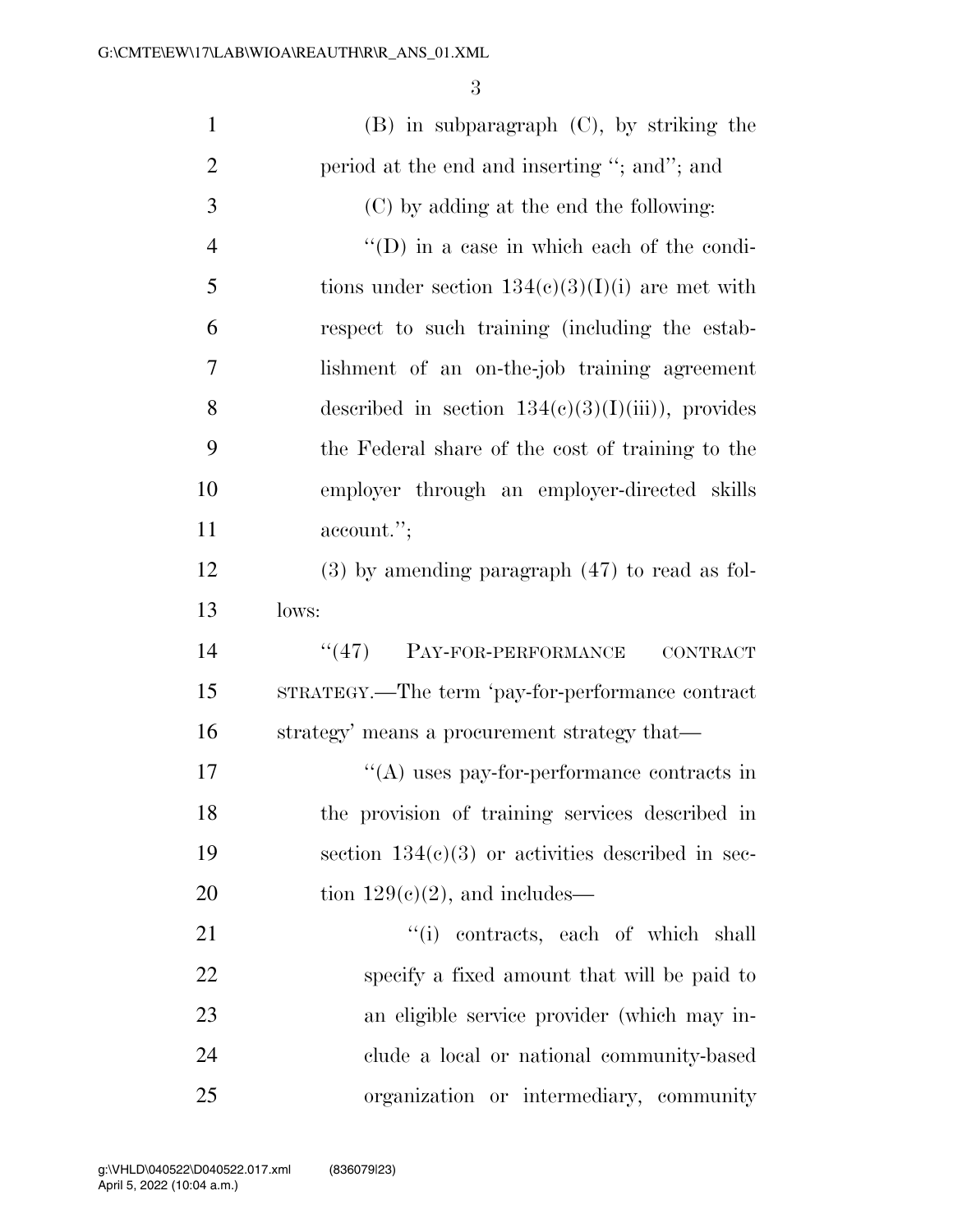| $\mathbf{1}$   | college, or other training provider, that is       |
|----------------|----------------------------------------------------|
| $\overline{2}$ | eligible under section $122$ or $123$ , as ap-     |
| 3              | propriate) based on the achievement of             |
| $\overline{4}$ | specified levels of performance on the pri-        |
| 5              | mary indicators of performance described           |
| 6              | in section $116(b)(2)(A)$ for target popu-         |
| $\tau$         | lations as identified by the local board (in-      |
| 8              | cluding individuals with barriers to employ-       |
| 9              | ment), within a defined timetable, and             |
| 10             | which may provide for bonus payments to            |
| 11             | such service provider to expand capacity to        |
| 12             | provide effective training;                        |
| 13             | "(ii) a strategy for independently vali-           |
| 14             | dating the achievement of the performance          |
| 15             | described in clause (i); and                       |
| 16             | "(iii) a description of how the State or           |
| 17             | local area will reallocate funds not paid to       |
| 18             | a provider because the achievement of the          |
| 19             | performance described in clause (i) did not        |
| 20             | occur, for further activities related to such      |
| 21             | a procurement strategy, subject to section         |
| 22             | $189(g)(4)$ ; and                                  |
| 23             | $\lq\lq (B)$ does not require a local area to con- |
| 24             | duct a feasibility study prior to implementing     |
| 25             | such pay-for-performance contract strategy.";      |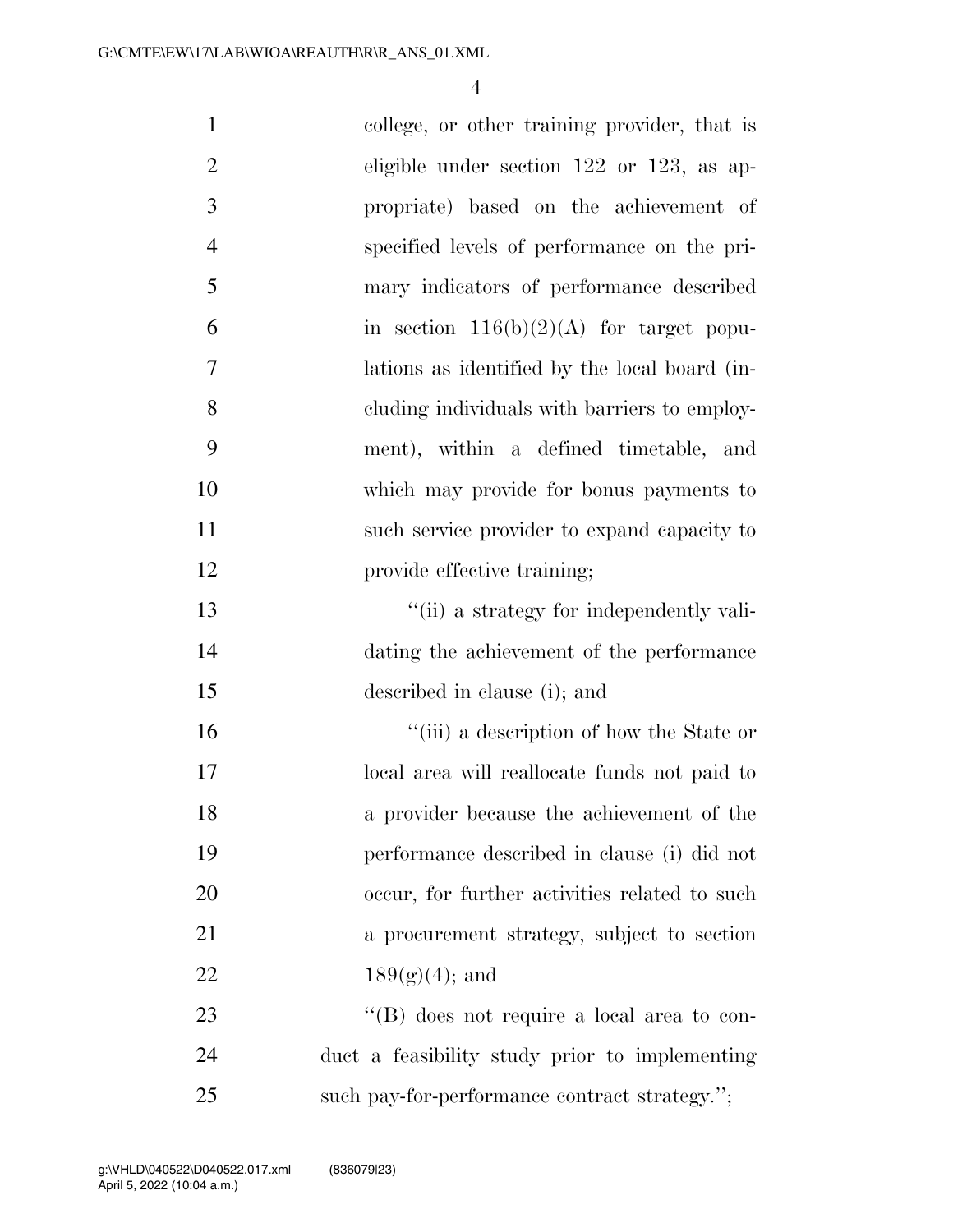| $\mathbf{1}$   | $(4)$ by adding at the end the following:            |
|----------------|------------------------------------------------------|
| $\overline{2}$ | "(72) DIGITAL LITERACY SKILLS.—The term              |
| 3              | 'digital literary skills' has the meaning given such |
| $\overline{4}$ | term in section 202 of the Museum and Library        |
| 5              | Services Act (20 U.S.C. 9101).                       |
| 6              | "(73) EMPLOYER-SPONSORED SKILLS DEVEL-               |
| 7              | OPMENT.—The term "employer-sponsored skills de-      |
| 8              | velopment" means a skills development program—       |
| 9              | "(A) that is selected by an employer to              |
| 10             | meet the specific skill demands of the employer;     |
| 11             | "(B) that is conducted pursuant to terms             |
| 12             | and conditions which are established under an        |
| 13             | employer-sponsored skills development agree-         |
| 14             | ment described in section $134(e)(3)(I)(iv)$ , in-   |
| 15             | cluding a commitment by the employer to em-          |
| 16             | ploy an individual upon successful completion of     |
| 17             | the program;                                         |
| 18             | $\lq\lq$ (C) for which an employer pays a portion    |
| 19             | of the cost of the program, which shall not be       |
| 20             | less than—                                           |
| 21             | "(i) 10 percent of the cost, in the case             |
| 22             | of an employer with not more than 50 em-             |
| 23             | ployees;                                             |
| 24             | "(ii) 25 percent of the cost, in the                 |
| 25             | case of an employer with more than 50                |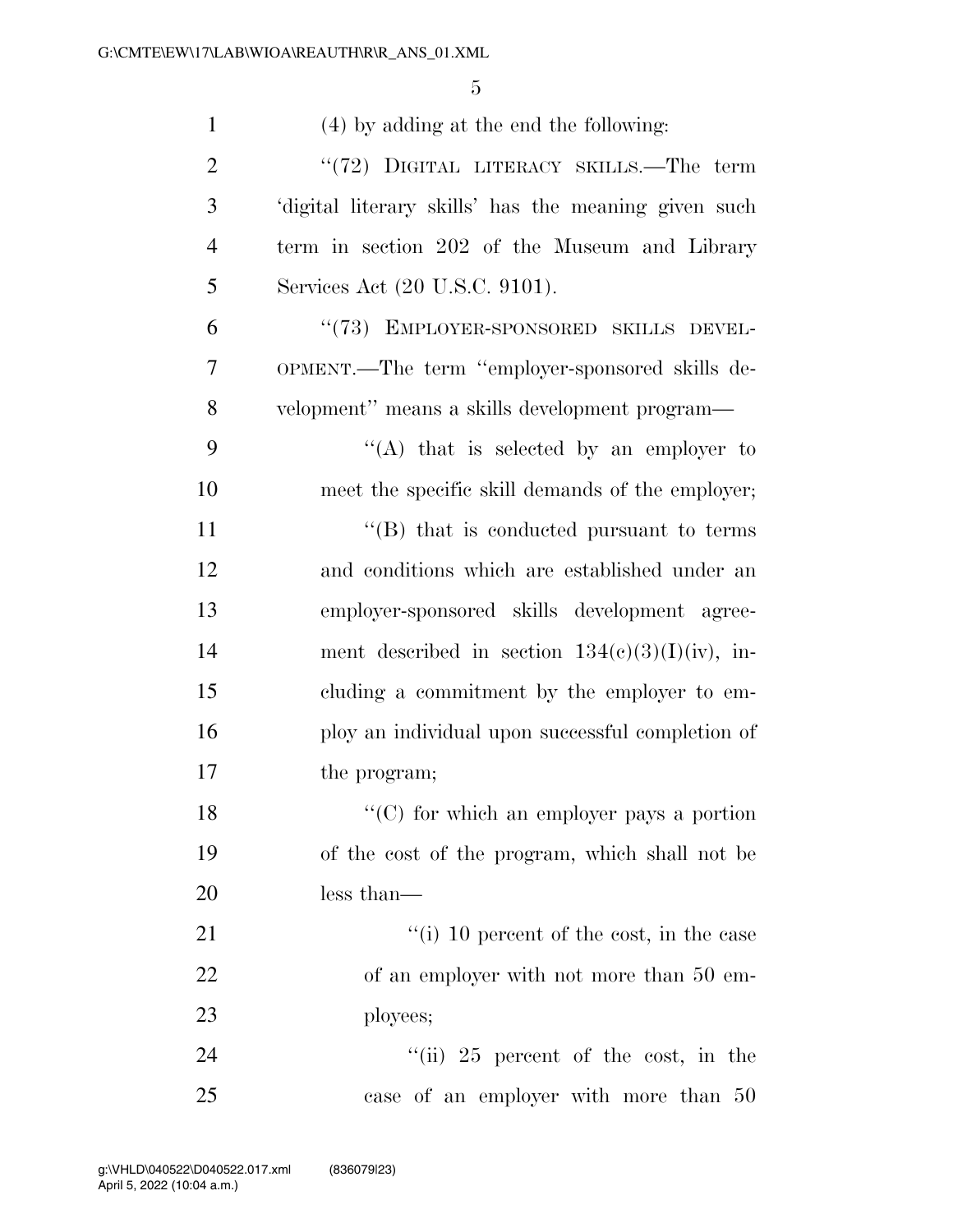| $\mathbf{1}$   | employees but not more than 100 employ-              |
|----------------|------------------------------------------------------|
| $\overline{2}$ | ees; and                                             |
| 3              | $``(iii)$ 50 percent of the cost, in the             |
| $\overline{4}$ | case of an employer with more than 100               |
| 5              | employees; and                                       |
| 6              | $\lq\lq$ (D) for which the Federal share of the      |
| 7              | cost of the program is provided to the employer      |
| 8              | through an employer-directed skills account in       |
| 9              | accordance with section $134(c)(3)(I)(ii)$ .         |
| 10             | $\cdot$ (74) EVIDENCED-BASED.—The term $\cdot$ evi-  |
| 11             | dence-based", when used with respect to an activity, |
| 12             | strategy, or intervention, means an activity, strat- |
| 13             | egy, or intervention that—                           |
| 14             | $\lq\lq$ demonstrates a statistically signifi-       |
| 15             | cant effect on improving participant outcomes        |
| 16             | or other relevant outcomes based on— (i)             |
| 17             | strong evidence from at least 1 well-designed        |
| 18             | and well-implemented experimental study; (ii)        |
| 19             | moderate evidence from at least 1 well-designed      |
| 20             | and well-implemented quasi-experimental study;       |
| 21             | or (iii) promising evidence from at least 1 well-    |
| 22             | and well-implemented<br>designed<br>correlational    |
| 23             | study with statistical controls for selection bias;  |
| 24             | <b>or</b>                                            |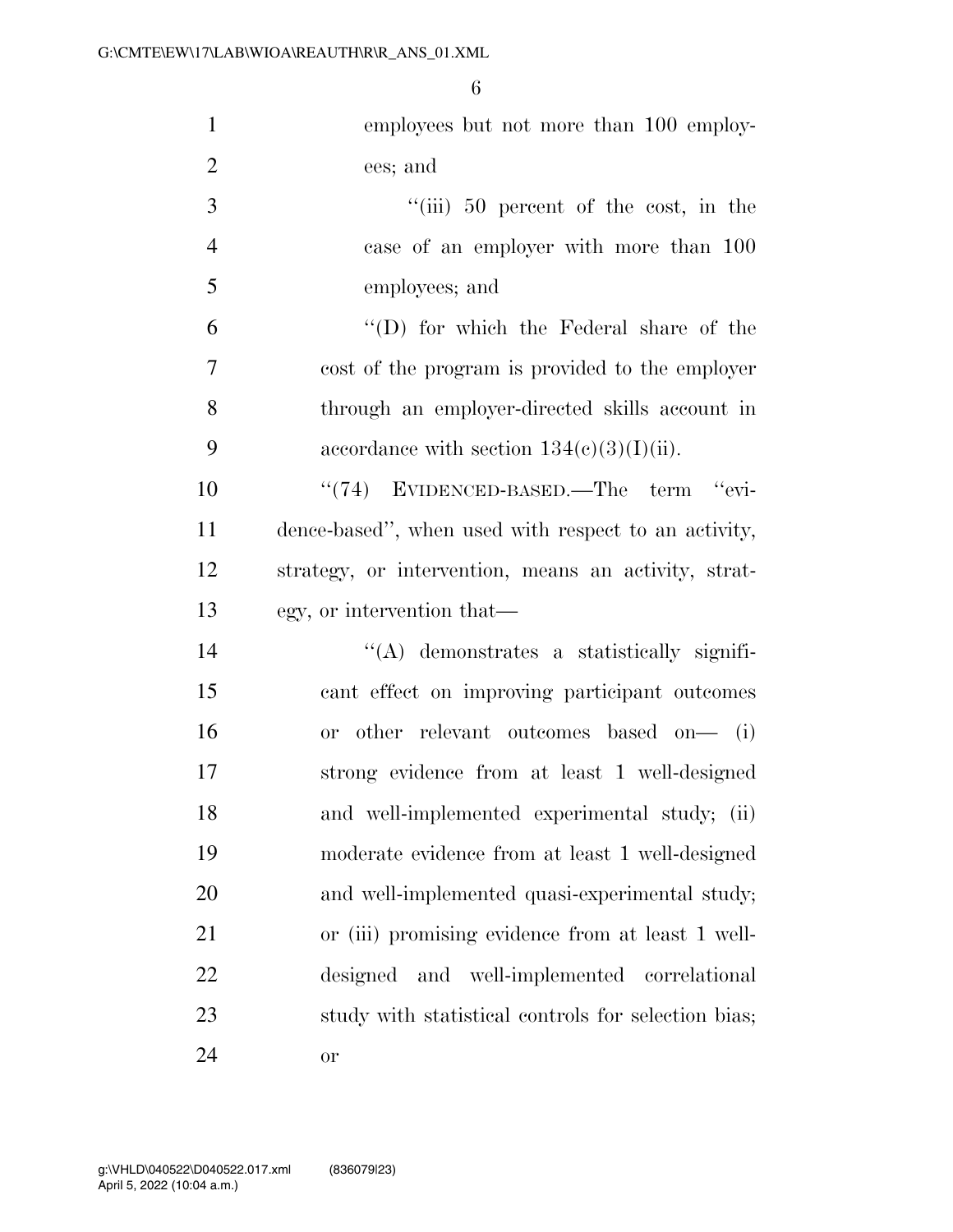| $\mathbf{1}$   | $\lq\lq(B)(i)$ demonstrates a rationale based on         |
|----------------|----------------------------------------------------------|
| $\overline{2}$ | high-quality research findings or positive eval-         |
| 3              | uation that such activity, strategy, or interven-        |
| $\overline{4}$ | tion is likely to improve participant outcomes or        |
| 5              | other relevant outcomes; and                             |
| 6              | "(ii) includes ongoing efforts to examine                |
| 7              | the effects of such activity, strategy, or inter-        |
| 8              | vention."; and                                           |
| 9              | $(5)$ by reordering paragraphs $(1)$ through $(74)$ ,    |
| 10             | amended by this section, and the paragraphs<br>as        |
| 11             | added by this paragraph in alphabetical order, and       |
| 12             | renumbering such paragraphs as so reordered;             |
| 13             | <b>TITLE I-WORKFORCE</b>                                 |
|                |                                                          |
| 14             | <b>DEVELOPMENT ACTIVITIES</b>                            |
| 15             | Subtitle A—System Alignment                              |
| 16             | SEC. 101. STATE WORKFORCE DEVELOPMENT BOARD.             |
| 17             | Section $101(d)$ of the Workforce Innovation and Op-     |
| 18             | portunity Act $(29 \text{ U.S.C. } 3111(d))$ is amended— |
| 19             | $(1)$ in paragraph $(3)(D)$ —                            |
| 20             | (A) by striking "and jobseekers" and in-                 |
| 21             | serting "jobseekers, and entrepreneurs"; and             |
| 22             | (B) by inserting "and entrepreneurial                    |
| 23             | skills development and microenterprise services"         |
| 24             | after "occupations"; and                                 |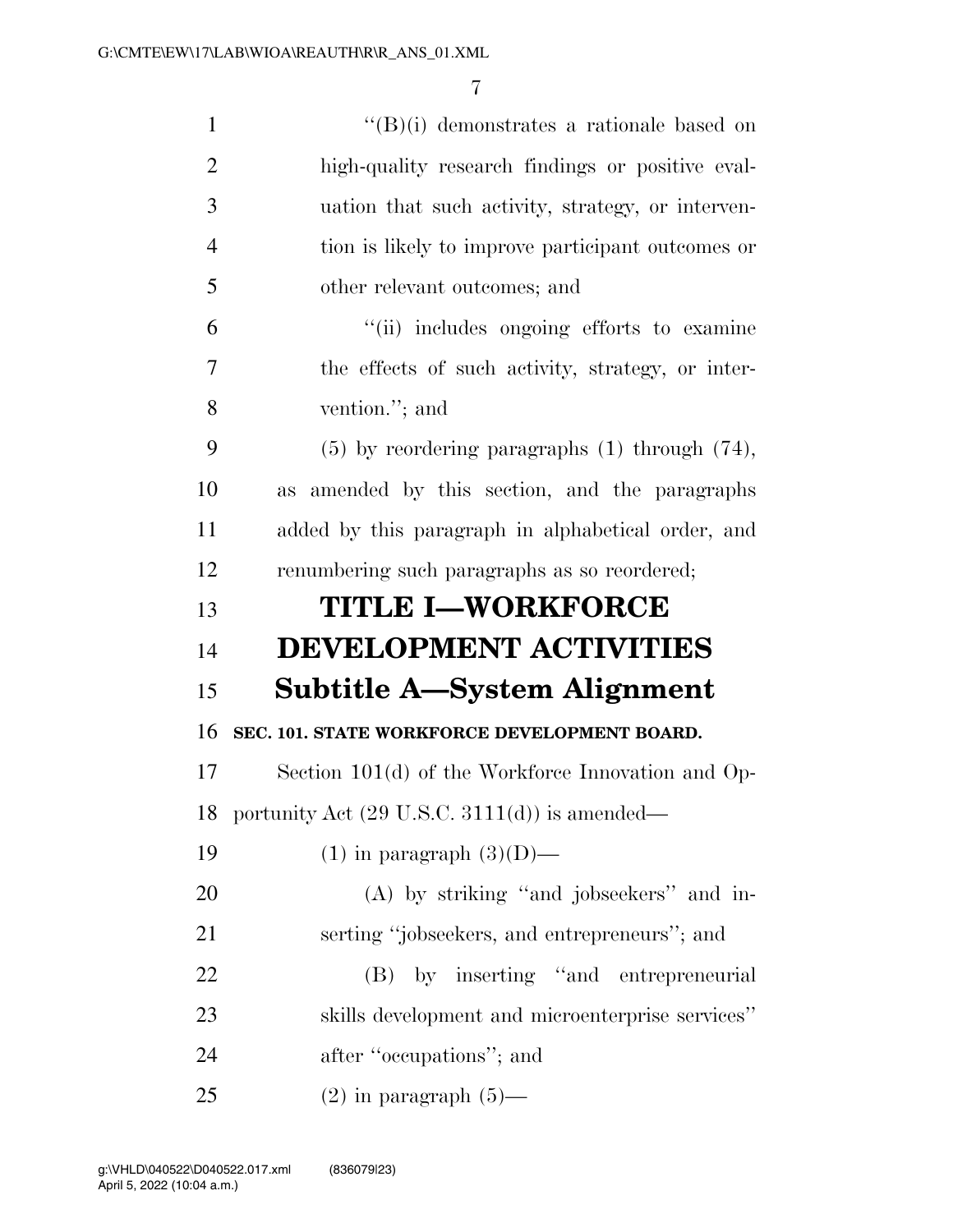| $\mathbf{1}$   | (A) by inserting "evidence-based and                            |
|----------------|-----------------------------------------------------------------|
| $\overline{2}$ | other" after "information on"; and                              |
| 3              | (B) by inserting "evidence-based<br>and                         |
| $\overline{4}$ | other" after "including".                                       |
| 5              | SEC. 102. UNIFIED STATE PLAN.                                   |
| 6              | Section 102(b) of the Workforce Innovation and Op-              |
| 7              | portunity Act $(29 \text{ U.S.C. } 3112(\text{b}))$ is amended— |
| 8              | $(1)$ in paragraph $(1)$ —                                      |
| 9              | $(A)$ in subparagraph $(A)$ —                                   |
| 10             | $(i)$ in clause $(i)$ , by striking "and" at                    |
| 11             | the end;                                                        |
| 12             | (ii) in clause (ii), by "and" at the end;                       |
| 13             | and                                                             |
| 14             | (iii) by adding at the end the fol-                             |
| 15             | lowing:                                                         |
| 16             | "(iii) projected industries or sectors                          |
| 17             | within the State expected to decline or face                    |
| 18             | significant changes in employment oppor-                        |
| 19             | tunities;";                                                     |
| 20             | $(B)$ by redesignating subparagraphs $(D)$                      |
| 21             | and $(E)$ as subparagraphs $(E)$ and $(G)$ , respec-            |
| 22             | tively;                                                         |
| 23             | $(C)$ by inserting after subparagraph $(C)$                     |
| 24             | the following:                                                  |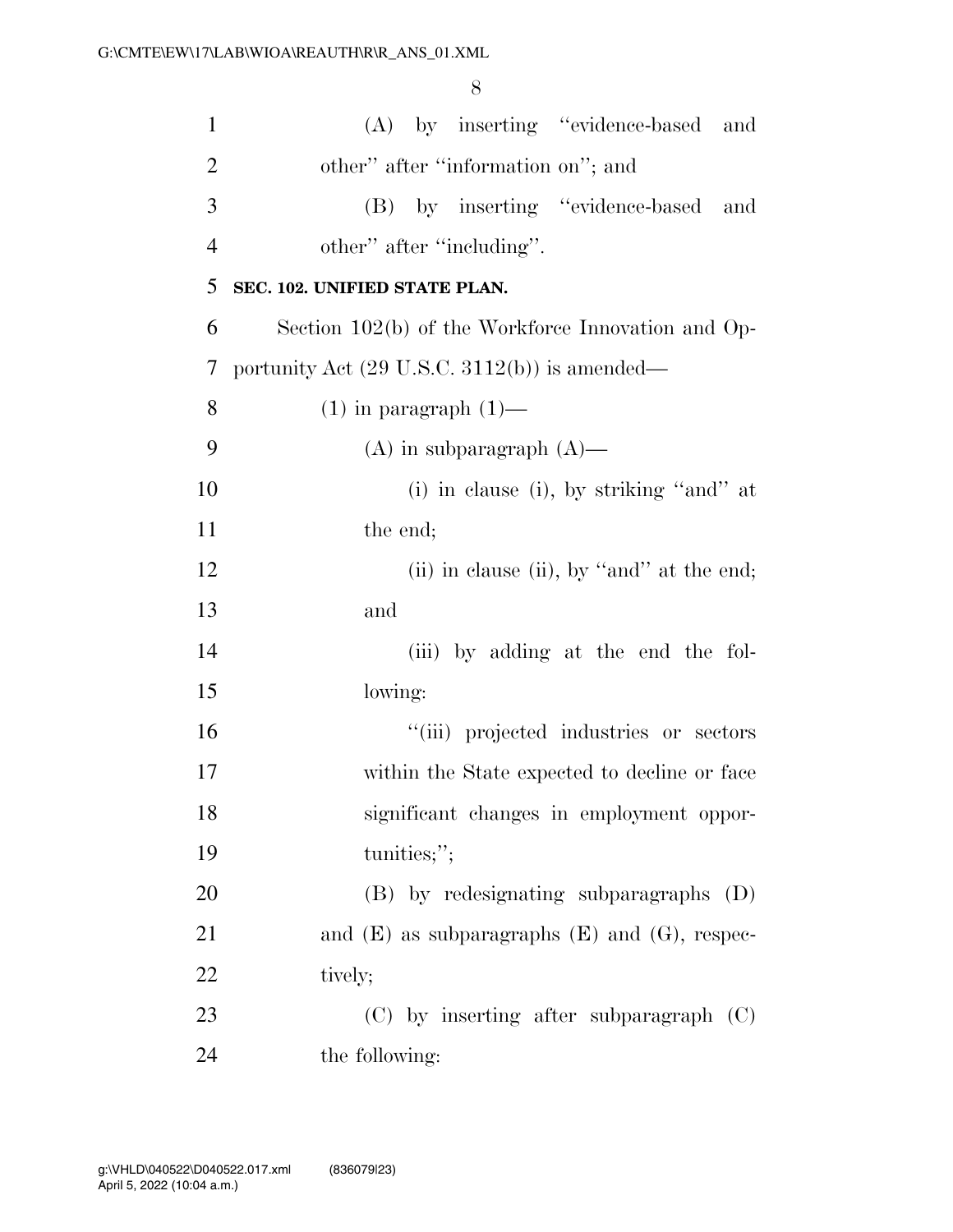| $\mathbf{1}$   | $\lq\lq$ (D) an analysis of the extent to which the |
|----------------|-----------------------------------------------------|
| $\overline{2}$ | activities described in subparagraph (C) are evi-   |
| 3              | dence-based, and a description of the State's       |
| $\overline{4}$ | plan for increasing the use of evidence-based       |
| 5              | activities in the State;";                          |
| 6              | (D) in subparagraph $(E)$ , as so redesig-          |
| $\overline{7}$ | nated, by striking "and" at the end;                |
| 8              | $(E)$ by inserting after subparagraph $(E)$ ,       |
| 9              | as so redesignated, the following:                  |
| 10             | "(F) a description of the occupational li-          |
| 11             | censing requirements for specific occupations or    |
| 12             | industry sectors in the State; and"; and            |
| 13             | $(F)$ in subparagraph $(G)$ , as so redesig-        |
| 14             | nated—                                              |
| 15             | (i) by striking " $(C)$ " and inserting             |
| 16             | $\lq\lq$ (D)''; and                                 |
| 17             | (ii) by striking "subparagraph $(D)$ "              |
| 18             | and inserting "subparagraph (E)"; and               |
| 19             | $(2)$ in paragraph $(2)$ —                          |
| 20             | $(A)$ in subparagraph $(C)$ —                       |
| 21             | (i) in clause (vii), by striking "and" at           |
| 22             | the end;                                            |
| 23             | (ii) in clause (viii), by striking the pe-          |
| 24             | riod at the end and inserting "; and"; and          |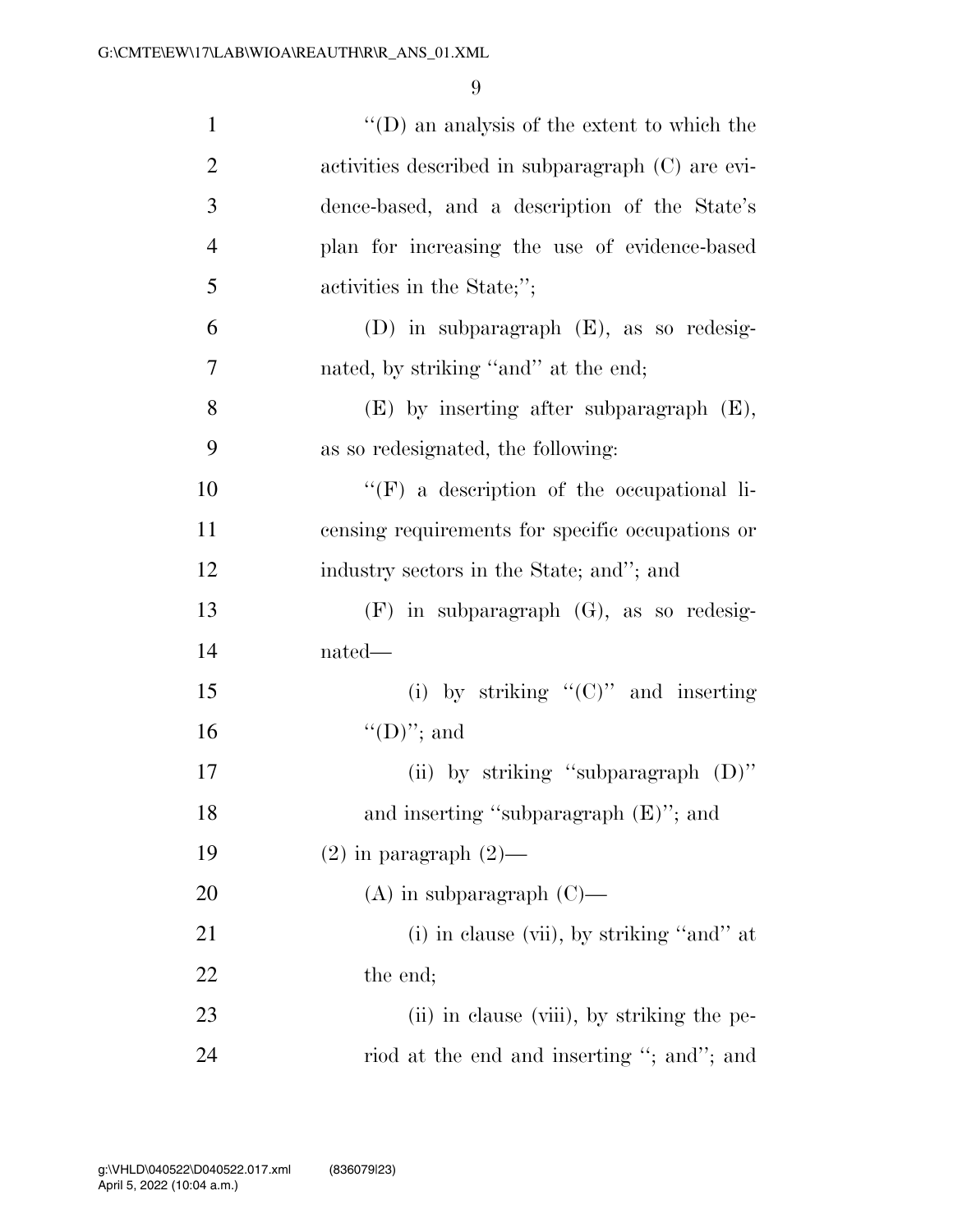| $\mathbf{1}$   | (iii) by adding at the end the fol-               |
|----------------|---------------------------------------------------|
| $\overline{2}$ | lowing:                                           |
| 3              | "(ix) how the State will disseminate              |
| $\overline{4}$ | information to the core programs and enti-        |
| 5              | ties of the State's workforce investment          |
| 6              | system on the availability and use of evi-        |
| $\overline{7}$ | dence-based activities.";                         |
| 8              | $(B)$ in subparagraph $(D)(ii)$ —                 |
| 9              | (i) in subclause $(V)$ , by inserting             |
| 10             | "and" at the end; and                             |
| 11             | (ii) by adding at the end the fol-                |
| 12             | lowing:                                           |
| 13             | "(VI) the plan of the eligible                    |
| 14             | agency to award grants and contracts              |
| 15             | to eligible providers under section 231           |
| 16             | in a timely manner as required under              |
| 17             | subsection (a) of such section;"; and             |
| 18             | $(C)$ in subparagraph $(E)(viii)(I)$ , by insert- |
| 19             | ing ", and award grants and contracts to eligi-   |
| 20             | ble providers under section 231 in a timely       |
| 21             | manner as required under subsection (a) of        |

22 such section" after "provisions)".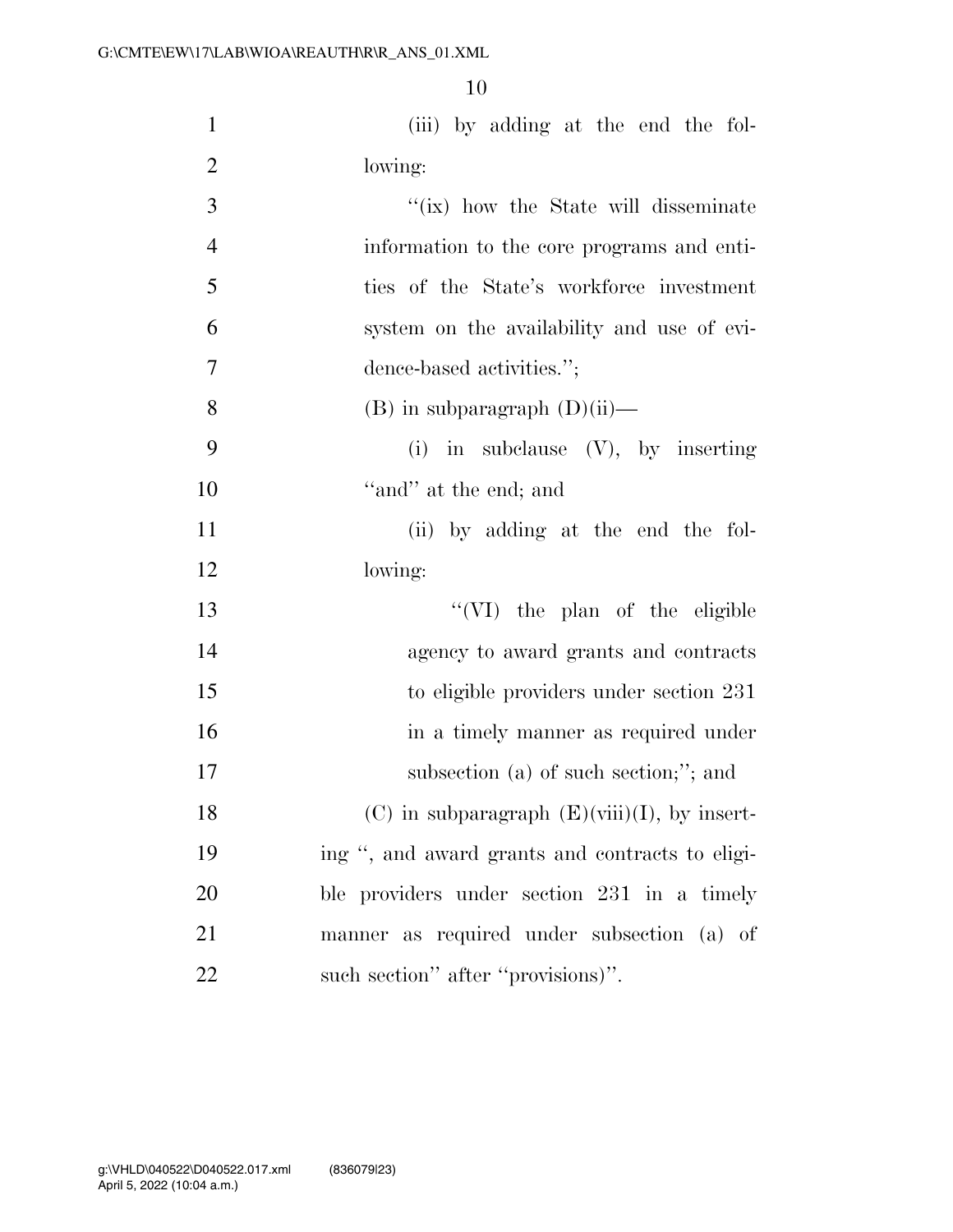# **SEC. 103. COMBINED STATE PLAN.**

 Section 103(a)(2) of the Workforce Innovation and 3 Opportunity Act  $(29 \text{ U.S.C. } 3113(a)(2))$  is amended by adding at the end the following:

 ''(L) Employment and skills development activities carried out by the Small Business Ad- ministration, including such activities carried out by the Office of Entrepreneurial Develop-ment.''.

# **SEC. 104. WORKFORCE DEVELOPMENT AREAS.**

 Section 106 of the Workforce Innovation and Oppor-tunity Act (29 U.S.C. 3121) is amended—

13 (1) in subsection (a)(1), by striking "after con- sultation with the local boards and chief elected offi- cials in the local areas'' and inserting ''after con- sultation with the State economic development agen-cy, local boards, chief elected officials'';

18 (2) in subsection (b)(1), by adding at the end the following:

20 "'(C) CONSULTATIONS.—The State board, State economic development agency, chief elect- ed officials, and local boards shall provide such consultations as requested by the Governor in a 24 timely manner.".

25 (3) in subsection  $(c)(1)$ —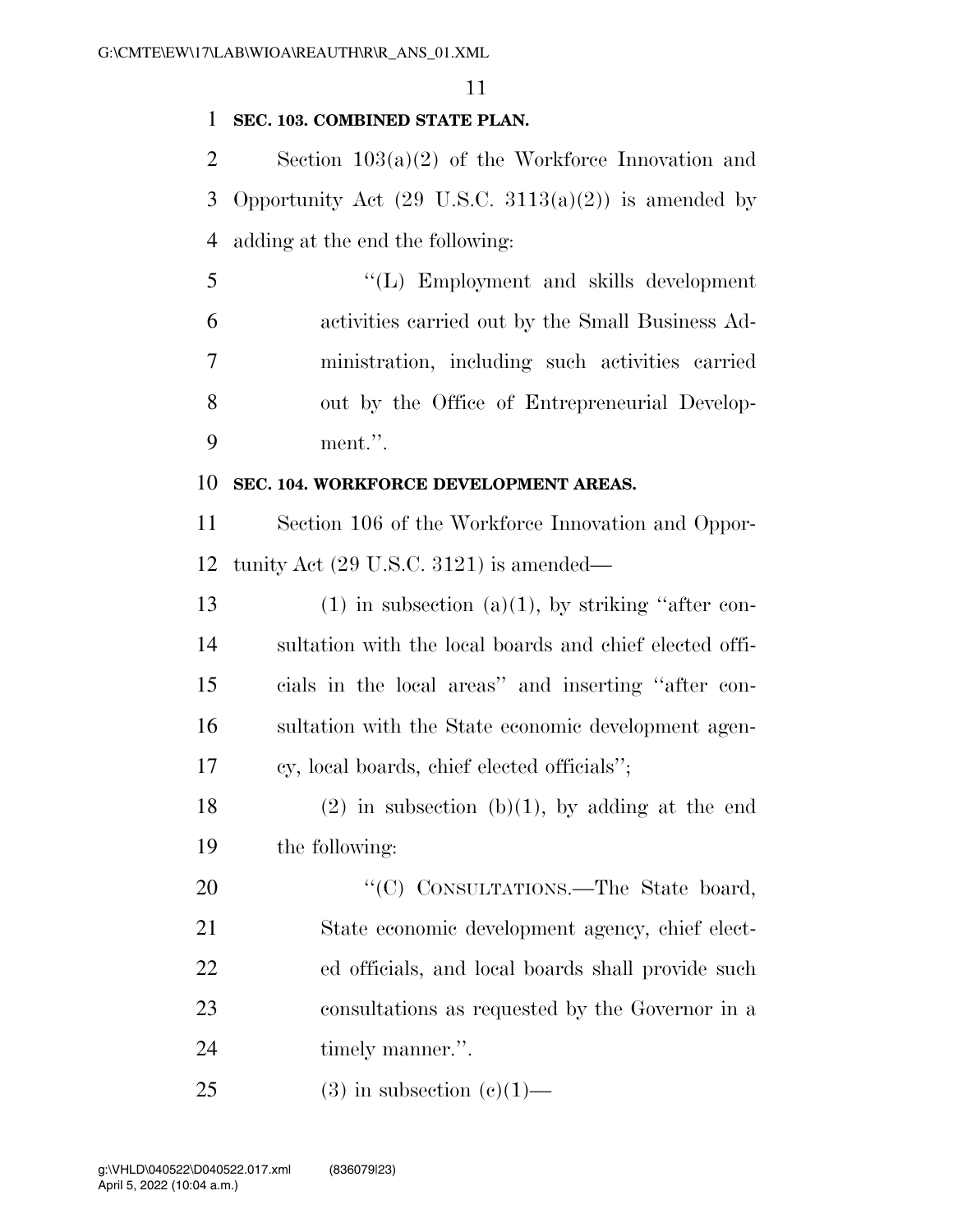| $\mathbf{1}$   | $(A)$ by redesignating subparagraphs $(E)$ ,               |
|----------------|------------------------------------------------------------|
| $\overline{2}$ | $(F)$ , $(G)$ , and $(H)$ as subparagraphs $(F)$ , $(G)$ , |
| 3              | $(H)$ , and $(I)$ , respectively; and                      |
| $\overline{4}$ | $(B)$ by adding after subparagraph $(D)$ the               |
| 5              | following:                                                 |
| 6              | "(E) the establishment of cost arrange-                    |
| 7              | ments for services described in subsections (c)            |
| 8              | and (d) of section 134, including the pooling of           |
| 9              | funds for such costs;".                                    |
| 10             | SEC. 105. LOCAL WORKFORCE DEVELOPMENT BOARDS.              |
| 11             | Section 107 of the Workforce Innovation and Oppor-         |
| 12             | tunity Act (29 U.S.C. 3122) is amended—                    |
| 13             | $(1)$ in subsection $(d)(6)$ —                             |
| 14             | $(A)$ in the heading, by striking "PROVEN"                 |
| 15             | and inserting "EVIDENCE-BASED"; and                        |
| 16             | $(B)$ in subparagraph $(A)$ , by striking                  |
| 17             | "proven" and inserting "evidence-based"; and               |
| 18             | $(2)$ in subsection $(f)$ , by adding at the end the       |
| 19             | following:                                                 |
| 20             | "(4) PROFESSIONAL DEVELOPMENT.—The local                   |
| 21             | board may provide board and one-stop delivery sys-         |
| 22             | tem staff with professional development on—                |
| 23             | $\lq\lq$ the expanded use of digital tech-                 |
| 24             | nology and tools for augmenting and improving              |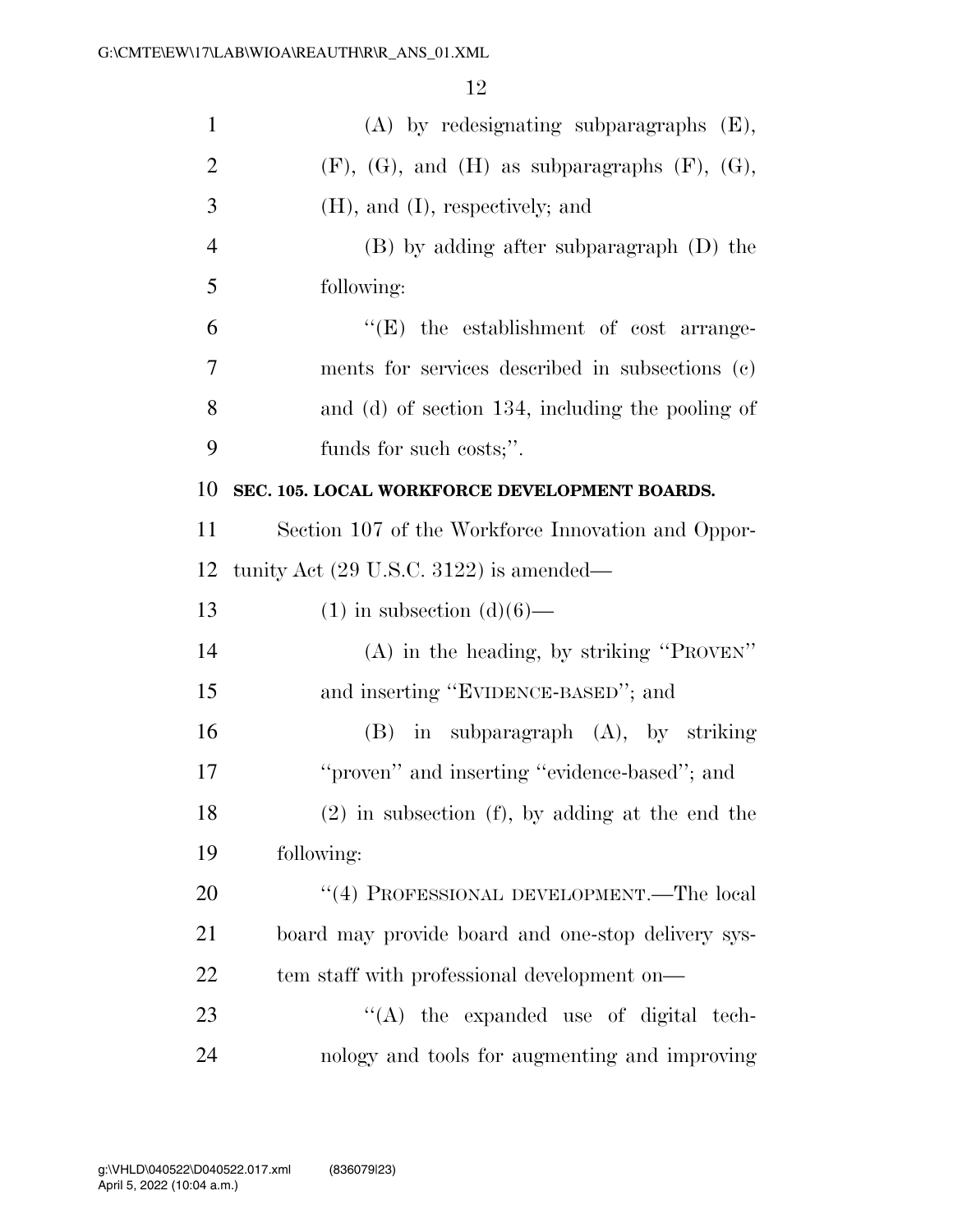| $\mathbf{1}$   | the delivery of services to participants and em-         |
|----------------|----------------------------------------------------------|
| $\overline{2}$ | ployers; and                                             |
| 3              | $\lq\lq$ the identification and implementation           |
| $\overline{4}$ | of evidence-based strategies.".                          |
| 5              | SEC. 106. LOCAL PLAN.                                    |
| 6              | Section 108(b) of the Workforce Innovation and Op-       |
| 7              | portunity Act $(29 \text{ U.S.C. } 3123(b))$ is amended— |
| 8              | $(1)$ in paragraph $(4)$ —                               |
| 9              | $(A)$ in subparagraph $(A)(iv)$ , by striking            |
| 10             | "and" at the end;                                        |
| 11             | $(B)$ in subparagraph $(B)$ , by inserting               |
| 12             | "and" at the end; and                                    |
| 13             | (C) by adding at the end the following:                  |
| 14             | $\cdot$ (C) that may include opportunities for           |
| 15             | workers participating in incumbent worker                |
| 16             | training programs, on-the-job training pro-              |
| 17             | grams, or customized training programs to ful-           |
| 18             | fill any applicable educational requirements nec-        |
| 19             | essary to obtain any professional license that           |
| 20             | may be required for such workers' occupa-                |
| 21             | tions;                                                   |
| 22             | $(2)$ in paragraph $(6)(B)$ , by inserting ", includ-    |
| 23             | ing digital technology," after "technology"; and         |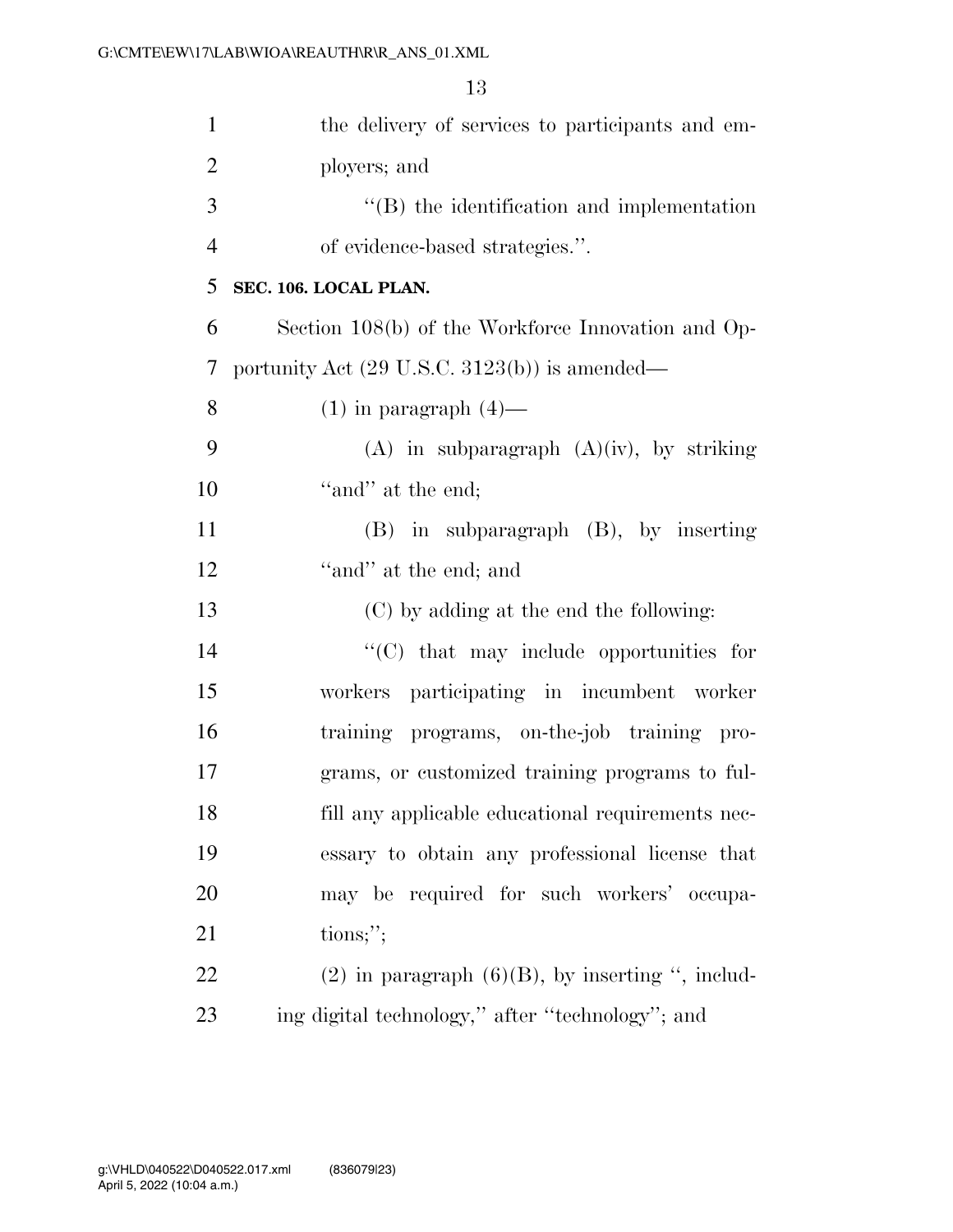| $\mathbf{1}$   | $(3)$ in paragraph $(19)$ , by inserting "or em-   |
|----------------|----------------------------------------------------|
| $\mathbf{2}$   | ployer-directed skills accounts" after "individual |
| 3              | training accounts".                                |
| $\overline{4}$ | SEC. 107. PERFORMANCE ACCOUNTABILITY SYSTEM.       |
| 5              | Section 116 of the Workforce Innovation and Oppor- |
| 6              | tunity Act $(29 \text{ U.S.C. } 3141)$ is amended— |
| $\tau$         | $(1)$ in subsection $(b)$ —                        |
| 8              | $(A)$ in paragraph $(2)(B)$ , by inserting "and    |
| 9              | the evidence that such indicators are correlated   |
| 10             | with program quality" after "indicators"; and      |
| 11             | $(B)$ in paragraph $(3)(A)$ , by adding at the     |
| 12             | end the following:                                 |
| 13             | "(ix) TRANSPARENCY<br>REQUIRE-                     |
| 14             | MENT.—The Secretary of Labor in con-               |
| 15             | junction with the Secretary of Education           |
| 16             | shall publish on a publicly accessible             |
| 17             | website the statistical model developed            |
| 18             | under clause (viii), and the methodology           |
| 19             | used to develop each such proposed ex-             |
| 20             | pected level of performance."; and                 |
| 21             | $(2)$ in subsection $(d)(2)$ —                     |
| 22             | $(A)$ in subparagraph $(J)$ , by inserting         |
| 23             | "and" at the end;                                  |
| 24             | $(B)$ by amending subparagraph $(K)$ to            |
| 25             | read as follows:                                   |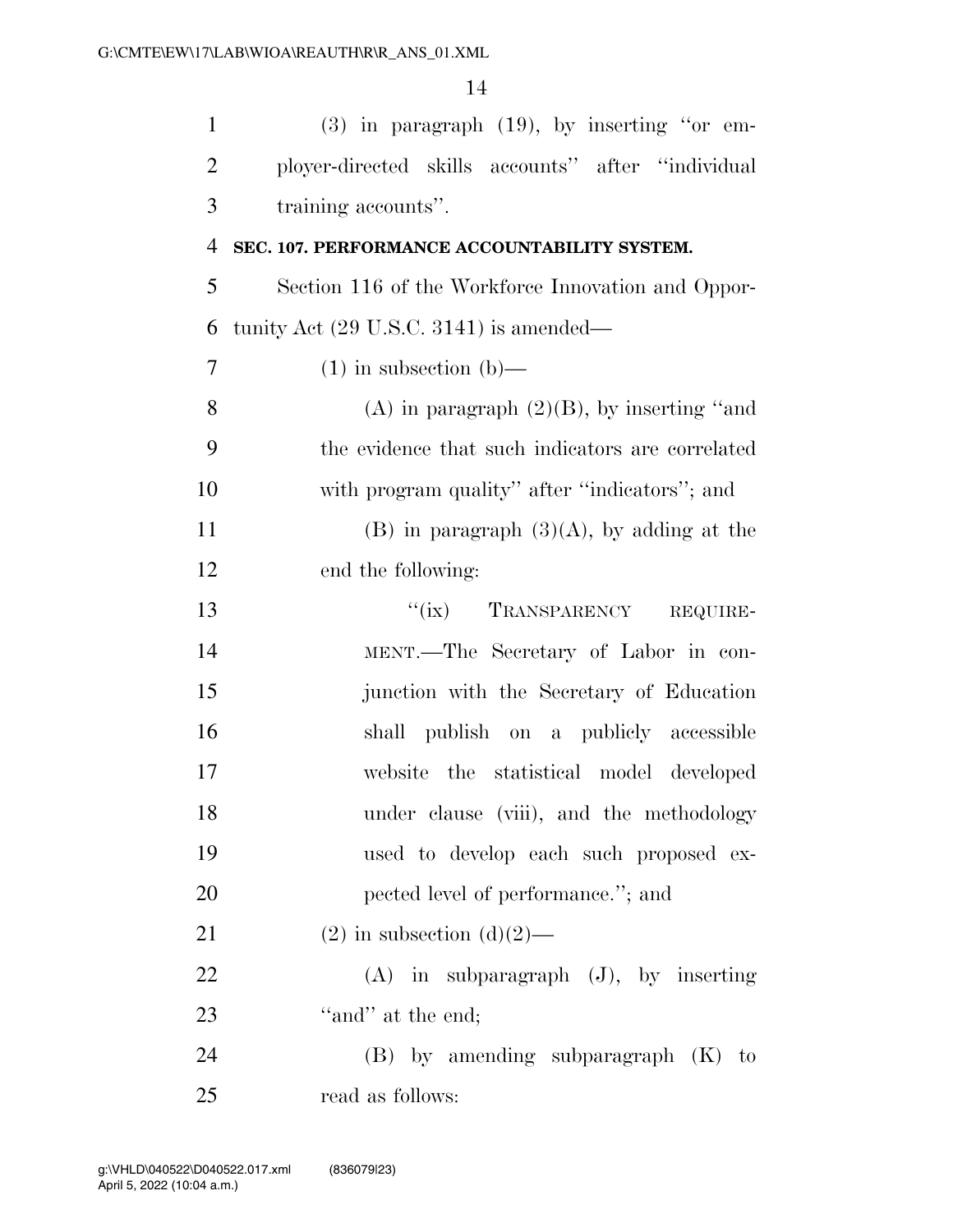| $\mathbf{1}$   | $\lq\lq$ (K) to the extent practicable, the number    |
|----------------|-------------------------------------------------------|
| $\overline{2}$ | and percentage of participants who obtained           |
| 3              | employment in an industry or sector related to        |
| $\overline{4}$ | their program of study upon exit from the pro-        |
| 5              | gram.".                                               |
| 6              | <b>Subtitle B-Workforce Investment</b>                |
| $\overline{7}$ | <b>Activities and Providers</b>                       |
| 8              | SEC. 111. ESTABLISHMENT OF ONE-STOP DELIVERY SYS-     |
| 9              | TEMS.                                                 |
| 10             | Section 121 of the Workforce Innovation and Oppor-    |
| 11             | tunity Act $(29 \text{ U.S.C. } 3151)$ is amended—    |
| 12             | (1) in subsection (b) $(A)(ii)$ , by inserting "phys- |
| 13             | ical and virtual" after "of the"; and                 |
| 14             | $(2)$ in subsection $(e)$ —                           |
| 15             | (A) in paragraph $(2)$ —                              |
| 16             | (i) in subparagraph $(A)$ —                           |
| 17             | (I) by inserting "in person or vir-                   |
| 18             | tually" after "accessible"; and                       |
| 19             | (II) by inserting "virtual or" be-                    |
| 20             | fore "physical";                                      |
| 21             | (ii) in subparagraph $(B)(i)$ , by insert-            |
| 22             | ing "(such as a community college campus,             |
| 23             | a secondary school, an area career and                |
| 24             | technical education school, or a public li-           |
| 25             | brary)" after "sites"; and                            |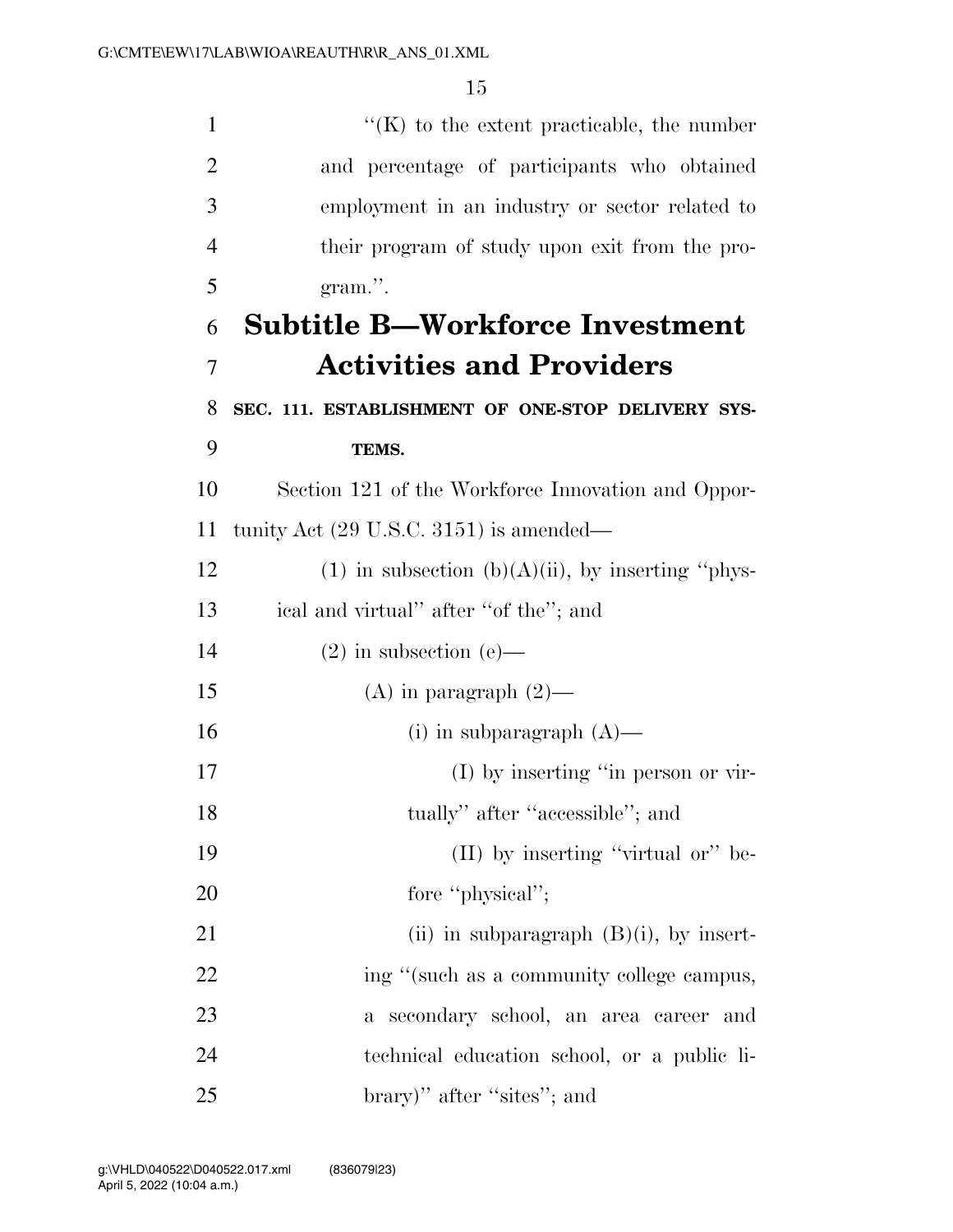| $\mathbf{1}$   | (iii) in subparagraph $(C)$ , by inserting              |
|----------------|---------------------------------------------------------|
| $\overline{2}$ | "virtual or physical" after "have"; and                 |
| 3              | $(B)$ in paragraph $(3)$ , by inserting ", which        |
| $\overline{4}$ | may be virtual or physical," after "one-stop            |
| 5              | centers".                                               |
| 6              | SEC. 112. IDENTIFICATION OF ELIGIBLE PROVIDERS OF       |
| 7              | <b>TRAINING SERVICES.</b>                               |
| 8              | Section 122 of the Workforce Innovation and Oppor-      |
| 9              | tunity Act $(29 \text{ U.S.C. } 3152)$ is amended—      |
| 10             | $(1)$ in subsection $(a)$ —                             |
| 11             | $(A)$ by amending paragraph $(2)$ to read as            |
| 12             | follows:                                                |
| 13             | "(2) PROVIDERS.—Subject to the provisions of            |
| 14             | this section, to be eligible to receive those funds for |
| 15             | the provision of training services, the provider—       |
| 16             | "(A) shall be—                                          |
| 17             | "(i) an institution of higher education                 |
| 18             | that provides a program that leads to a                 |
| 19             | recognized postsecondary credential;                    |
| 20             | "(ii) an entity that carries out appren-                |
| 21             | ticeships; or                                           |
| 22             | "(iii) another public or private pro-                   |
| 23             | vider of a program of training services,                |
| 24             | which may include joint labor-management                |
| 25             | organizations, providers of entrepreneurial             |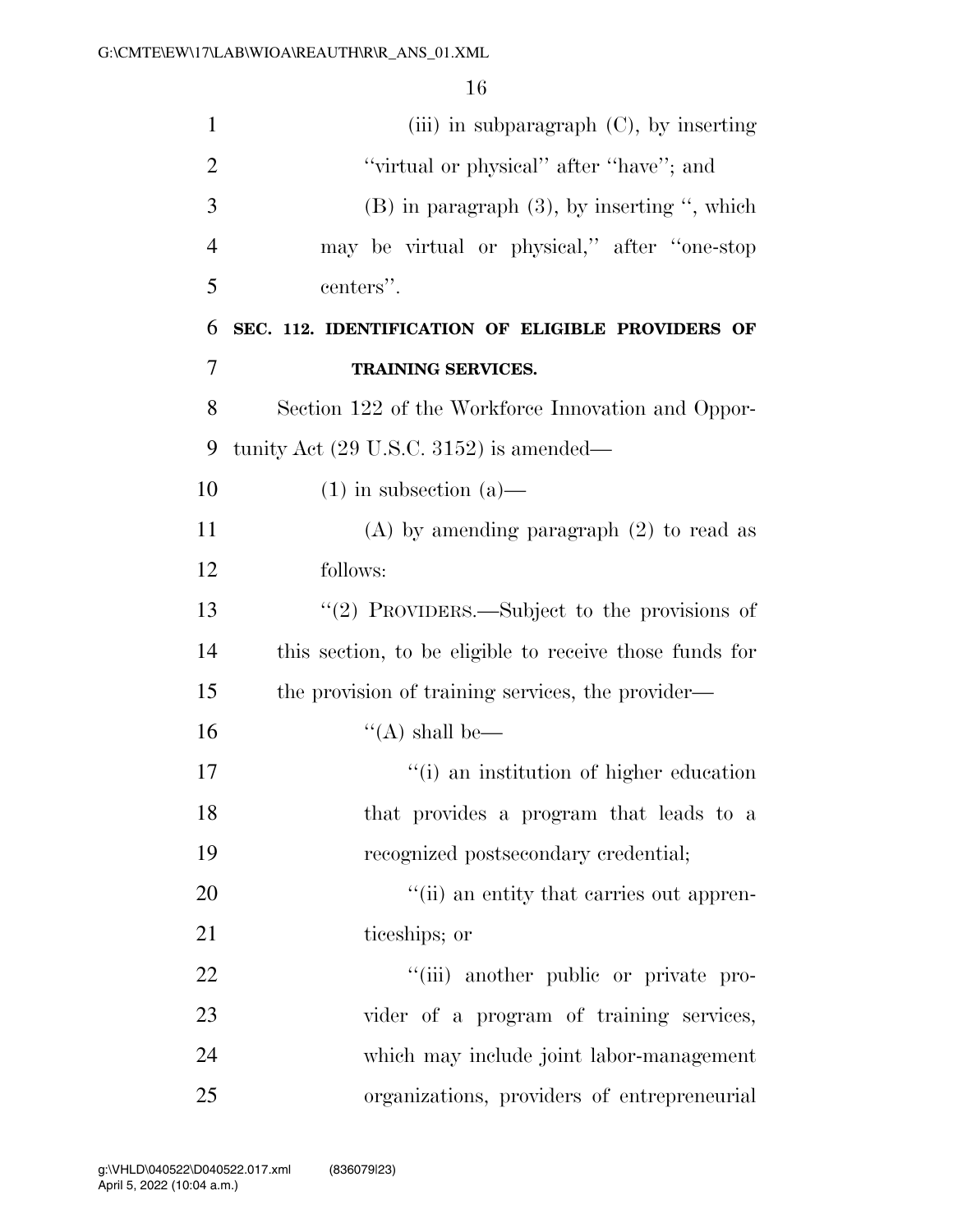| $\mathbf{1}$   | skills development programs, business or           |
|----------------|----------------------------------------------------|
| $\overline{2}$ | industry associations, and eligible providers      |
| 3              | of adult education and literacy activities         |
| $\overline{4}$ | under title II, if such activities are pro-        |
| 5              | vided in combination with occupational             |
| 6              | skills training; and                               |
| 7              | "(B) may include providers listed under            |
| 8              | subparagraph $(A)$ delivering services in part, or |
| 9              | exclusively, online."; and                         |
| 10             | $(B)$ in paragraph $(3)$ , by striking "A pro-     |
| 11             | vider described in paragraph $(2)(B)$ shall be in- |
| 12             | cluded and maintained on the list of eligible      |
| 13             | providers of training services described in sub-   |
| 14             | section (d) for so long as the corresponding pro-  |
| 15             | gram of the provider remains registered as de-     |
| 16             | scribed in paragraph $(2)(B)$ .";                  |
| 17             | $(2)$ in subsection $(b)$ —                        |
| 18             | $(A)$ in paragraph $(1)$ —                         |
| 19             | $(i)$ in subparagraph $(B)$ , by inserting         |
| 20             | online learning platforms" after<br>"and           |
| 21             | "technology";                                      |
| 22             | (ii) by redesignating subparagraph $(J)$           |
| 23             | as subparagraph $(K)$ ; and                        |
| 24             | (iii) by inserting after subparagraph              |
| 25             | (I) the following:                                 |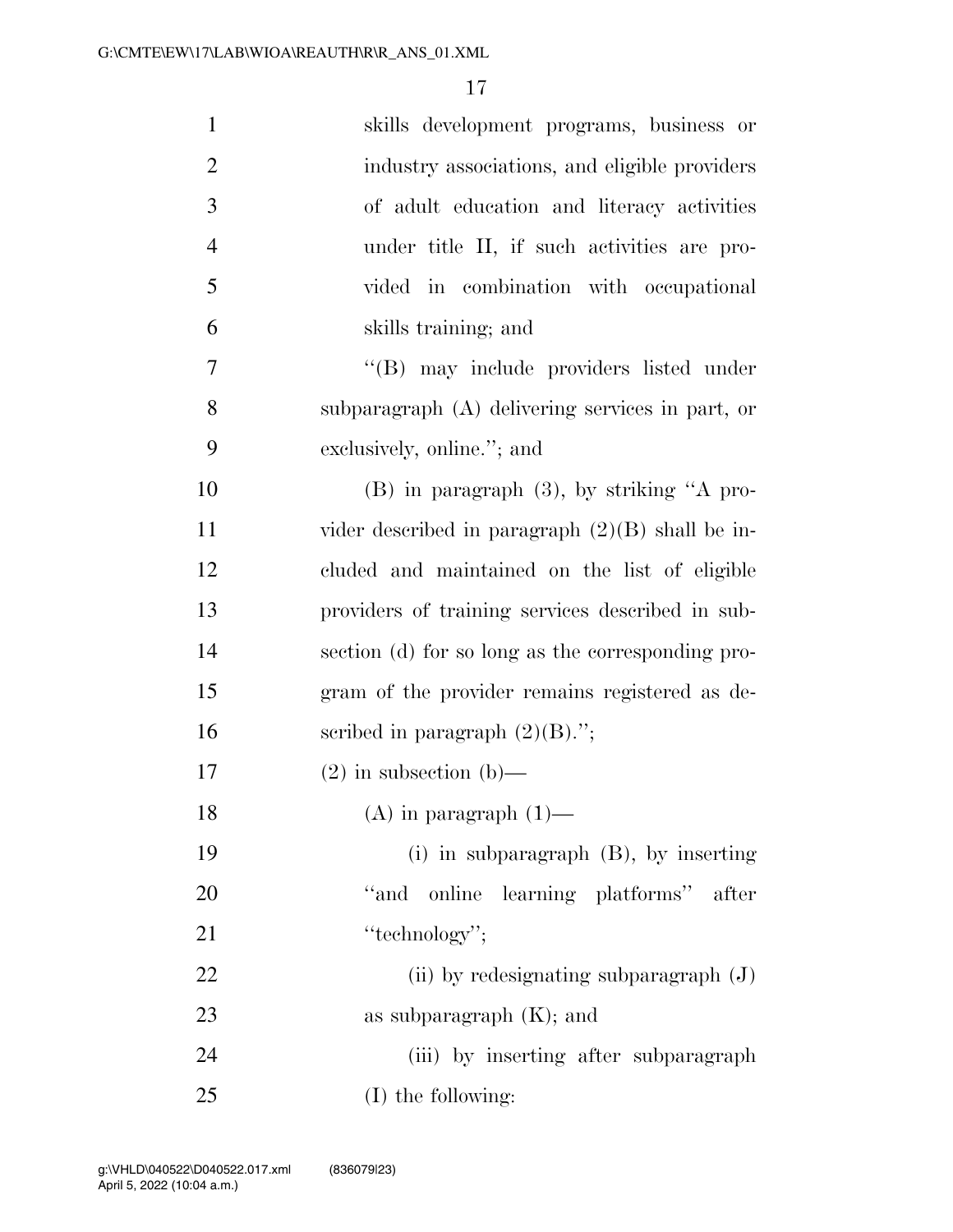| $\mathbf{1}$   | $\lq\lq (J)$ The expected—                           |
|----------------|------------------------------------------------------|
| $\overline{2}$ | "(i) program cost of such program;                   |
| 3              | "(ii) skills taught as part of such pro-             |
| $\overline{4}$ | gram; and                                            |
| 5              | "(iii) time to completion of such pro-               |
| 6              | gram.".                                              |
| 7              | (B) by redesignating paragraphs (3) and              |
| 8              | $(4)$ as paragraphs $(4)$ and $(5)$ , respectively;  |
| 9              | $(C)$ by adding after paragraph $(2)$ the fol-       |
| 10             | lowing:                                              |
| 11             | "(3) STATES.—The State shall make available          |
| 12             | on a publicly accessible website—                    |
| 13             | $\lq\lq$ the criteria, information require-          |
| 14             | ments, and procedures regarding the eligibility      |
| 15             | of providers of services established pursuant to     |
| 16             | subsection $(a)(2)$ ; and                            |
| 17             | $\lq\lq$ (B) the appropriate, accurate, and timely   |
| 18             | information each provider of services submits to     |
| 19             | the State in accordance with subparagraphs           |
| 20             | $(A), (B), (C), (D), and (E)$ of paragraph $(2)$ ."; |
| 21             | (D) by amending paragraph $(4)$ , as so re-          |
| 22             | designated, to read as follows:                      |
| 23             | "(4) LOCAL CRITERIA AND INFORMATION RE-              |
| 24             | QUIREMENTS.-                                         |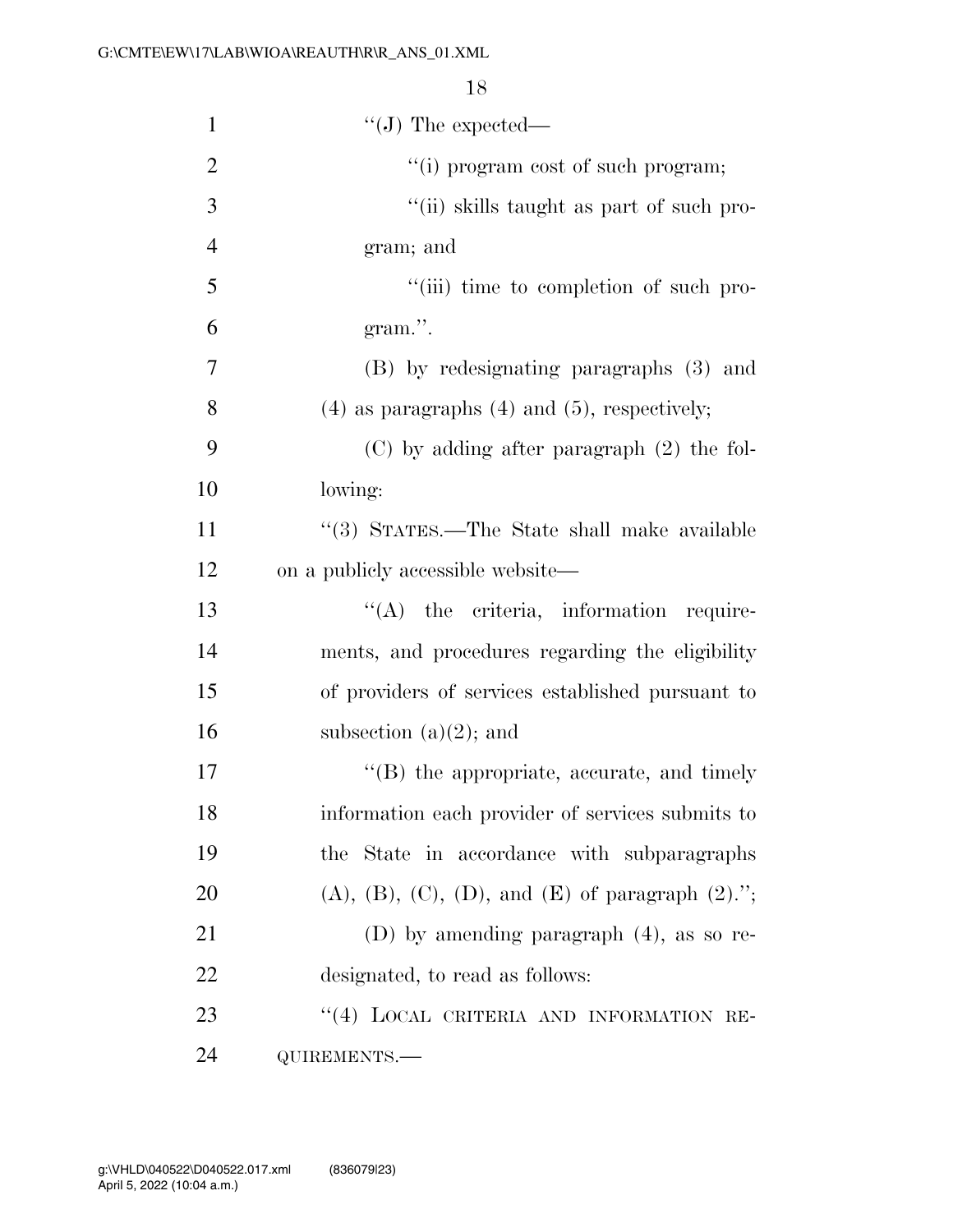1 ''(A) In GENERAL.—A local board in the State may establish criteria and information re- quirements in addition to the criteria and infor- mation requirements established by the Gov- ernor, or may require higher levels of perform- ance than required for the criteria established by the Governor, for purposes of determining the eligibility of providers of training services to receive funds described in subsection (a) for the provision of training services in the local area involved.

12 "(B) LOCAL NOMINATIONS.—A local board may submit the name of a provider or pro- viders, including online-only providers, to the Governor for inclusion of each such provider on the list of eligible providers described in sub- section (a), if such a provider meets the appli- cable criteria described in paragraph (1) to meet training needs in the local area or region. The Governor shall make a decision not later 21 than 30 days after the submission of such name or names under this subparagraph.''; and

23 (E) in paragraph  $(5)(B)$ , as so redesig- nated, by inserting ''A Governor shall make an eligibility determination under this paragraph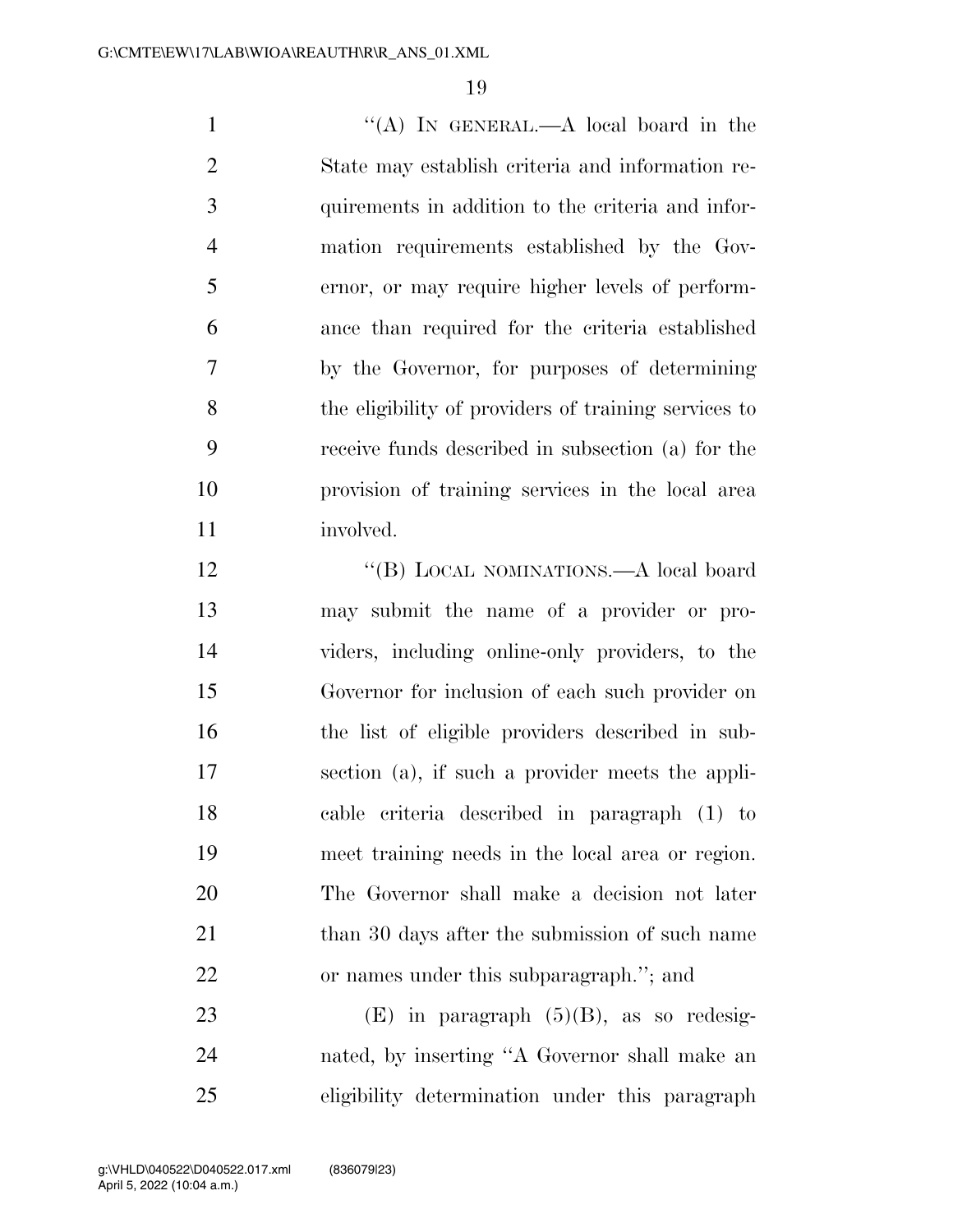| $\mathbf{1}$   | with respect to a provider not later than 30                    |
|----------------|-----------------------------------------------------------------|
| $\overline{2}$ | days after receipt of an application for such a                 |
| 3              | determination from such provider." at the end;                  |
| $\overline{4}$ | and                                                             |
| 5              | $(3)$ in subsection $(h)$ —                                     |
| 6              | $(A)$ in paragraph $(1)$ , by inserting "em-                    |
| 7              | ployer-sponsored skills development," after "in-                |
| 8              | cumbent worker training,"; and                                  |
| 9              | $(B)$ in paragraph $(2)$ , by inserting "em-                    |
| 10             | ployer-sponsored skills development," after "in-                |
| 11             | cumbent worker training,".                                      |
| 12             | SEC. 113. WITHIN STATE ALLOCATIONS.                             |
| 13             | Section $128(a)(1)$ of the Workforce Innovation and             |
| 14             | Opportunity Act $(29 \text{ U.S.C. } 3163(a)(1))$ is amended by |
| 15             | striking " $15$ " and inserting " $30$ ".                       |
| 16             | SEC. 114. USE OF FUNDS FOR YOUTH WORKFORCE INVEST-              |
| 17             | <b>MENT ACTIVITIES.</b>                                         |
| 18             | Section $129(b)(2)$ of the Workforce Innovation and             |
| 19             | Opportunity Act $(29 \text{ U.S.C. } 3164(b)(2))$ is amended—   |
| 20             | $(1)$ in subparagraph $(B)$ , by inserting ", such              |
| 21             | as opportunities for youth to receive individualized            |
| 22             | skills development services," after "eligible youth";           |
| 23             | $(2)$ in subparagraph $(C)$ , by inserting ", which             |
| 24             | may include providing guidance on career options in             |
| 25             | high-skill, high-wage, or in-demand industry sectors            |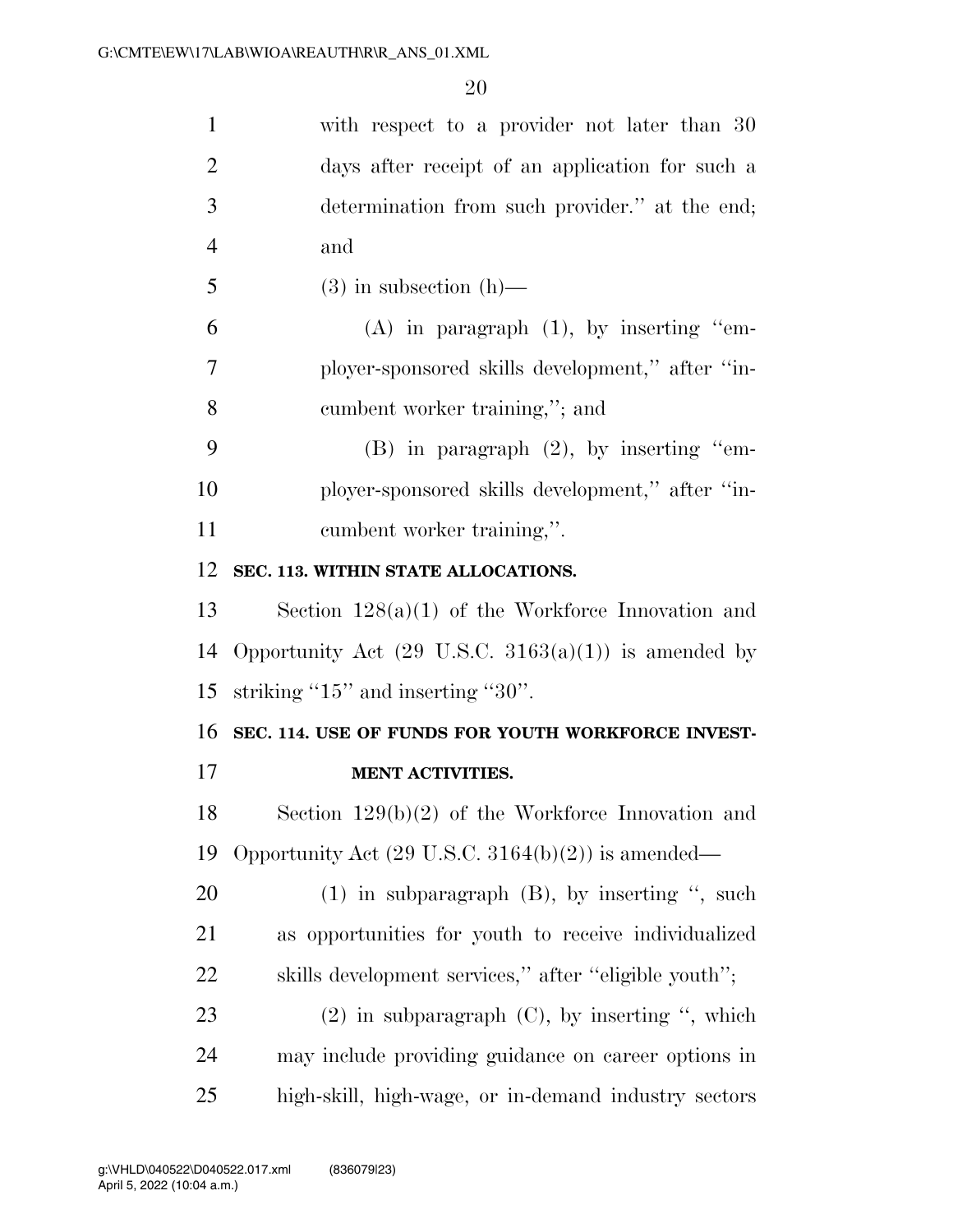| $\mathbf{1}$   | or occupations in current or emerging professions     |
|----------------|-------------------------------------------------------|
| $\overline{2}$ | and nontraditional fields (including skilled trades)" |
| 3              | after "State";                                        |
| $\overline{4}$ | (3) in subparagraph $(D)(v)$ , by striking "and"      |
| 5              | at the end;                                           |
| 6              | $(4)$ in subparagraph $(E)$ , by striking the period  |
| 7              | and inserting a semicolon; and                        |
| 8              | $(5)$ by adding at the end the following:             |
| 9              | "(F) raising public awareness and con-                |
| 10             | ducting public service announcements about ca-        |
| 11             | reer and technical education programs and com-        |
| 12             | munity-based and youth services organizations,        |
| 13             | including through social media campaigns, ele-        |
| 14             | mentary and secondary school showcases and            |
| 15             | school visits, and other endeavors focused on         |
| 16             | programs that prepare students (especially stu-       |
| 17             | dents in underrepresented geographic areas) for       |
| 18             | high-skill, high-wage, or in-demand industry          |
| 19             | sectors or occupations in current or emerging         |
| 20             | professions and in nontraditional fields (such as     |
| 21             | skilled trades); and                                  |
| 22             | "(G) developing partnerships between edu-             |
| 23             | cational institutions (including area career and      |
| 24             | technical education schools and institutions of       |
| $25\,$         | higher education) and employers to create or          |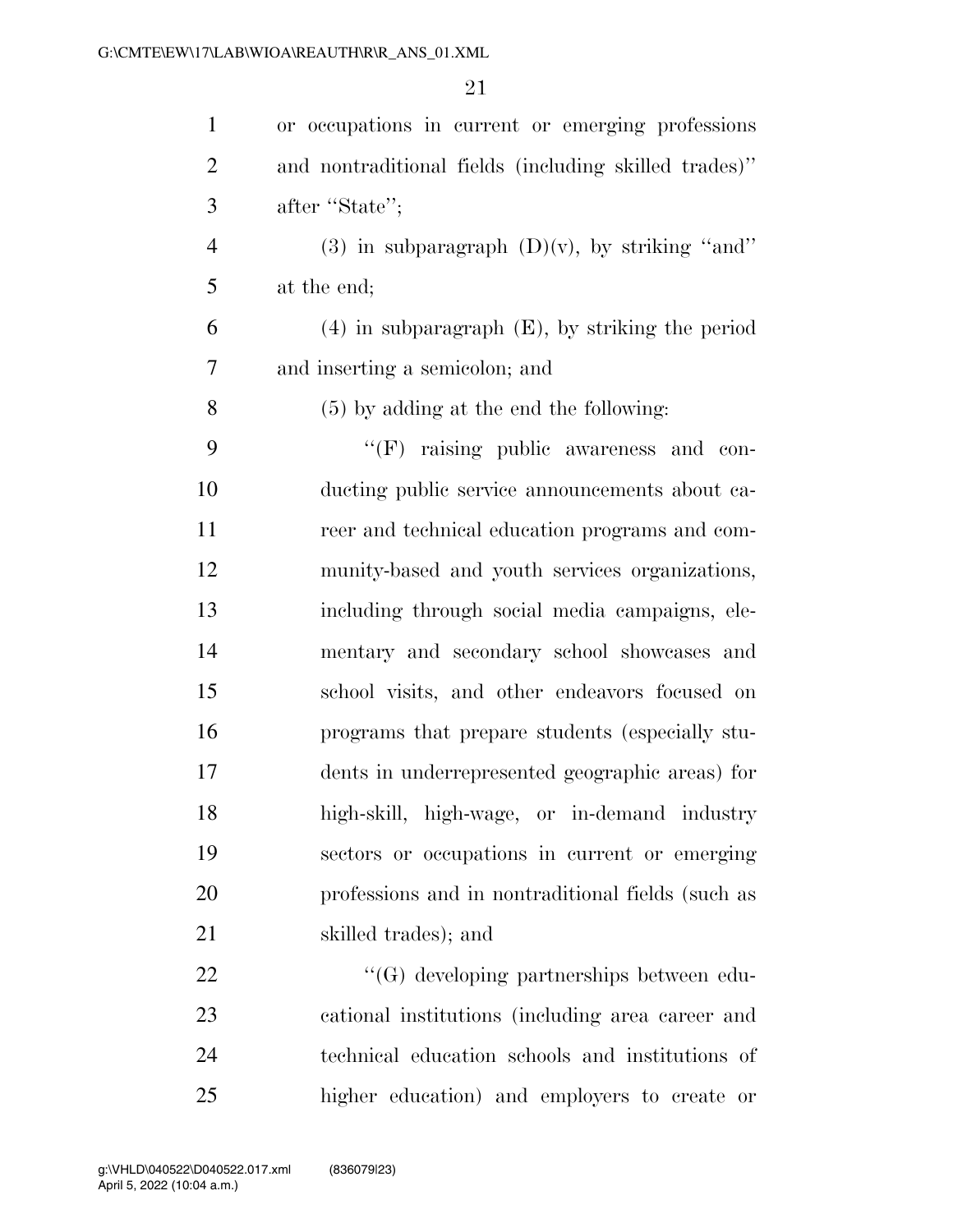| $\mathbf{1}$   | improve workforce development programs to ad-                  |
|----------------|----------------------------------------------------------------|
| $\overline{2}$ | dress the identified education and skill needs of              |
| 3              | the workforce and the employment needs of em-                  |
| $\overline{4}$ | ployers in the regions of the State, as deter-                 |
| 5              | mined based on the most recent analysis con-                   |
| 6              | ducted under subparagraphs $(B)$ and $(C)$ of                  |
| $\overline{7}$ | section $102(b)(1)$ .".                                        |
| 8              | SEC. 115. USE OF FUNDS FOR EMPLOYMENT AND TRAINING             |
| 9              | <b>ACTIVITIES.</b>                                             |
| 10             | (a) STATEWIDE EMPLOYMENT AND TRAINING AC-                      |
| 11             | TIVITIES.—Section $134(a)$ of the Workforce Innovation         |
| 12             | and Opportunity Act $(29 \text{ U.S.C. } 3174(a))$ is amended— |
| 13             | $(1)$ in paragraph $(2)(B)$ is amended—                        |
| 14             | $(A)$ in clause $(v)(VI)$ , by striking<br>the                 |
| 15             | "and" after the semicolon;                                     |
| 16             | $(B)$ in clause $(vi)$ , by striking the period at             |
| 17             | the end and inserting a semicolon; and                         |
| 18             | (C) by adding at the end the following:                        |
| 19             | "(vii) coordinating with industry orga-                        |
| 20             | nizations, employers (including small and                      |
| 21             | mid-sized employers), training providers,                      |
| 22             | local boards, and institutions of higher                       |
| 23             | education to identify or develop assess-                       |
| 24             | ments that—                                                    |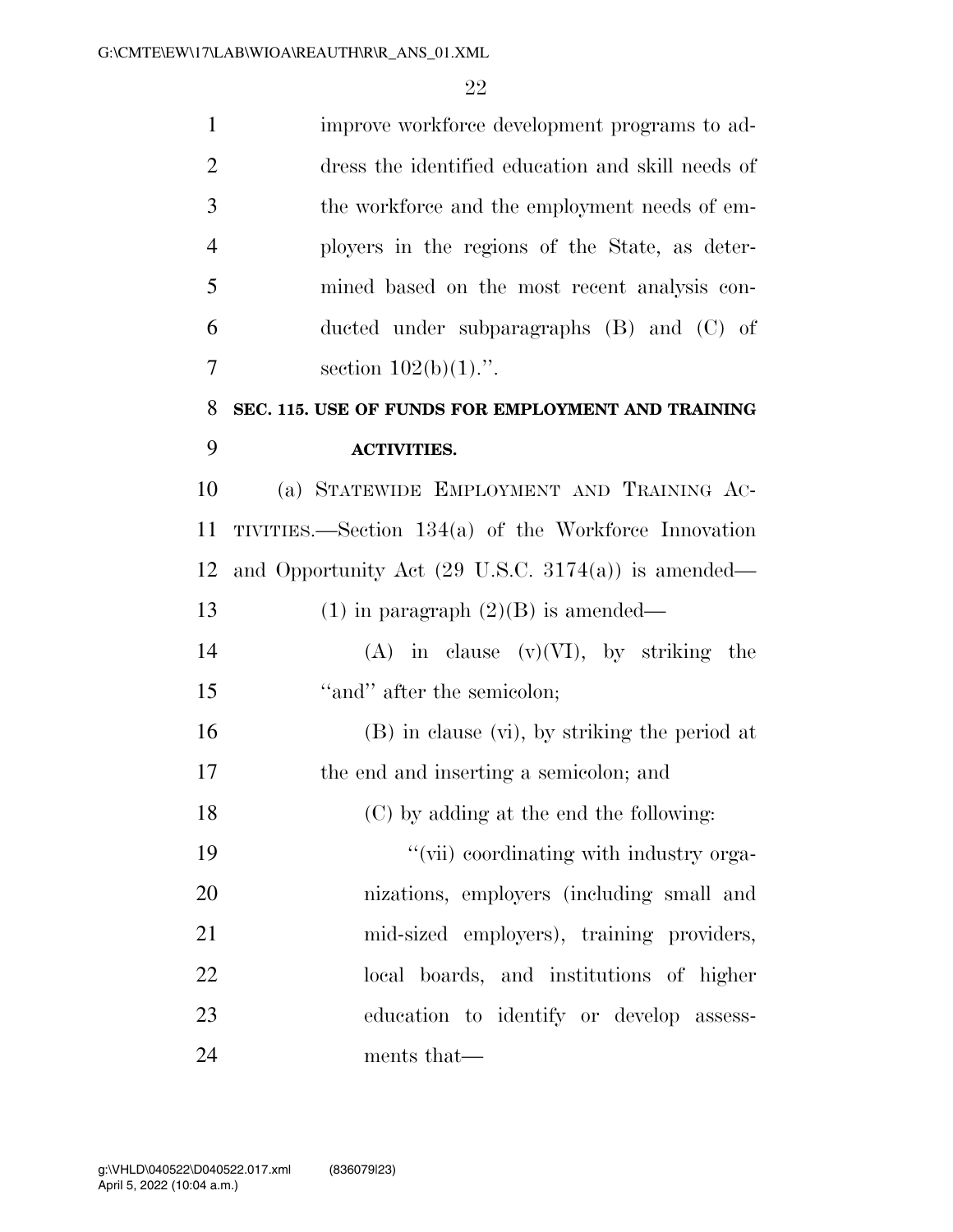| "(I) are a valid and reliable<br>$\mathbf{1}$             |
|-----------------------------------------------------------|
| $\mathbf{2}$<br>method of collecting information; and     |
| $\overline{3}$<br>"(II) measure the prior knowl-          |
| $\overline{4}$<br>edge, skills, competencies, and experi- |
| 5<br>ences of an individual for the purpose               |
| 6<br>$of$ —                                               |
| $\tau$<br>"(aa) awarding postsec-                         |
| 8<br>ondary credit toward a recog-                        |
| 9<br>nized postsecondary credential                       |
| 10<br>aligned with in-demand industry                     |
| 11<br>sectors and occupations in the                      |
| 12<br>State;                                              |
| "(bb) awarding a recognized<br>13                         |
| 14<br>postsecondary credential that is                    |
| 15<br>used by employers in the State                      |
| 16<br>for recruitment, hiring, retention,                 |
| 17<br>or advancement purposes;                            |
| "(ee) developing individual<br>18                         |
| 19<br>employment plans that incor-                        |
| 20<br>porate the prior knowledge,                         |
| 21<br>skills, competencies, and experi-                   |
| 22<br>ences of an individual to identify                  |
| 23<br>skills related to an in-demand in-                  |
| 24<br>dustry sector or occupation and                     |
| 25<br>any upskilling needed to secure                     |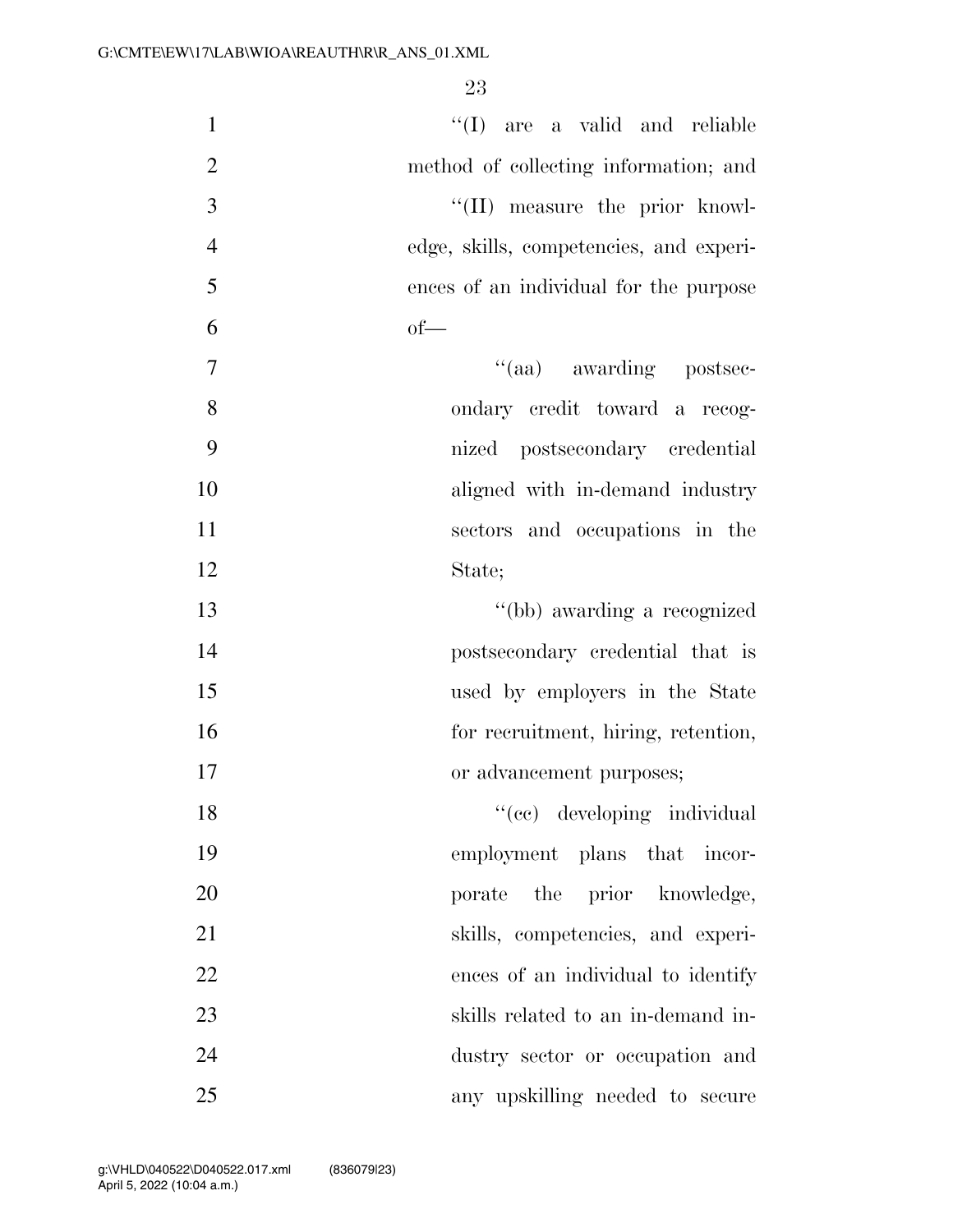| $\mathbf{1}$   | employment in such sector or oc-              |
|----------------|-----------------------------------------------|
| $\mathbf{2}$   | cupation; and                                 |
| 3              | "(dd) helping individuals                     |
| $\overline{4}$ | communicate their prior knowl-                |
| 5              | edge, skills, competencies, and               |
| 6              | experiences to prospective em-                |
| $\overline{7}$ | ployers through skills-based pro-             |
| 8              | files or portfolios; and                      |
| 9              | "(viii) disseminating to local areas in-      |
| 10             | formation relating to the assessments iden-   |
| 11             | tified or developed pursuant to clause (vii), |
| 12             | including—                                    |
| 13             | "(I) any recognized postsec-                  |
| 14             | ondary credential awarded through             |
| 15             | such an assessment;                           |
| 16             | "(II) the industry organizations,             |
| 17             | employers, training providers, and in-        |
| 18             | stitutions of higher education located        |
| 19             | within the State that recognize the           |
| 20             | prior knowledge, skills, competencies,        |
| 21             | and experiences of an individual vali-        |
| 22             | dated by such assessments; and                |
| 23             | "(III) how such assessments may               |
| 24             | be provided to, and accessed by, indi-        |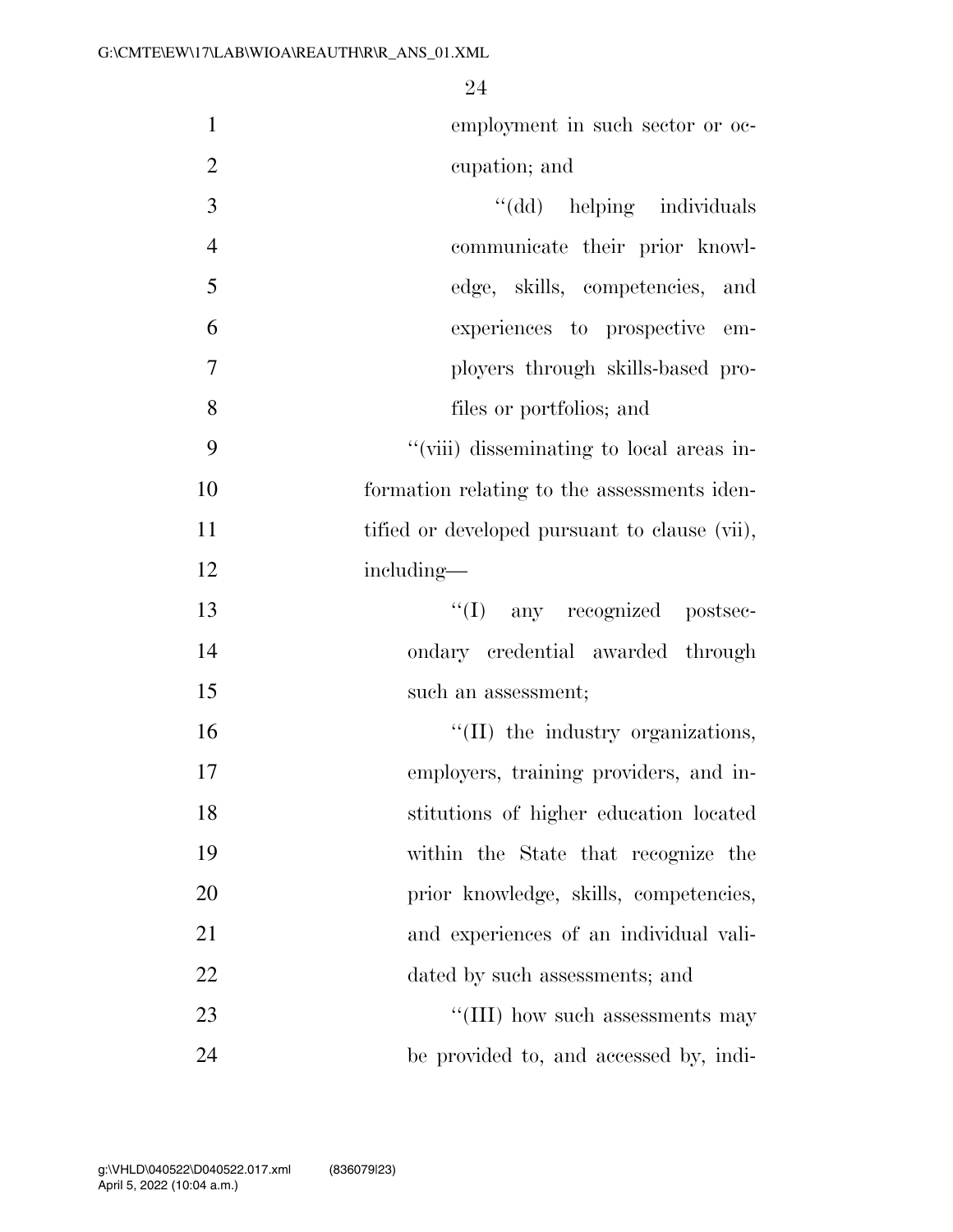| $\mathbf{1}$   | viduals through the one-stop delivery            |
|----------------|--------------------------------------------------|
| $\overline{2}$ | system.".                                        |
| 3              | $(2)$ in paragraph $(3)(A)$ —                    |
| $\overline{4}$ | $(A)$ in clause (i), by inserting "or evidence-  |
| 5              | based" after "innovative";                       |
| 6              | $(B)$ in clause (ii), by inserting ", or bring-  |
| $\tau$         | ing evidence-based strategies to scale," after   |
| 8              | "strategies";                                    |
| 9              | $(C)$ in clause (iii)—                           |
| 10             | (i) by inserting ", and sharing infor-           |
| 11             | mation (in transparent, linked, open, and        |
| 12             | interoperable data formats) about," after        |
| 13             | "identification of"; and                         |
| 14             | (ii) by inserting "and the sharing of            |
| 15             | information about such program in trans-         |
| 16             | parent, linked, open, and interoperable          |
| 17             | data formats" after "completion";                |
| 18             | (D) in clause $(viii)(II)(dd)$ , by inserting ", |
| 19             | and digital literacy," after "literacy";         |
| 20             | (E) in clause (xiii), by striking "and" at       |
| 21             | the end;                                         |
| 22             | $(F)$ in clause (xiv), by striking the period    |
| 23             | and inserting a semicolon; and                   |
| 24             | (G) by adding at the end the following:          |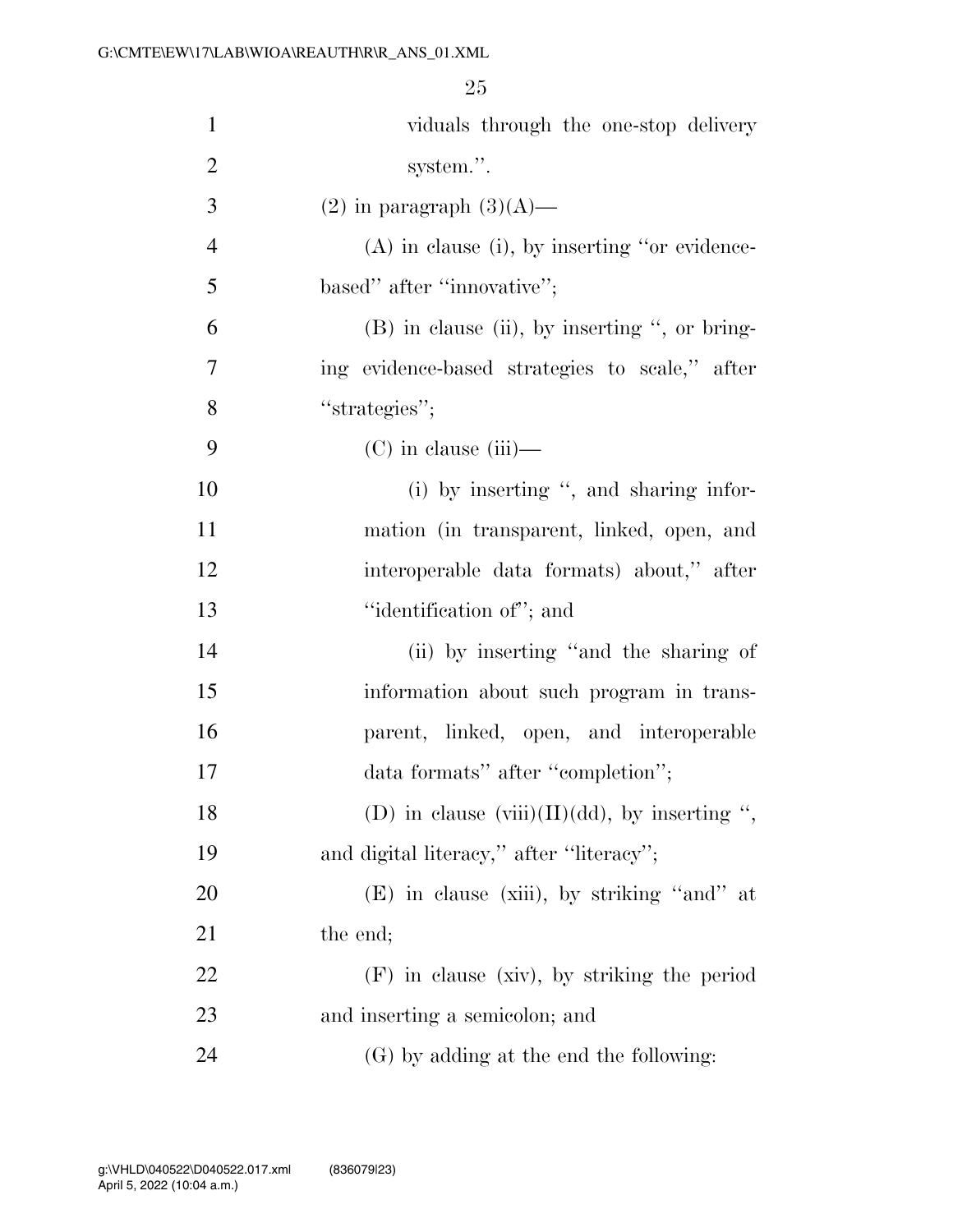| $\mathbf{1}$   | $\mathcal{L}(xv)$ identifying and providing to em- |
|----------------|----------------------------------------------------|
| $\overline{2}$ | ployers information relating to best prac-         |
| 3              | tices on the use of assessments, including         |
| $\overline{4}$ | such assessments developed or identified by        |
| 5              | State pursuant to paragraph<br>the                 |
| 6              | (2)(B)(vii);                                       |
| 7              | "(xvi) providing technical assistance              |
| 8              | to employers seeking to use such assess-           |
| 9              | ments for hiring, promotion, or upskilling         |
| 10             | of employees;                                      |
| 11             | "(xvii) supporting employers in the                |
| 12             | State seeking to implement a practice of           |
| 13             | hiring individuals based on their prior            |
| 14             | knowledge, skills, competencies, and expe-         |
| 15             | riences as an alternative to relying on post-      |
| 16             | secondary degree requirements in the hir-          |
| 17             | ing process;                                       |
| 18             | "(xviii) conducting surveys of employ-             |
| 19             | ers within the State, including employers          |
| 20             | in emerging sectors, to identify in-demand         |
| 21             | skills; and                                        |
| 22             | "(xix) developing partnerships<br>be-              |
| 23             | tween educational institutions (including          |
| 24             | area career and technical education schools        |
| 25             | and institutions of higher education) and          |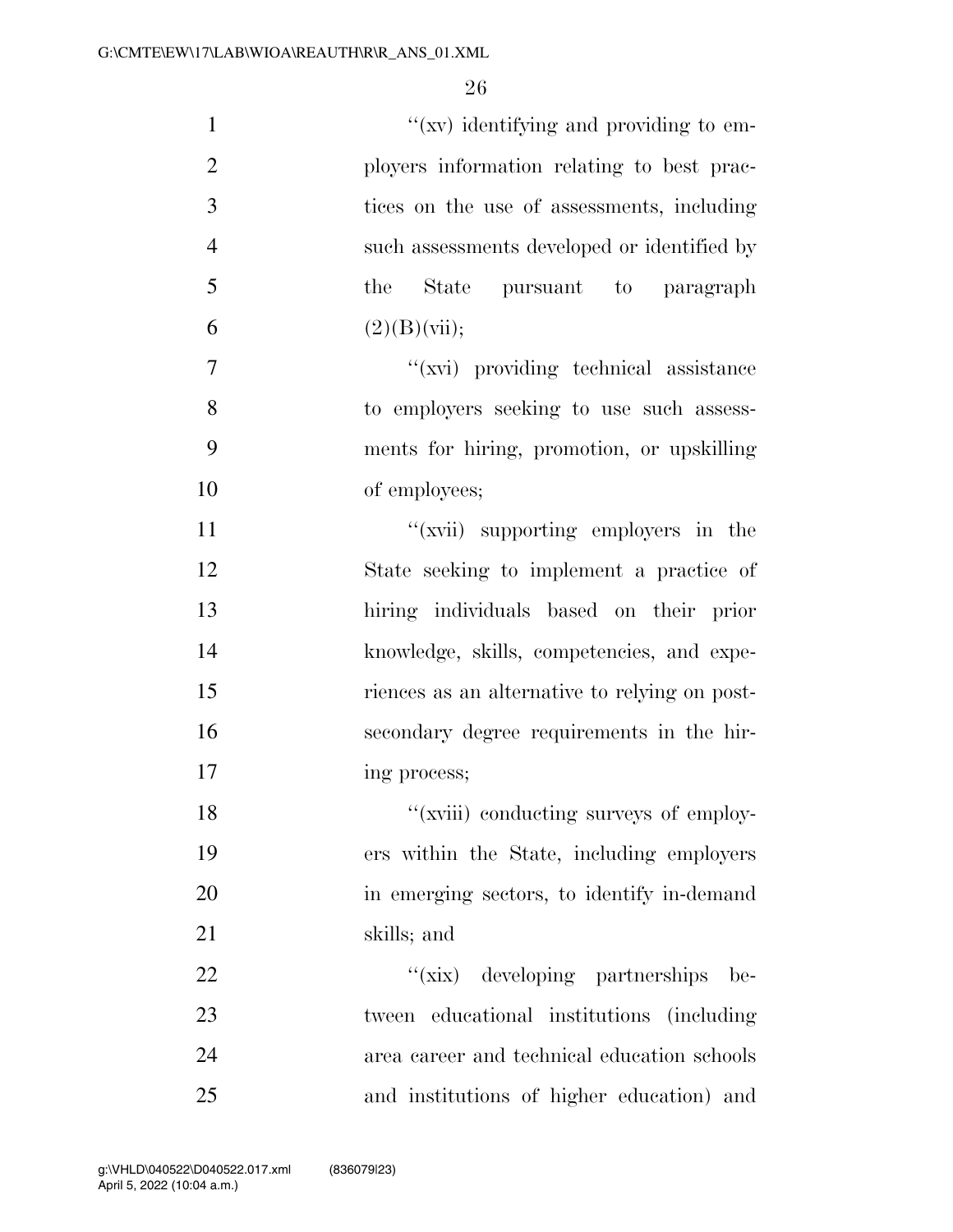| $\mathbf{1}$   | employers to create or improve workforce                       |
|----------------|----------------------------------------------------------------|
| $\overline{2}$ | development programs to address the iden-                      |
| 3              | tified education and skill needs of the                        |
| $\overline{4}$ | workforce and the employment needs of                          |
| 5              | employers in the regions of the State, as                      |
| 6              | determined based on the most recent anal-                      |
| $\overline{7}$ | ysis conducted under subparagraphs (B)                         |
| 8              | and (C) of section $102(b)(1)$ .".                             |
| 9              | (b) REQUIRED LOCAL EMPLOYMENT AND TRAINING                     |
| 10             | $ACTIVITIES. - Section 134(c)$ of the Workforce Innovation     |
| 11             | and Opportunity Act $(29 \text{ U.S.C. } 3174(c))$ is amended— |
| 12             | $(1)$ in paragraph $(2)(A)$ —                                  |
| 13             | $(A)$ by inserting ", shall, to the extent                     |
| 14             | practicable, be evidence-based" after "system";                |
| 15             | (B) by amending clause (iii) to read as fol-                   |
| 16             | lows:                                                          |
| 17             | "(iii) initial assessment of skill levels                      |
| 18             | (including literacy, numeracy, and English                     |
| 19             | language proficiency), aptitudes, abilities                    |
| 20             | (including skills gaps), and supportive                        |
| 21             | service needs, and a determination (consid-                    |
| 22             | ering factors including prior work experi-                     |
| 23             | ence, military service, life experience, or                    |
| 24             | education history, and in-demand industry                      |
| 25             | sectors and occupations in the local area)                     |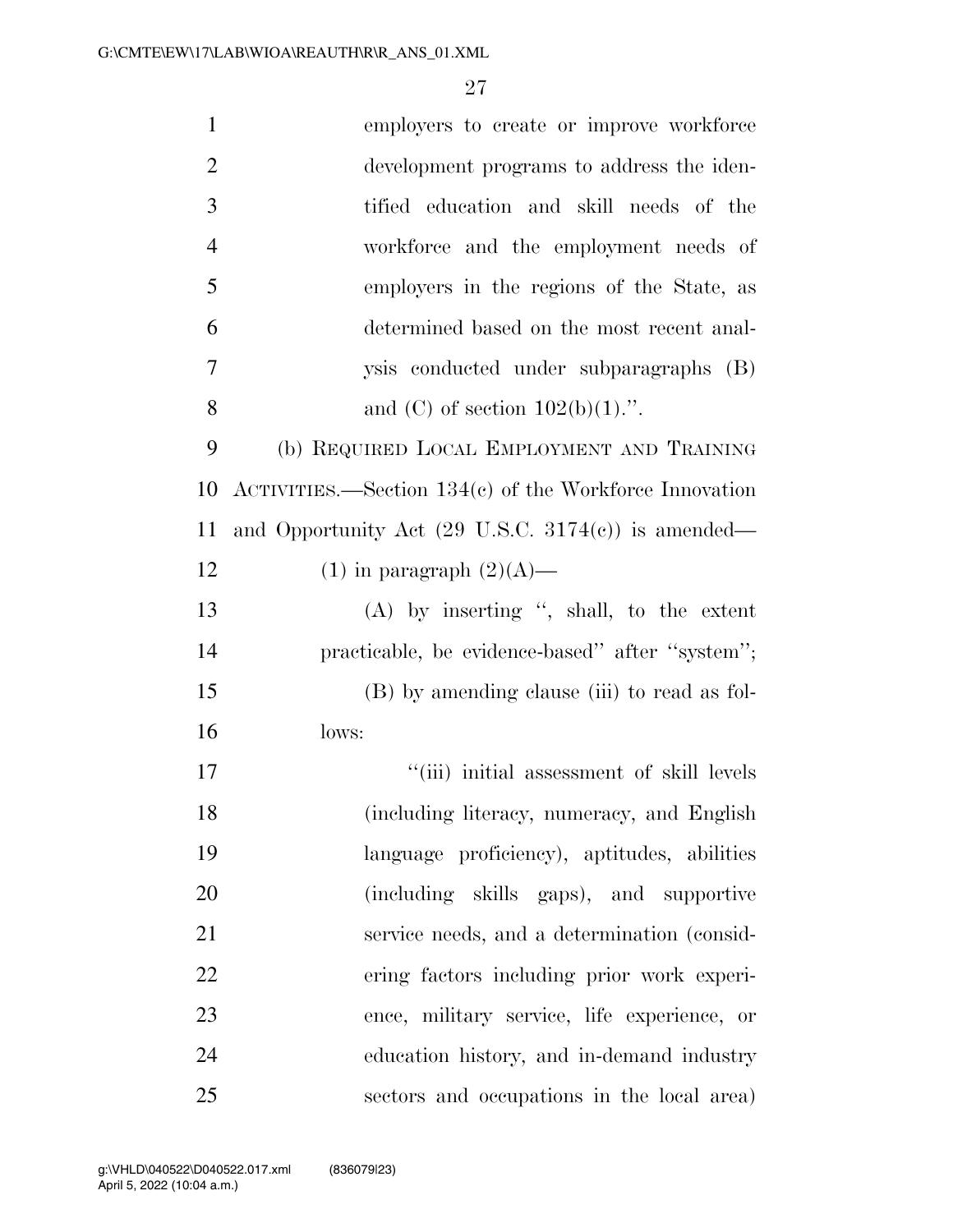| $\mathbf{1}$   | of whether such an individual would ben-                                 |
|----------------|--------------------------------------------------------------------------|
| $\overline{2}$ | efit from an assessment identified by the                                |
| 3              | State pursuant to subsection $(a)(2)(B)(\n \n \tilde{\text{v}}\text{i})$ |
| $\overline{4}$ | to measure the individual's prior knowl-                                 |
| 5              | edge, skills, competencies, and experiences                              |
| 6              | to accelerate the individual in obtaining                                |
| $\overline{7}$ | employment that leads to economic self-                                  |
| 8              | sufficiency or career advancement;";                                     |
| 9              | $(C)$ in clause $(vi)$ —                                                 |
| 10             | (i) by inserting "and, to the extent                                     |
| 11             | practicable, real-time" after "accurate";                                |
| 12             | (ii) in subclause $(II)$ —                                               |
| 13             | $(I)$ by inserting "and credentials"                                     |
| 14             | after "skills"; and                                                      |
| 15             | (II) by striking "and" at the end;                                       |
| 16             | (iii) by redesignating subclause (III)                                   |
| 17             | as subclause $(IV);$                                                     |
| 18             | (iv) by inserting after subclause (II)                                   |
| 19             | the following:                                                           |
| 20             | "(III) information on education                                          |
| 21             | and skills development programs that                                     |
| 22             | available for attaining needed<br>are                                    |
| 23             | skills and credentials for the jobs de-                                  |
| 24             | scribed in subclause (I), including in-                                  |
| 25             | formation on the-                                                        |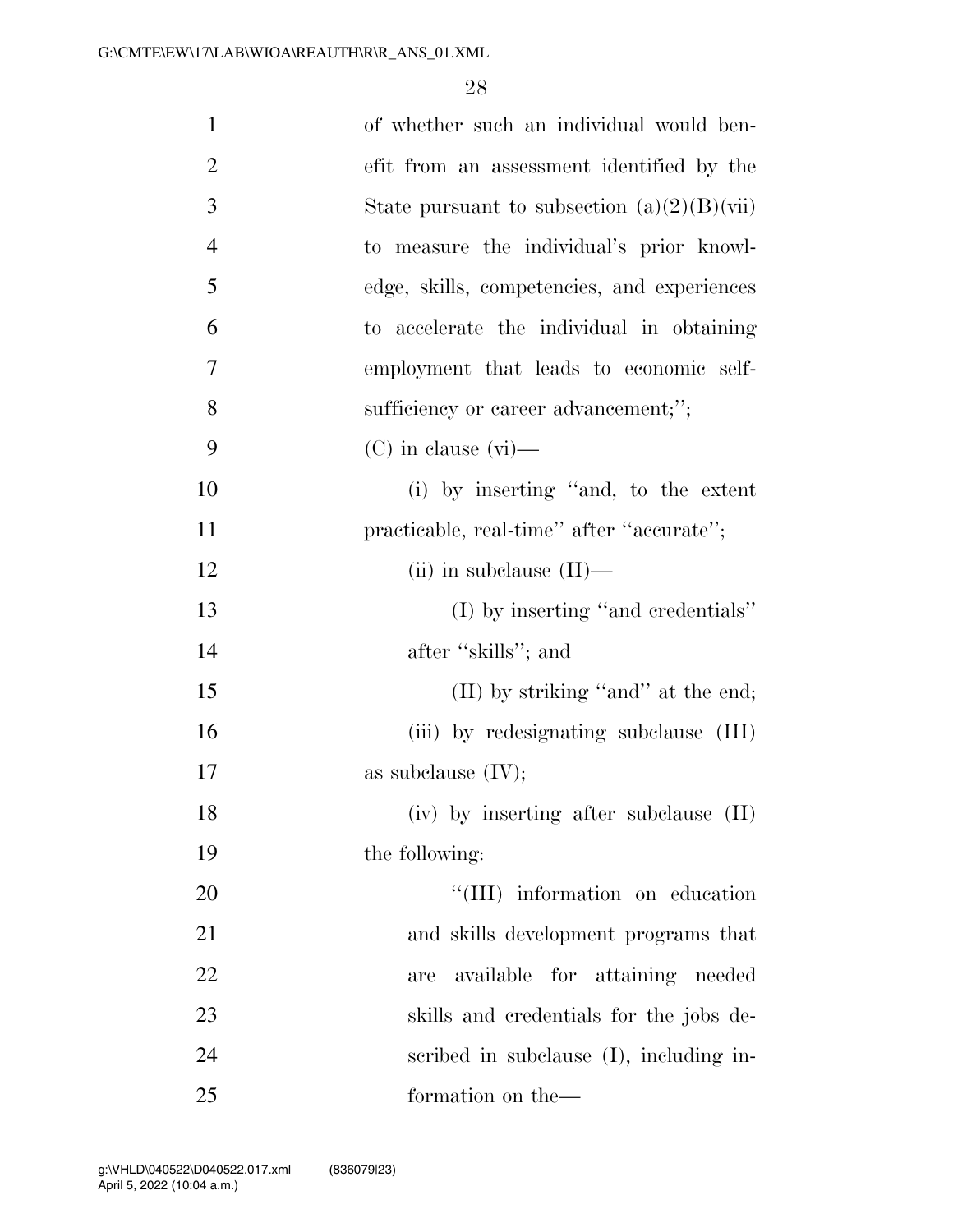| $\mathbf{1}$   | $``(aa)$ most accelerated path-              |
|----------------|----------------------------------------------|
| $\overline{2}$ | ways to such skills and creden-              |
| 3              | tials (including information<br>on           |
| $\overline{4}$ | career pathway programs in the               |
| 5              | local area); and                             |
| 6              | "(bb) quality of such pro-                   |
| 7              | grams, consistent with the per-              |
| 8              | formance information provided                |
| 9              | under clause (vii); and"; and                |
| 10             | $(v)$ in subclause $(IV)$ , as so redesig-   |
| 11             | nated—                                       |
| 12             | $(I)$ by inserting ", which may in-          |
| 13             | clude information on resources to sup-       |
| 14             | port entrepreneurship," after "de-           |
| 15             | mand"; and                                   |
| 16             | (II) by striking "and" at the end;           |
| 17             | and                                          |
| 18             | (D) in clause (xii), by striking "and" at    |
| 19             | the end;                                     |
| 20             | (E) in clause (xiii), by striking the period |
| 21             | and inserting a semicolon; and               |
| 22             | (F) by adding at the end the following:      |
| 23             | "(xiv) provision of information on em-       |
| 24             | ployers in the local areas that are offering |
| 25             | employer-sponsored skills development or     |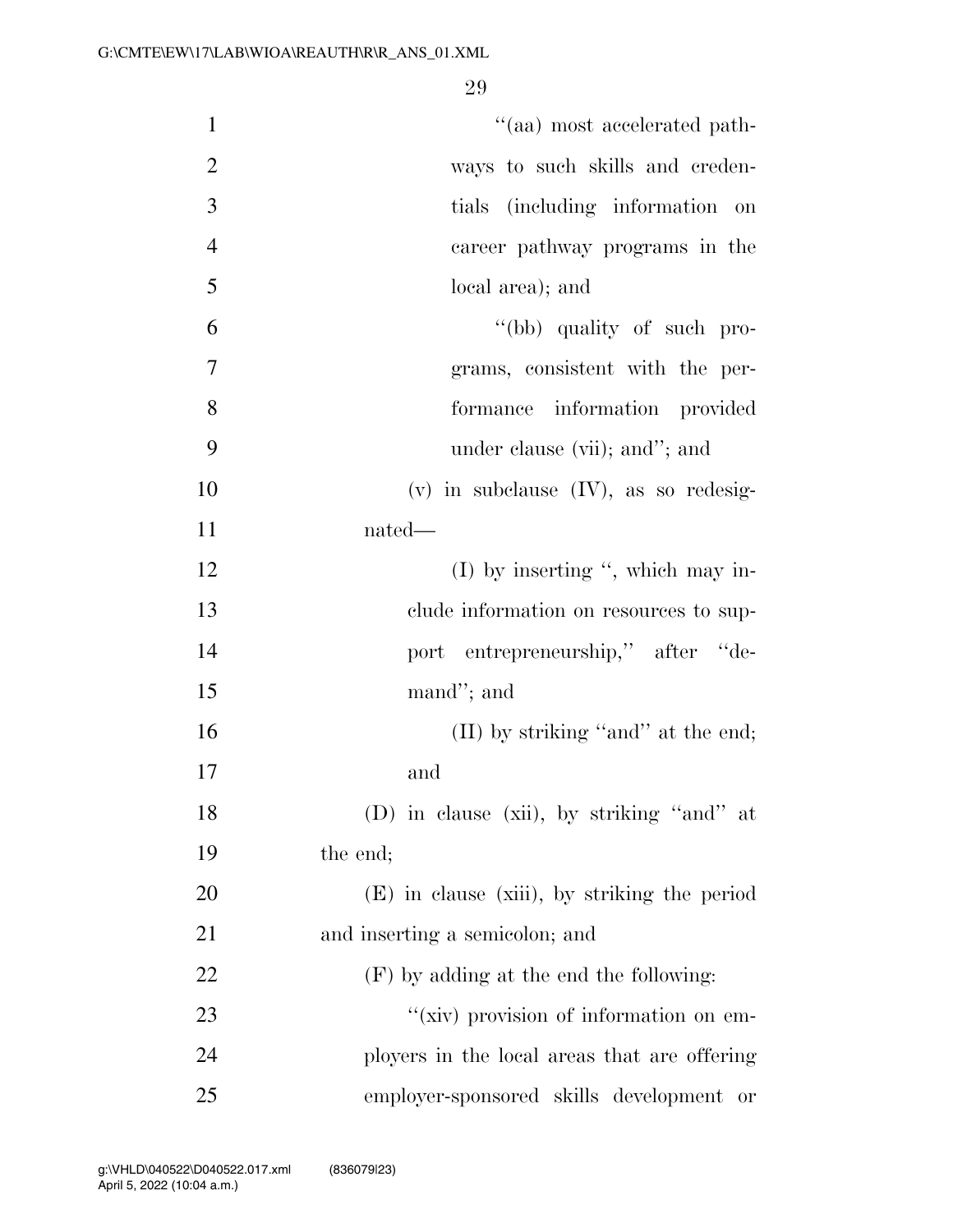| $\mathbf{1}$   | on-the-job training programs that may be    |
|----------------|---------------------------------------------|
| $\overline{2}$ | reimbursed through an employer-directed     |
| 3              | account established under section<br>skills |
| $\overline{4}$ | $134(c)(3)(I)$ and the performance informa- |
| 5              | tion available on such programs; and        |
| 6              | "(xv) provision of assistance, in co-       |
| $\overline{7}$ | ordination with employers in the local      |
| 8              | areas that are offering employer-sponsored  |
| 9              | skills development or on-the-job training,  |
| 10             | in establishing employer-sponsored skills   |
| 11             | development agreements or on-the-job        |
| 12             | training agreements.";                      |
|                |                                             |
| 13             | $(2)$ in paragraph $(3)$ —                  |
| 14             | $(A)$ in subparagraph $(A)$ —               |
| 15             | $(i)$ in clause $(i)$ —                     |
| 16             | (I) by inserting "or $(iii)$ " after        |
| 17             | "clause $(ii)$ "; and                       |
| 18             | $(II)$ in subclause $(II)$ , by insert-     |
| 19             | ing ", or to jobs that may be per-          |
| 20             | formed remotely" after "relocate";          |
| 21             | (ii) by redesignating clause (iii) as       |
| 22             | clause $(iv)$ ; and                         |
| 23             | (iii) by inserting after clause (ii) the    |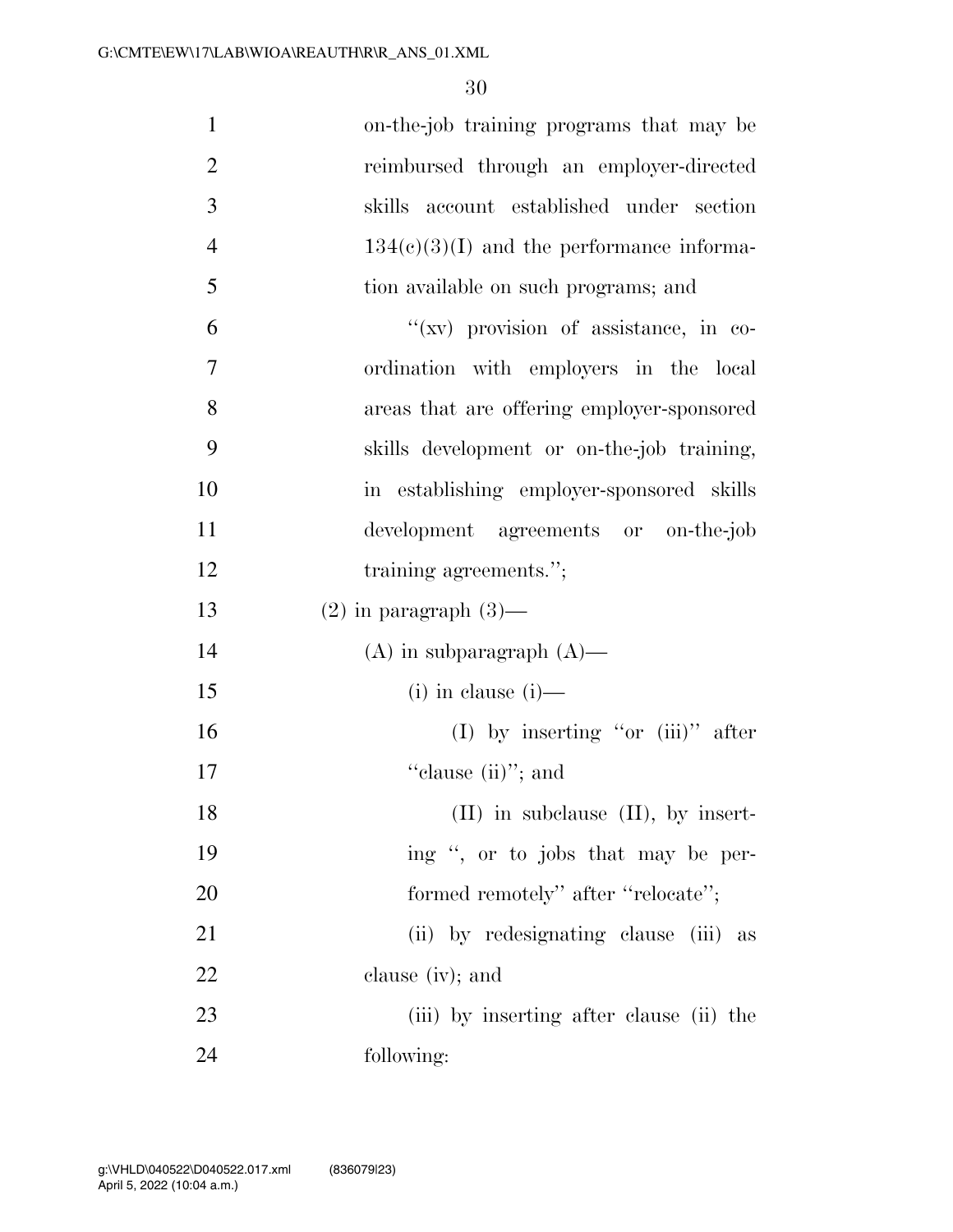| $\mathbf{1}$   | "(iii) PARTICIPANTS SELECTED FOR                       |
|----------------|--------------------------------------------------------|
| $\overline{2}$ | <b>TRAINING</b><br>ON-THE-JOB<br>$\rm OR$<br>EMPLOYER- |
| 3              | SKILLS DEVELOPMENT.- A<br><b>SPONSORED</b>             |
| $\overline{4}$ | one-stop operator or one-stop partner shall            |
| 5              | not be required to conduct an interview,               |
| 6              | evaluation, or assessment of a participant             |
| $\overline{7}$ | under clause (i) if such participant is se-            |
| 8              | lected by an employer under section                    |
| 9              | $134(c)(3)(I)(i)$ to receive on-the-job train-         |
| 10             | ing or employer-sponsored skills develop-              |
| 11             | ment, and the applicable conditions under              |
| 12             | such section are met for such individual to            |
| 13             | receive such services.";                               |
| 14             | $(B)$ in subparagraph $(C)$ , by inserting "evi-       |
| 15             | dence-based, to the extent practicable, may be         |
| 16             | delivered both in-person or virtually, and may         |
| 17             | be" after "shall";                                     |
| 18             | $(C)$ in subparagraph $(D)$ —                          |
| 19             | (i) by inserting "shall, to the extent                 |
| 20             | practicable, be evidence-based and" after              |
| 21             | "services";                                            |
| 22             | (ii) in clause $(x)$ , by striking "and" at            |
| 23             | the end;                                               |
| 24             | (iii) in clause $(xi)$ , by striking the pe-           |
| 25             | riod at the end and inserting "; and"; and             |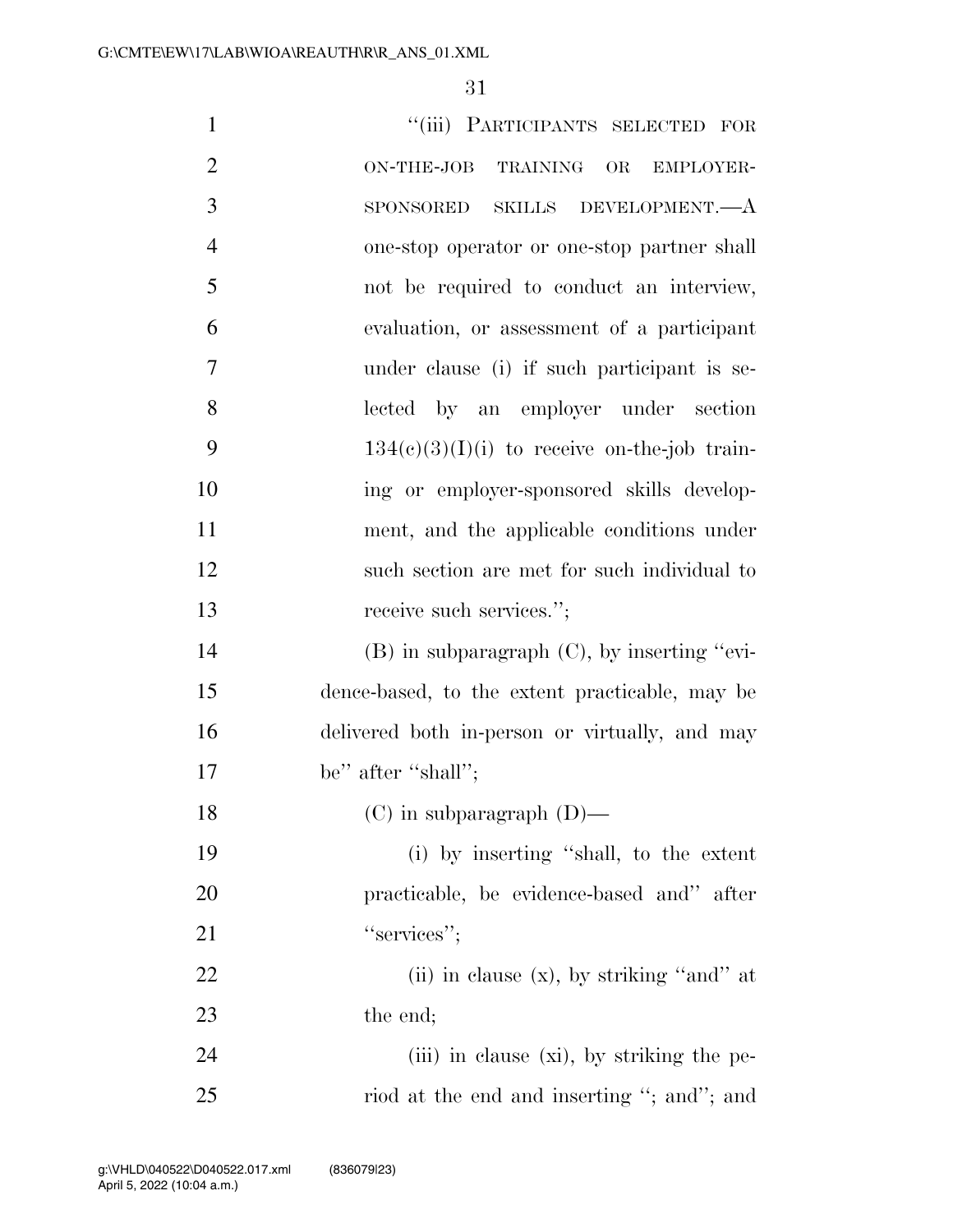| $\mathbf{1}$   | (iv) by adding at the end the fol-                |
|----------------|---------------------------------------------------|
| $\mathbf{2}$   | lowing:                                           |
| 3              | "(xii) employer-sponsored skills devel-           |
| $\overline{4}$ | opment programs conducted with a com-             |
| 5              | mitment by an employer to employ an indi-         |
| 6              | vidual upon successful completion of such         |
| 7              | a program.";                                      |
| 8              | (D) in subparagraph $(F)$ —                       |
| 9              | (i) by redesignating clauses (iv) and             |
| 10             | $(v)$ as clauses $(v)$ and $(vi)$ , respectively; |
| 11             | (ii) by inserting after clause (iii), the         |
| 12             | following:                                        |
| 13             | "(iv) EMPLOYER-DIRECTED<br><b>SKILLS</b>          |
| 14             | ACCOUNTS.—In a case in which an indi-             |
| 15             | vidual is selected by an employer under           |
| 16             | section $134(c)(3)(I)(i)$ to receive on-the-job   |
| 17             | training or employer-sponsored skills devel-      |
| 18             | opment, and the applicable conditions             |
| 19             | under such section are met for such indi-         |
| 20             | vidual to receive such services, the one-stop     |
| 21             | operator involved shall arrange for pay-          |
| 22             | ment for such services through an em-             |
| 23             | ployer-directed skills account in accordance      |
| 24             | with section $134(c)(3)(I)(ii)$ ."; and           |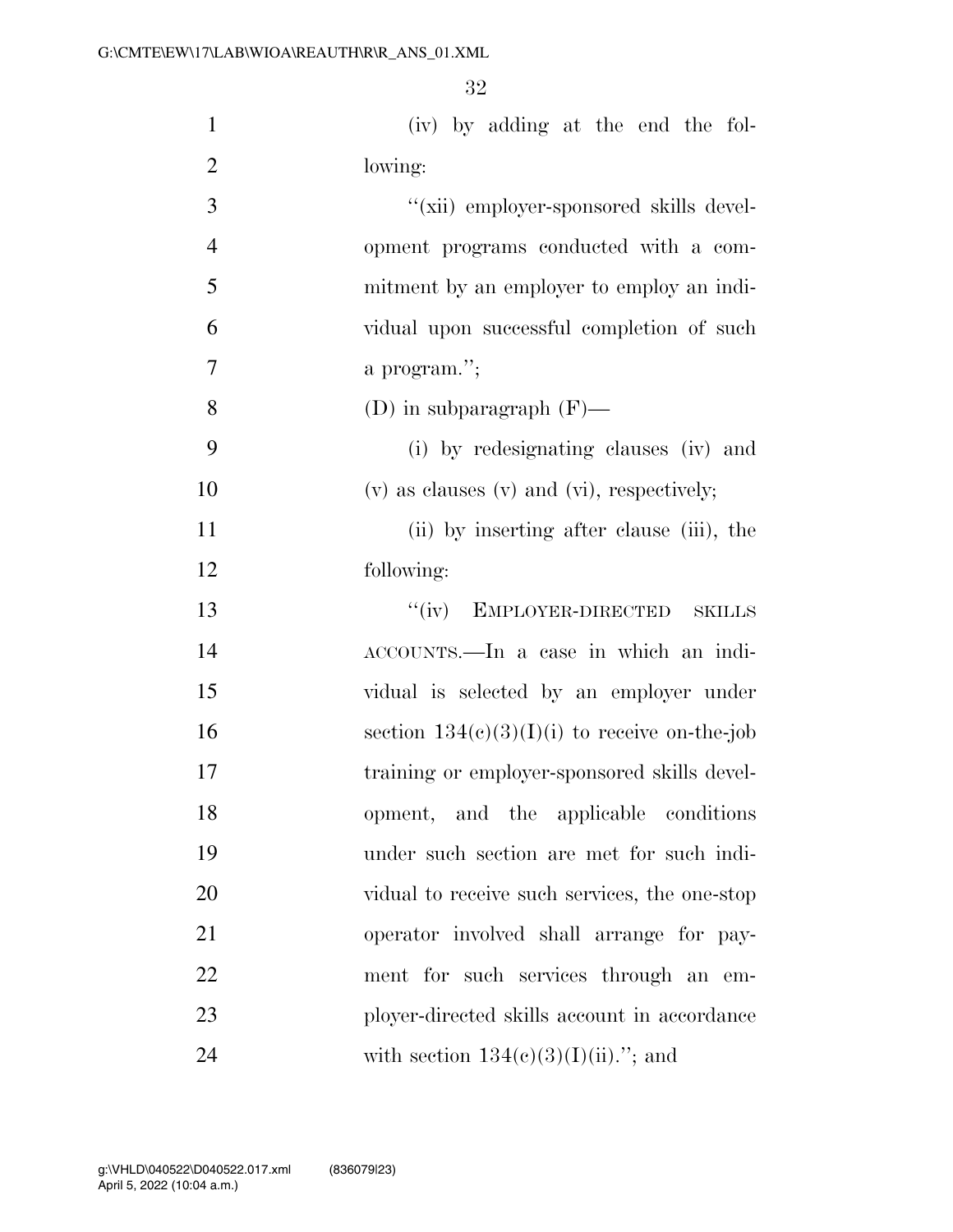| $\mathbf{1}$     | (iii) in clause (v), as redesignated by          |
|------------------|--------------------------------------------------|
| $\overline{2}$   | subparagraph $(A)$ , by inserting "or em-        |
| 3                | ployer-directed skills accounts" after "indi-    |
| $\overline{4}$   | vidual training accounts";                       |
| 5                | $(E)$ in subparagraph $(G)$ —                    |
| 6                | (i) in clause (i), by striking "clause           |
| $\boldsymbol{7}$ | $(ii)$ " and inserting "clauses (ii) and (iii)"; |
| 8                | (ii) in clause (iii), by inserting "or           |
| 9                | that may be performed remotely" after            |
| 10               | "relocate";                                      |
| 11               | (iii) by redesignating clause (iv) as            |
| 12               | clause $(vi)$ ;                                  |
| 13               | (iv) by inserting after clause (iii) the         |
| 14               | following:                                       |
| 15               | "(iv) AUTHORIZED COSTS. An indi-                 |
| 16               | vidual training account may provide, in the      |
| 17               | case of a provider that charges tuition for      |
| 18               | a program, the cost of such tuition and          |
| 19               | nontuition items (including books, supplies,     |
| 20               | uniforms, tools, graduation fees, or licens-     |
| 21               | ing or certification exam fees).                 |
| 22               | $``(v)$ EMPLOYER-DIRECTED SKILLS AC-             |
| 23               | COUNTS.—Services authorized under this           |
| 24               | paragraph may be provided pursuant to an         |
| 25               | employer-directed skills account in lieu of      |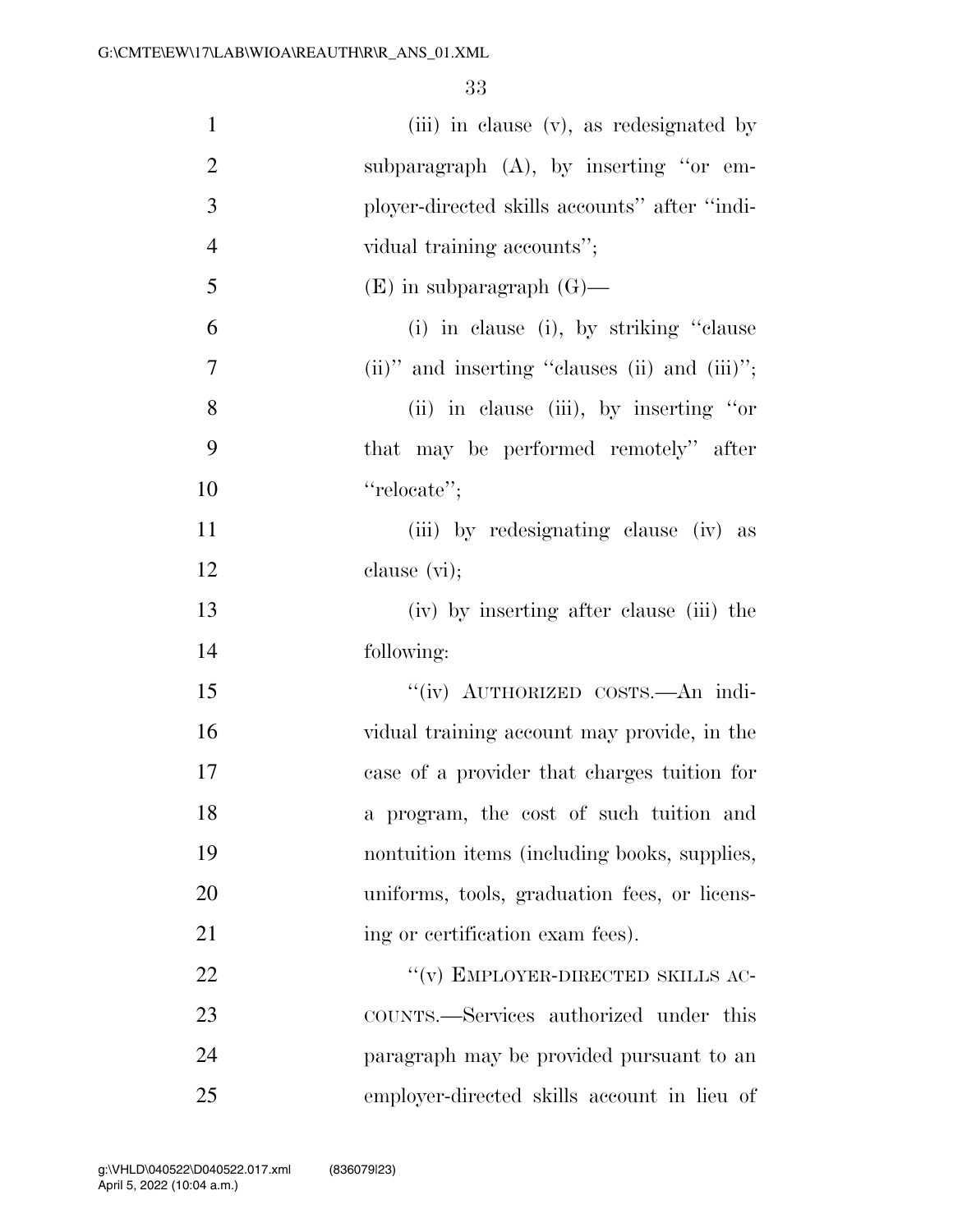| $\mathbf{1}$   | an individual training account if such serv-   |
|----------------|------------------------------------------------|
| $\overline{2}$ | ices are employer-sponsored skills develop-    |
| $\mathfrak{Z}$ | ment or on-the-job training and the appli-     |
| $\overline{4}$ | conditions under<br>cable<br>section           |
| 5              | $134(c)(3)(I)(i)$ are met for an individual to |
| 6              | receive such services."; and                   |
| $\overline{7}$ | $(v)$ in clause $(vi)$ , as so redesignated,   |
| 8              | by inserting ", employer-directed skills ac-   |
| 9              | counts," after "individual training ac-        |
| 10             | counts"; and                                   |
| 11             | $(F)$ by adding at the end the following:      |
| 12             | "(I) EMPLOYER-DIRECTED SKILLS AC-              |
| 13             | COUNTS.-                                       |
| 14             | IN GENERAL.—An individual<br>``(i)             |
| 15             | shall receive on-the-job training or em-       |
| 16             | ployer-sponsored skills development            |
| 17             | through the use of an employer-directed        |
| 18             | skills account, if each of the following con-  |
| 19             | ditions are met:                               |
| 20             | $\lq\lq$ (I) An employer selects the indi-     |
| 21             | vidual, who is not an employee of such         |
| 22             | employer, for on-the-job training or           |
| 23             | employer-sponsored skills develop-             |
| 24             | ment.                                          |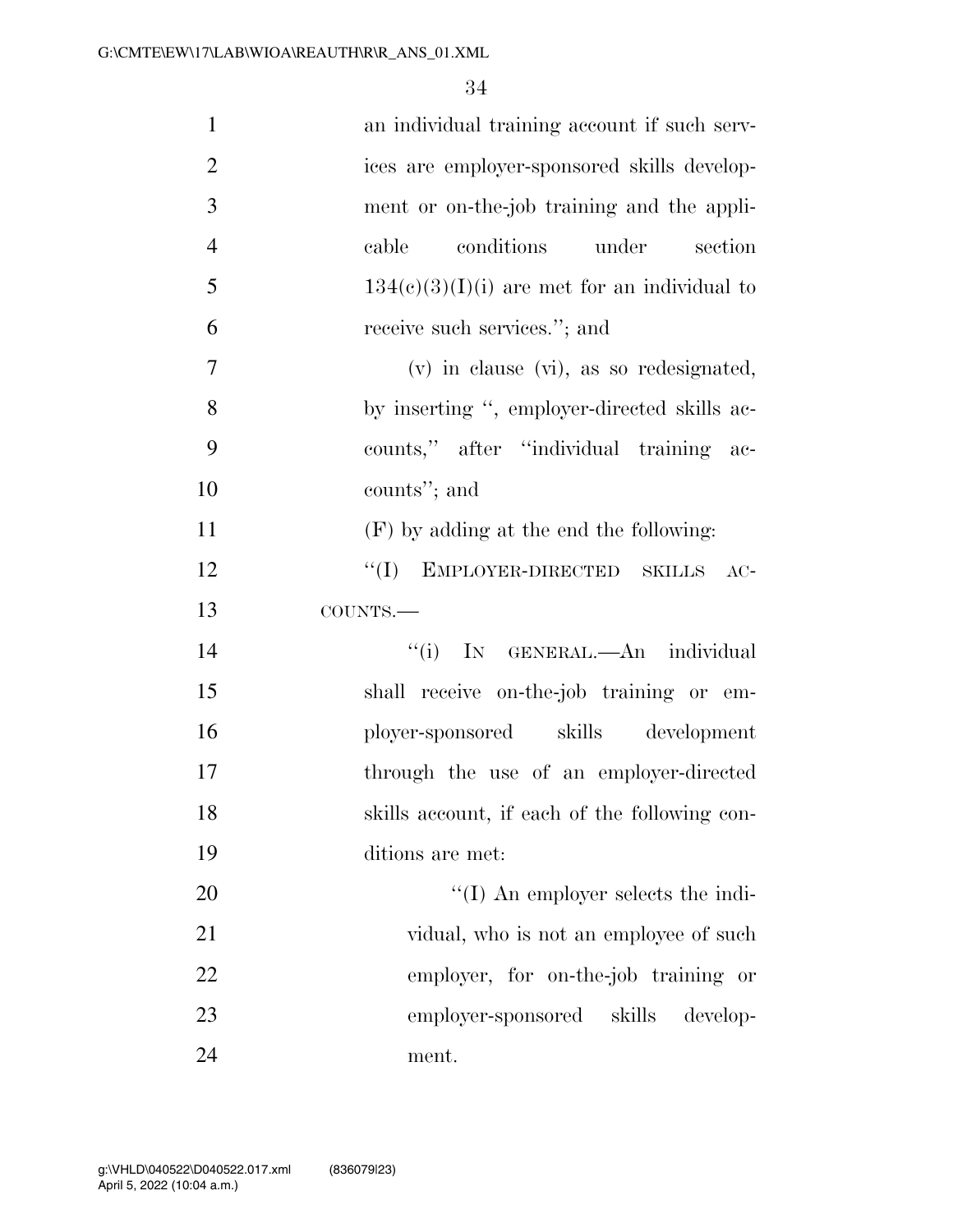| $\mathbf{1}$   | $\lq\lq$ (II)(aa) In the case of an indi- |
|----------------|-------------------------------------------|
| $\overline{2}$ | vidual selected under subclause (I) to    |
| 3              | receive on-the-job training, an on-the-   |
| $\overline{4}$ | job training agreement that meets the     |
| 5              | requirements of clause (iii) is estab-    |
| 6              | lished and signed by the individual       |
| 7              | and the employer; or                      |
| 8              | "(bb) in the case of an individual"       |
| 9              | selected under subclause (I) to receive   |
| 10             | employer-sponsored skills develop-        |
| 11             | ment, an employer-sponsored skills de-    |
| 12             | velopment agreement that meets the        |
| 13             | requirements of clause (iv) is estab-     |
| 14             | lished and signed by the individual       |
| 15             | and the employer.                         |
| 16             | "(III) The employer submits to            |
| 17             | the local one-stop operator each of the   |
| 18             | following:                                |
| 19             | $\lq\lq$ (aa) A certification that        |
| 20             | the individual requires an on-the-        |
| 21             | job training or employer-spon-            |
| 22             | sored skills development program          |
| 23             | to obtain employment with the             |
| 24             | employer, and has the skills and          |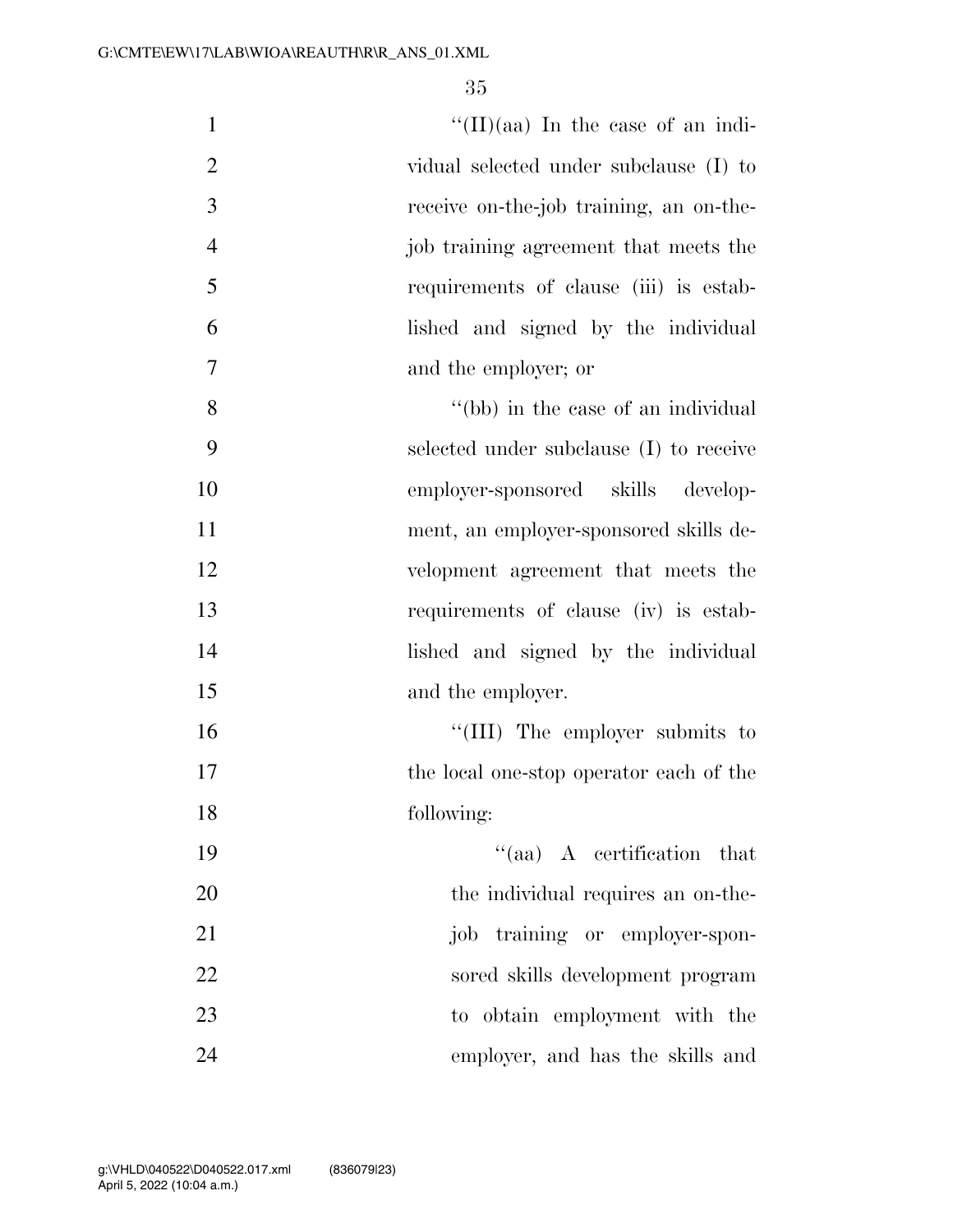$0<sup>6</sup>$ 

|                | 50                                      |
|----------------|-----------------------------------------|
| $\mathbf{1}$   | qualifications to successfully par-     |
| $\overline{2}$ | ticipate in such a program.             |
| $\mathfrak{Z}$ | $\lq\lq(bb)$ A certification that       |
| $\overline{4}$ | the employer will submit the nec-       |
| 5              | essary performance information          |
| 6              | to the one-stop operator in ac-         |
| $\overline{7}$ | cordance with section $122(h)$ .        |
| 8              | "(cc) The on-the-job train-             |
| 9              | ing agreement or the employer-          |
| 10             | sponsored skills development            |
| 11             | agreement described in subclause        |
| 12             | $(II)$ , as applicable.                 |
| 13             | $\lq\lq$ (IV) The one-stop operator in- |
| 14             | volved reviews and approves each cer-   |

 tification and agreement received 16 under subclause (III).

17 ''(ii) PAYMENT TO EMPLOYERS.—The one-stop operator involved in on-the-job training or employer-sponsored skills devel- opment under clause (i) shall arrange for the appropriate payment of such services through an employer-directed skills ac-count as follows:

24 ''(I) ON-THE-JOB TRAINING. For on-the-job training, the one-stop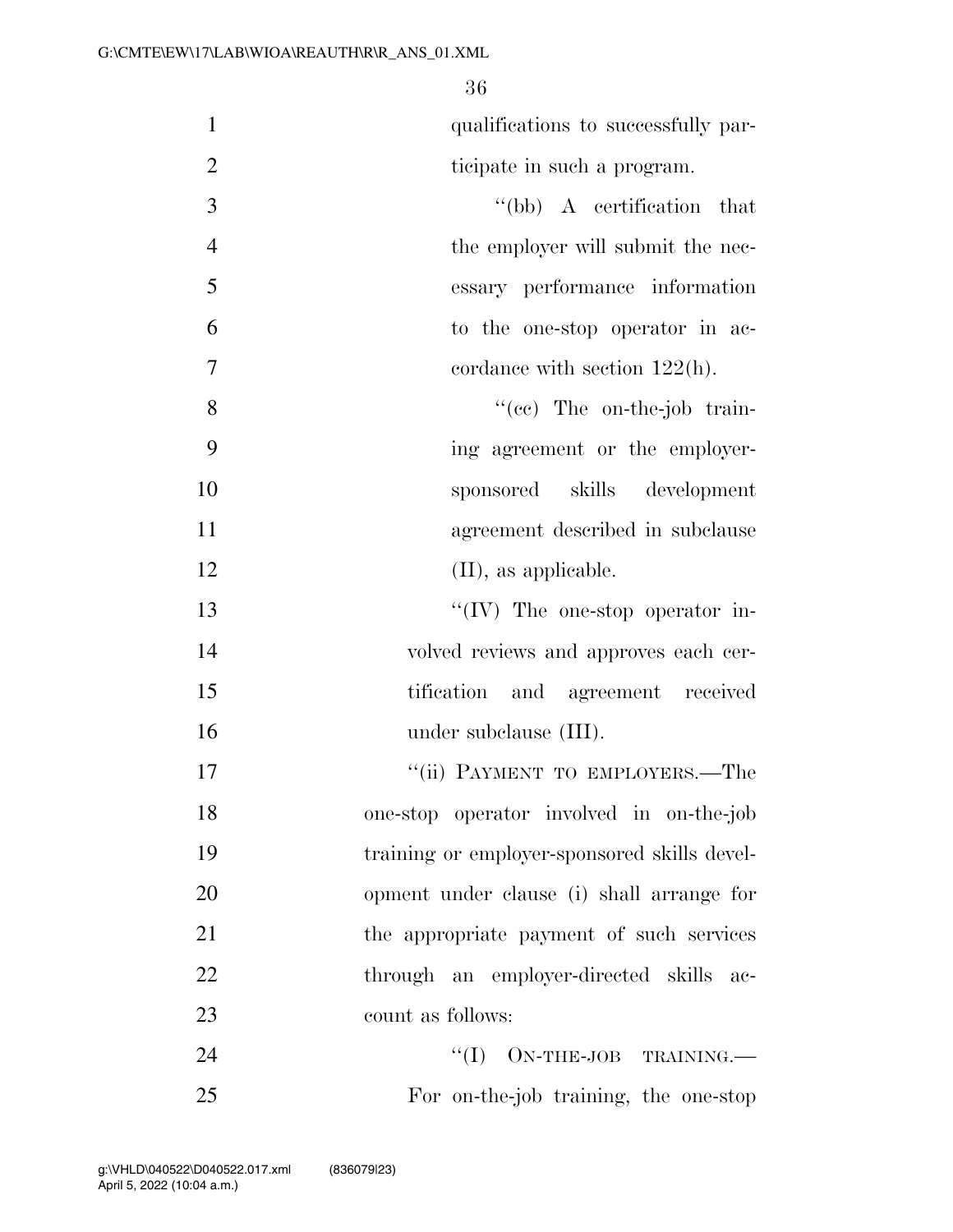operator involved shall reimburse the employer from funds in the employer- directed skills account in accordance to the reimbursement requirements of  $5 \qquad \qquad$  section  $3(45)(B)$  and after receipt of documentation of the wages earned by the individual during such training. 8 "(II) EMPLOYER-SPONSORED SKILLS DEVELOPMENT.—For em- ployer-sponsored skills development services, the one-stop operator in-volved shall reimburse the employer

 from funds in the employer-directed skills account for the Federal share of the costs of the program after receipt of documentation from the employer of payment of such costs. 18 "(iii) ON-THE-JOB TRAINING AGREE-

 MENT.—An on-the-job training agreement under clause (i) shall—

21 ''(I) establish—

22  $\frac{u}{a}$  a) the length of the on-23 the-job training; 24 ''(bb) the hourly wage rate

of the individual;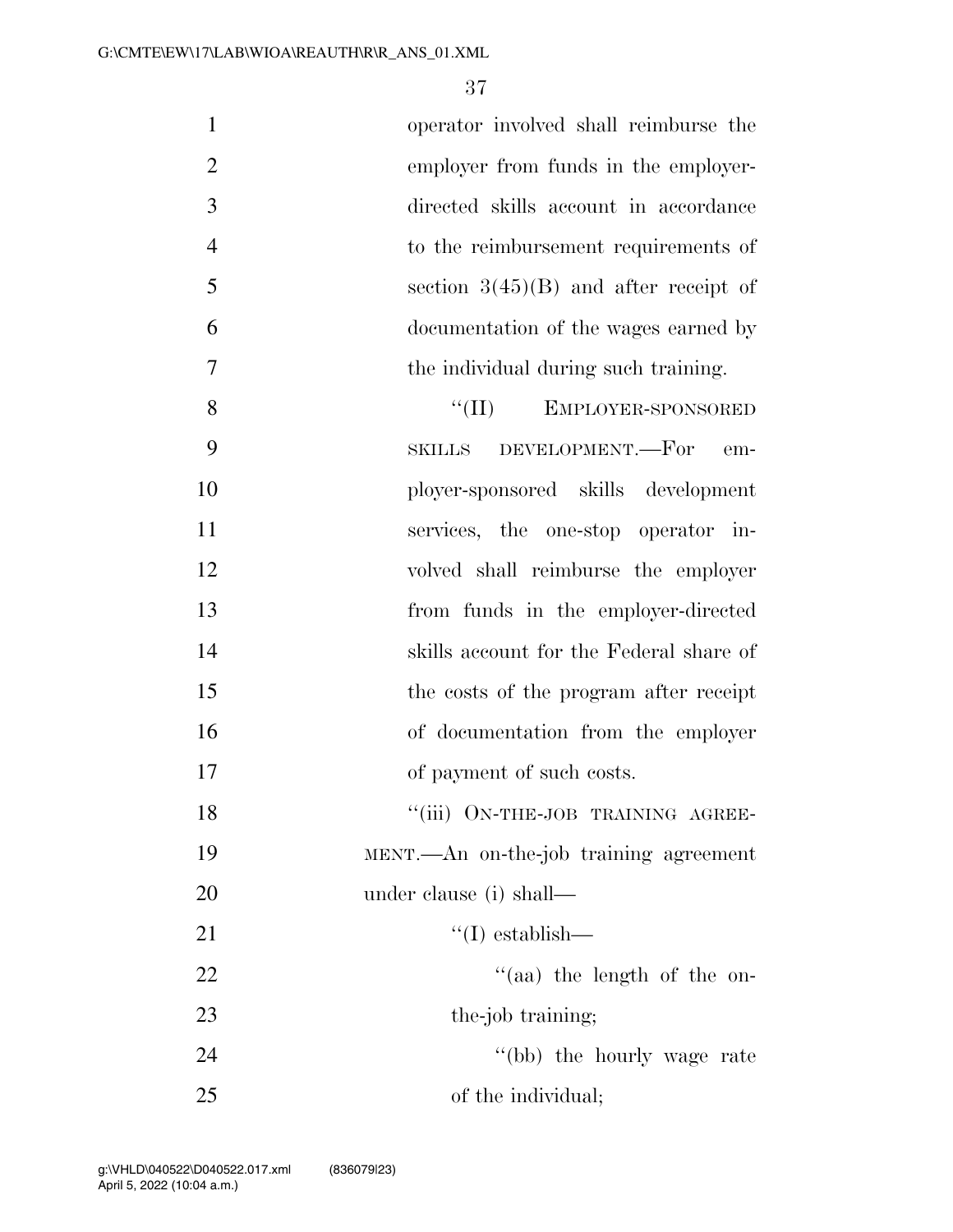| $\mathbf{1}$   | $f'(ce)$ the skills necessary for           |
|----------------|---------------------------------------------|
| $\overline{2}$ | the job and the individual's cur-           |
| 3              | rent skill level as of the date of          |
| $\overline{4}$ | the agreement; and                          |
| 5              | "(dd) the skills to be learned              |
| 6              | during the on-the-job training;             |
| 7              | and                                         |
| 8              | $\lq\lq$ (II) include an assurance that     |
| 9              | the employer will provide the one-stop      |
| 10             | operator involved with documentation        |
| 11             | of the wages earned by the individual       |
| 12             | while engaged in such on-the-job            |
| 13             | training for the purpose of reimburse-      |
| 14             | ment to the employer.                       |
| 15             | "(iv) EMPLOYER-SPONSORED SKILLS             |
| 16             | DEVELOPMENT<br>AGREEMENT.—An<br>em-         |
| 17             | ployer-sponsored skills development agree-  |
| 18             | ment referred to in clause (i) shall estab- |
| 19             | $lish-$                                     |
| 20             | $\lq\lq$ (I) the provider of the employer-  |
| 21             | sponsored skills development program;       |
| 22             | $\lq\lq$ (II) the length of such program;   |
| 23             | "(III) the skills to be learned             |
| 24             | during such program;                        |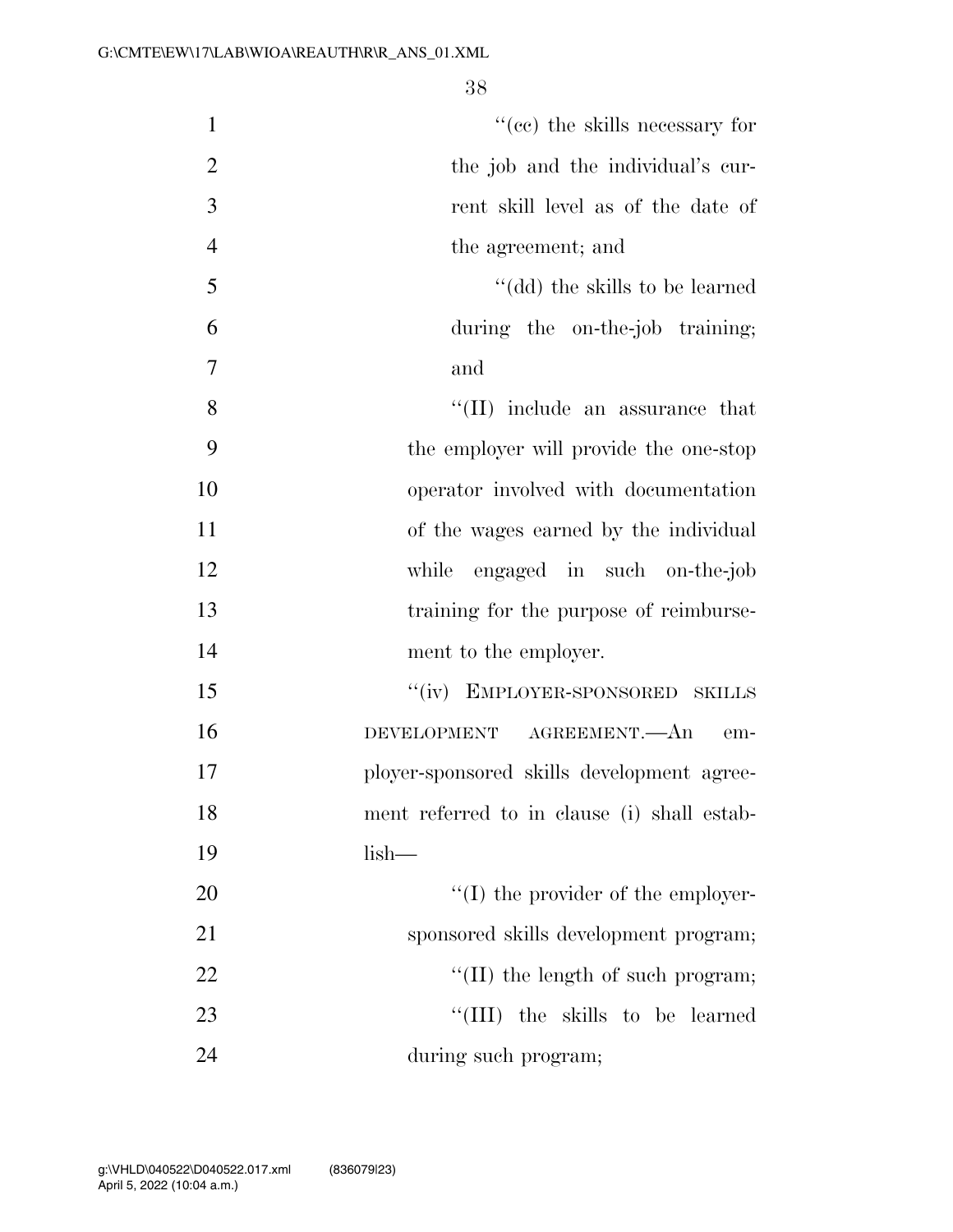| $\mathbf{1}$   | $\lq\lq (IV)$ a commitment by the em-            |
|----------------|--------------------------------------------------|
| $\overline{2}$ | ployer to employ the individual upon             |
| 3              | successful completion of the program;            |
| $\overline{4}$ | $\lq\lq(V)$ the cost of the program;             |
| 5              | and                                              |
| 6              | "(VI) the amount of such cost                    |
| 7              | that will be paid by the employer (the           |
| 8              | non-Federal share), which shall be not           |
| 9              | less than the amount specified in sec-           |
| 10             | tion $3(19)(C)$ .".                              |
| 11             | (3) PERMISSIBLE LOCAL EMPLOYMENT<br><b>AND</b>   |
| 12             | TRAINING ACTIVITIES.—Section 134(d) of the Work- |
| 13             | force Innovation and Opportunity Act (29 U.S.C.  |
| 14             | $3174(d)$ ) is amended—                          |
| 15             | (A) in paragraph $(1)(A)$ —                      |
| 16             | $(i)$ in clause $(iii)$ —                        |
| 17             | (I) by striking "not more than 10                |
| 18             | percent of the total"; and                       |
| 19             | (II) by inserting "reserved under                |
| 20             | section $128(a)$ or" after "funds";              |
| 21             | $(ii)$ in clause $(vii)$ —                       |
| 22             | $(I)$ in subclause $(II)$ , by striking          |
| 23             | "and" at the end;                                |
| 24             | $(II)$ in subclause $(III)$ , by insert-         |
| 25             | ing "and" at the end; and                        |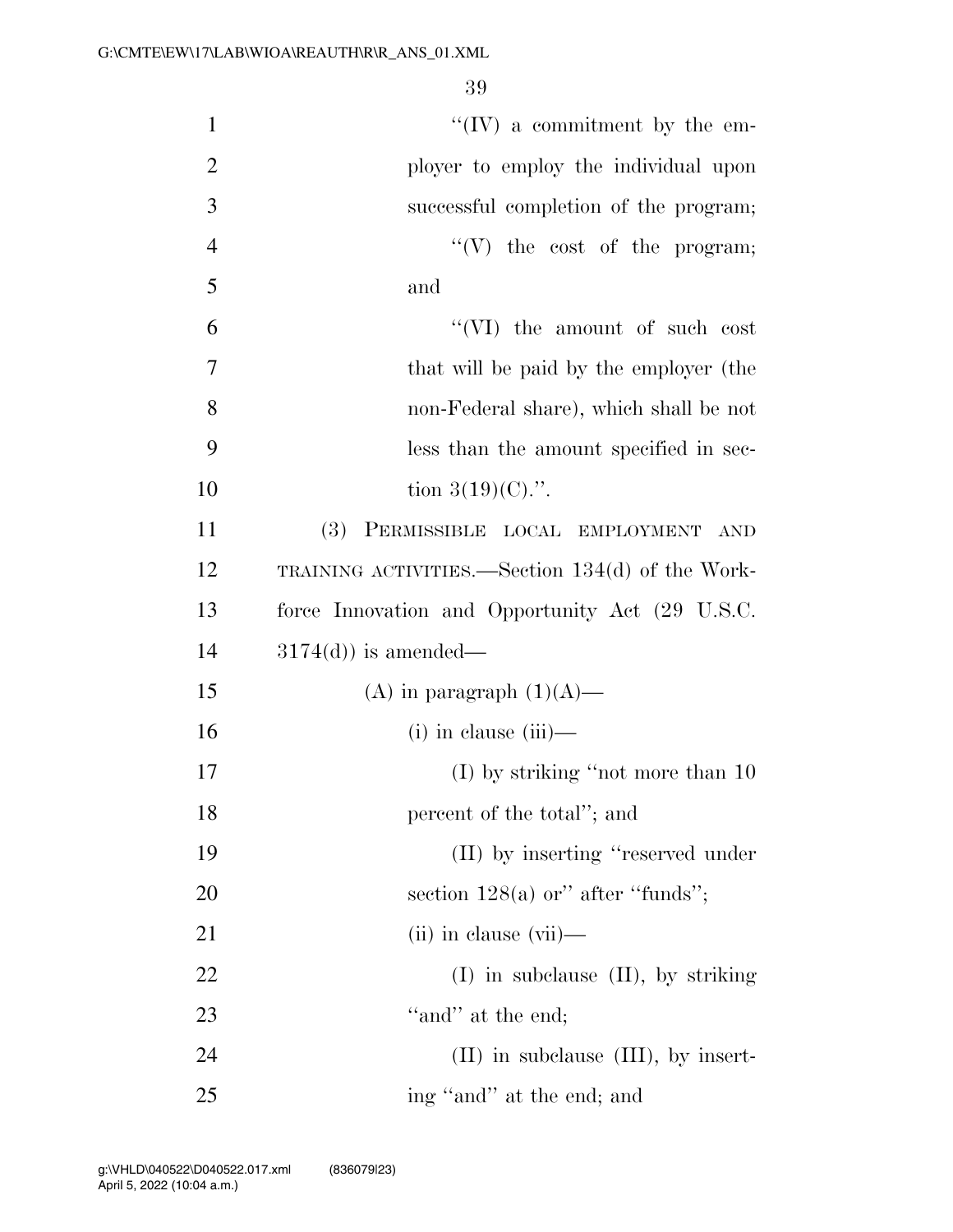| $\mathbf{1}$   | (III) by adding at the end the               |
|----------------|----------------------------------------------|
| $\overline{2}$ | following:                                   |
| 3              | $``(IV)$ to strengthen, through pro-         |
| $\overline{4}$ | fessional development activities, the        |
| 5              | knowledge and capacity of staff to use       |
| 6              | the latest digital technologies, tools,      |
| 7              | and evidence-based strategies to de-         |
| 8              | liver services for jobseekers, workers,      |
| 9              | and employers;";                             |
| 10             | (iii) in clause (xi), by striking the        |
| 11             | "and" after the semicolon;                   |
| 12             | (iv) in clause (xii), by striking the pe-    |
| 13             | riod at the end and inserting a semicolon;   |
| 14             | and                                          |
| 15             | (v) by adding at the end the following:      |
| 16             | "(xiii) assessments for individuals          |
| 17             | upon initial assessment of skills (pursuant  |
| 18             | to subsection $(e)(2)(A)(iii)$ or completion |
| 19             | of training services or other learning expe- |
| 20             | riences;                                     |
| 21             | "(xiv) providing technical assistance        |
| 22             | or other support to employers seeking to     |
| 23             | such assessments for hiring, pro-<br>use     |
| 24             | motion, or upskilling of employees;          |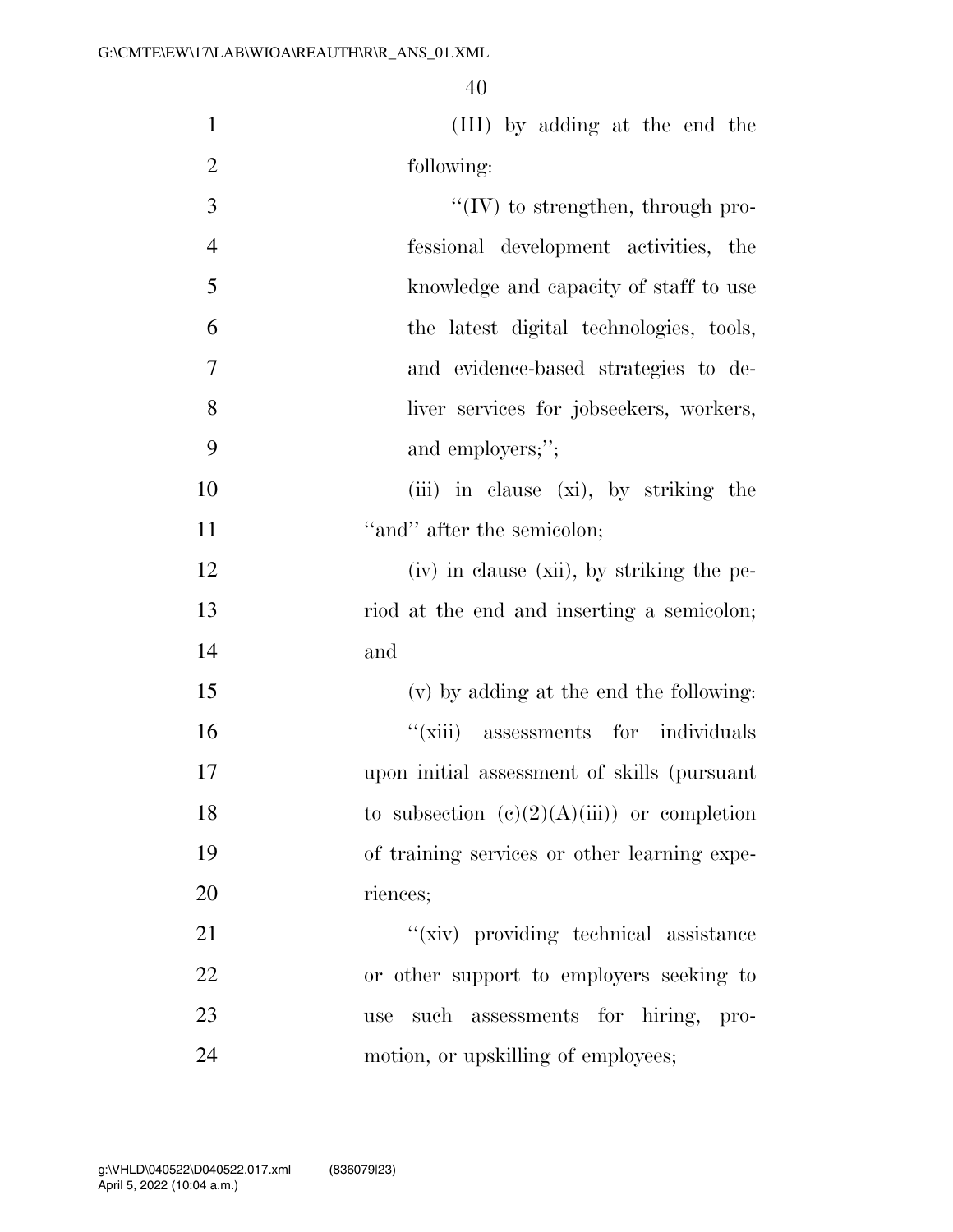| $\mathbf{1}$   | "(xv) entering into an agreement with        |
|----------------|----------------------------------------------|
| $\mathbf{2}$   | a third-party, nongovernmental entity, to    |
| 3              | study which occupations are in high de-      |
| $\overline{4}$ | mand in the local area or State;             |
| 5              | "(xvi) assessments for individuals           |
| 6              | upon initial assessment of skills (pursuant  |
| $\tau$         | to subsection $(c)(2)(A)(iii)$ or completion |
| 8              | of training services or other learning expe- |
| 9              | riences;                                     |
| 10             | "(xvii) providing technical assistance       |
| 11             | or other support to employers seeking to     |
| 12             | such assessments for hiring, pro-<br>use     |
| 13             | motion, or upskilling of employees; and      |
| 14             | "(xviii) the development of partner-         |
| 15             | ships between educational institutions (in-  |
| 16             | cluding area career and technical education  |
| 17             | schools and institutions of higher edu-      |
| 18             | cation) and employers to create or improve   |
| 19             | workforce development programs to ad-        |
| 20             | dress the identified education and skill     |
| 21             | needs of the workforce and the employ-       |
| 22             | ment needs of employers in the region, as    |
| 23             | determined based on the most recent anal-    |
| 24             | ysis conducted by the local board under      |
| 25             | section $107(d)(2)$ ."; and                  |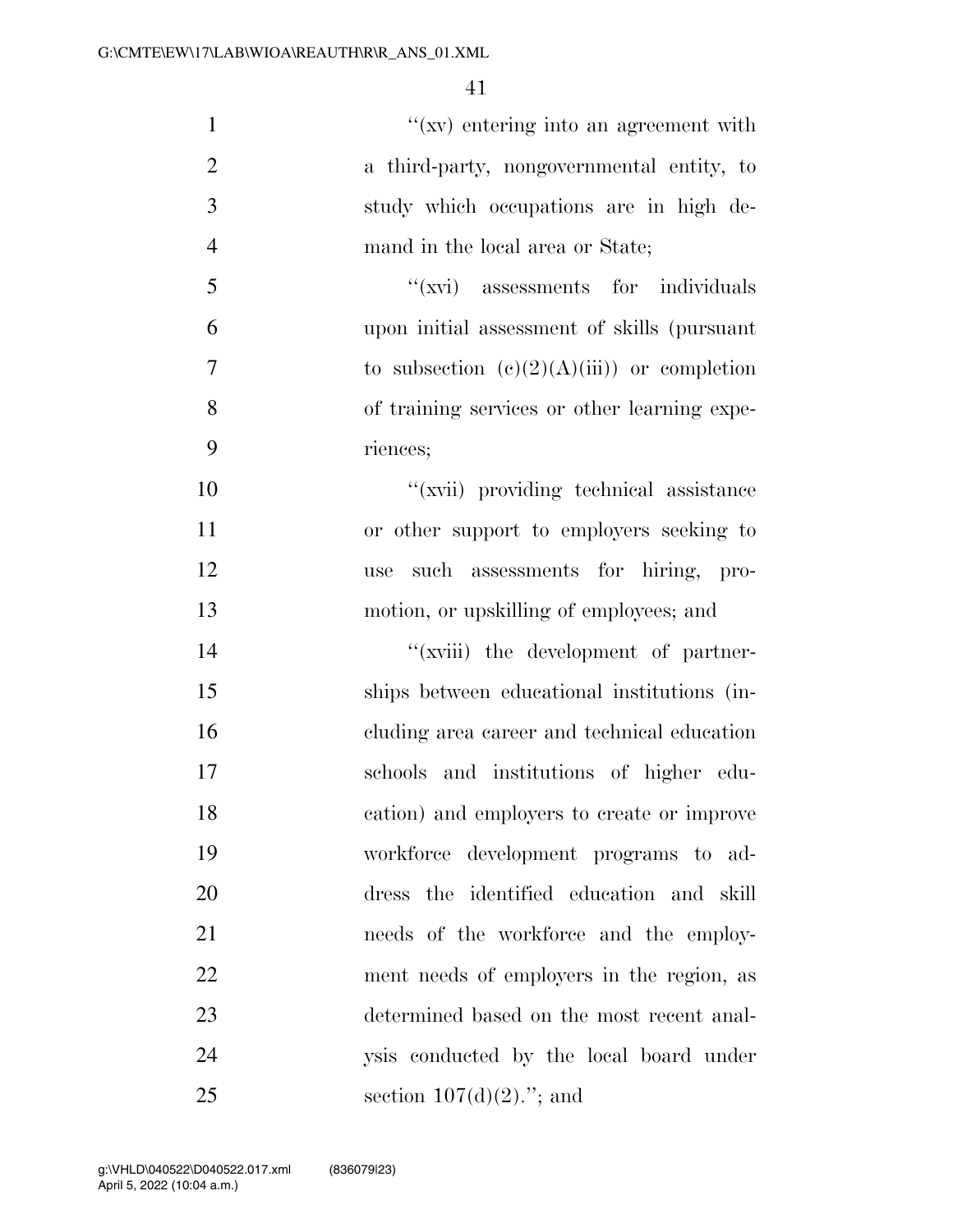| $\mathbf{1}$   | (B) in paragraph $(4)(A)$ —                         |
|----------------|-----------------------------------------------------|
| $\overline{2}$ | (i) in clause (i), by striking " $20$ " and         |
| 3              | inserting " $30$ ";                                 |
| $\overline{4}$ | (ii) by redesignating clauses (ii) and              |
| 5              | (iii) as clauses (iii) and (iv), respectively;      |
| 6              | and                                                 |
| $\overline{7}$ | (iii) by inserting after clause (i) the             |
| 8              | following:                                          |
| 9              | "(ii) INCREASE IN RESERVATION OF                    |
| 10             | FUNDS.—The local board may increase                 |
| 11             | such reservation of funds in clause (i) by-         |
| 12             | $\lq(1)$ substituting '40 percent' for              |
| 13             | '30 percent', if the amounts provided               |
| 14             | by such increase are used to expand                 |
| 15             | work-based learning opportunities; or               |
| 16             | "(II) substituting '50 percent' for                 |
| 17             | '30 percent', if the local area is expe-            |
| 18             | riencing an unemployment rate at or                 |
| 19             | below 3 percent.".                                  |
| 20             | (4) RELATED CONFORMING AMENDMENTS.-                 |
| 21             | The Workforce Innovation and Opportunity Act (29)   |
| 22             | U.S.C. 3101 et seq.) is amended—                    |
| 23             | (A) in section $134(c)(3)(H)(i)$ (20 U.S.C.         |
| 24             | $3174(e)(3)(H)(i)$ , by striking "section $3(44)$ " |
| 25             | and by inserting "section $3(45)$ "; and            |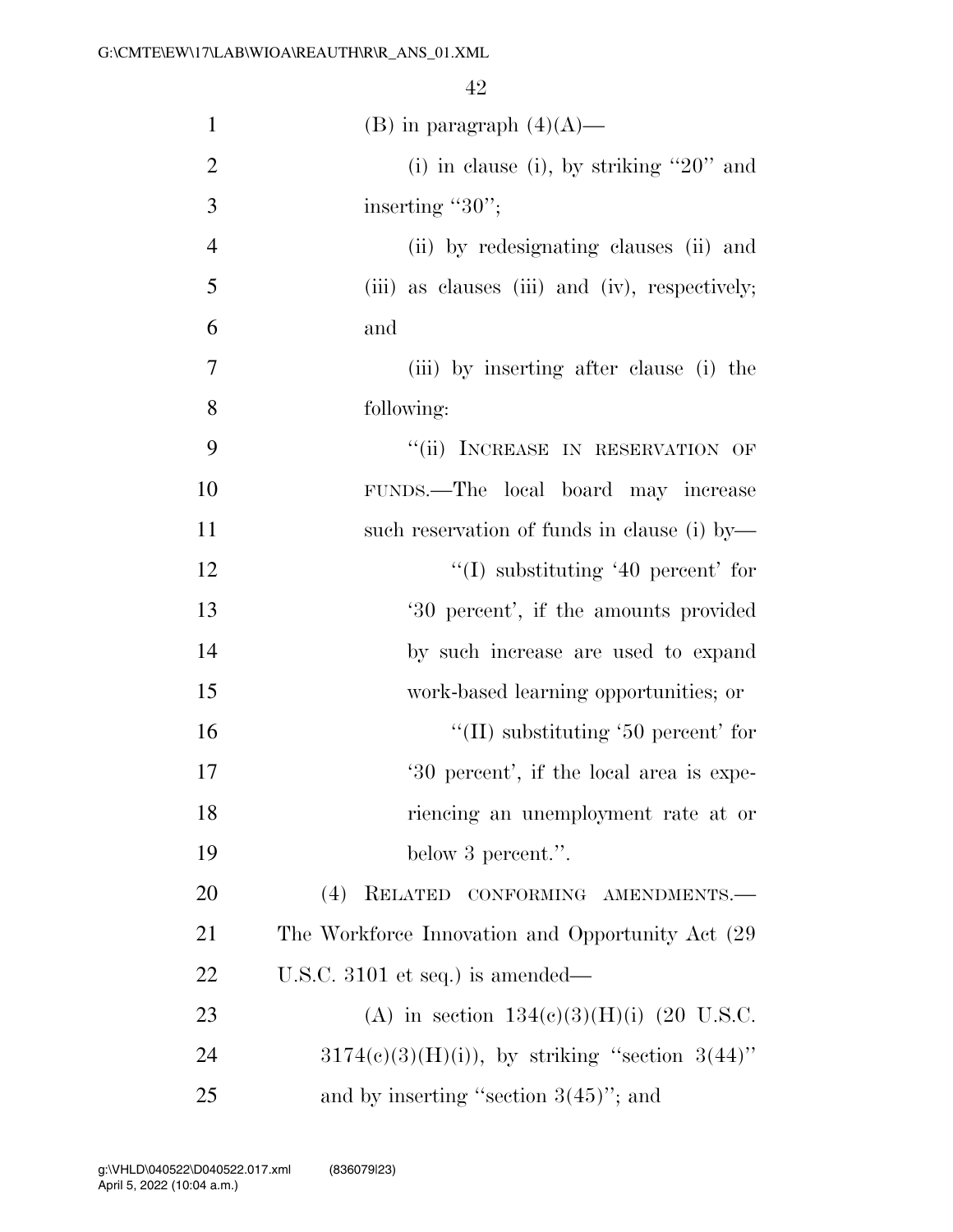|               | (B) in section $211(e)(3)$ (20 U.S.C.                 |
|---------------|-------------------------------------------------------|
|               | $3291(e)(3)$ , by striking "section $3(45)$ " and in- |
| $\mathcal{R}$ | serting "section $3(46)$ ".                           |

#### **SEC. 116. AUTHORIZATION OF APPROPRIATIONS.**

 Section 136 of the Workforce Innovation and Oppor-tunity Act (29 U.S.C. 3181) is amended—

 (1) in subsection (a), by striking ''\$820,430,000 for fiscal year 2015, \$883,800,000 for fiscal year 2016, \$902,139,000 for fiscal year 2017, \$922,148,000 for fiscal year 2018, \$943,828,000 for fiscal year 2019, and \$963,837,000 for fiscal year 2020'' and inserting ''\$1,075,553,000 for each of fiscal years 2023 through 2028'';

 (2) in subsection (b), by striking ''\$766,080,000 for fiscal year 2015, \$825,252,000 for fiscal year 2016, \$842,376,000 for fiscal year 2017, \$861,060,000 for fiscal year 2018, \$881,303,000 for fiscal year 2019, and \$899,987,000 for fiscal year 2020'' and inserting ''\$899,987,000 for each of fiscal years 2023 through 2028''; and

23 (3) in subsection (c), by striking ''\$1,222,457,000 for fiscal year 2015, \$1,316,880,000 for fiscal year 2016,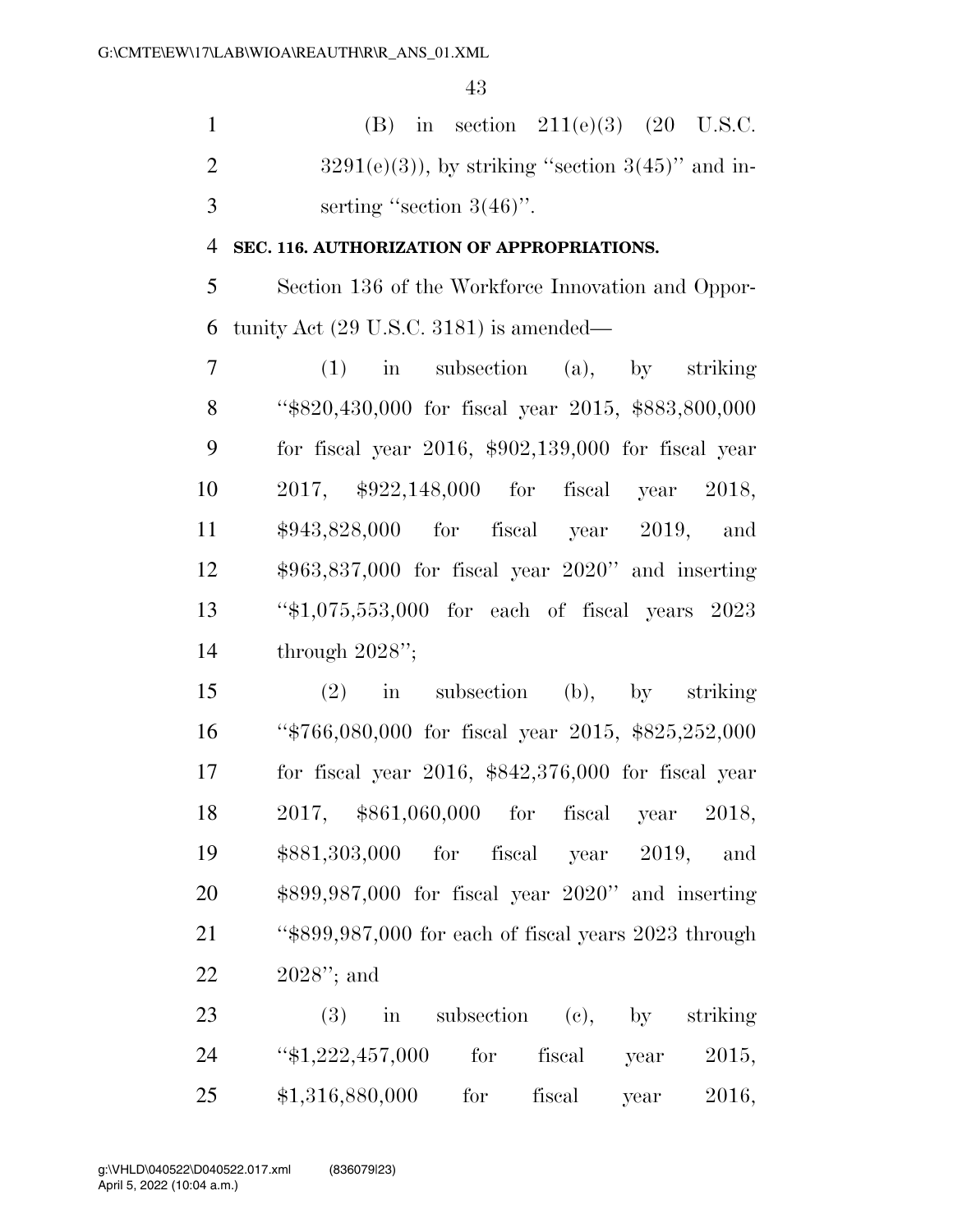| $\mathbf{1}$   | fiscal year $2017$ ,<br>\$1,344,205,000<br>for                |
|----------------|---------------------------------------------------------------|
| $\overline{2}$ | $$1,374,019,000$ for<br>fiscal year 2018,                     |
| 3              | $$1,406,322,000$ for fiscal year 2019,<br>and                 |
| $\overline{4}$ | $$1,436,137,000$ for fiscal year $2020"$ and inserting        |
| 5              | "\$1,436,137,000 for each of fiscal years 2023                |
| 6              | through $2028$ ".                                             |
| 7              | "(6) TARGETED FUNDING FOR SKILLS DEVEL-                       |
| 8              | OPMENT.—The local board shall reserve and use not             |
| 9              | less than 70 percent of the funds allocated to the            |
| 10             | local area involved under section 133(b) to provide           |
| 11             | services described in section $134(c)(3)(F)(iii)$ and         |
| 12             | section $122(h)$ .".                                          |
| 13             | <b>Subtitle C-Job Corps</b>                                   |
| 14             | SEC. 121. JOB CORPS CENTERS.                                  |
| 15             | Section $147(a)(3)$ of the Workforce Innovation and           |
| 16             | Opportunity Act $(29 \text{ U.S.C. } 3197(a)(3))$ is amended— |
| 17             | (1) by redesignating subparagraphs<br>(E)                     |
| 18             | through $(K)$ as subparagraphs $(F)$ through $(L)$ , re-      |
| 19             | spectively; and                                               |
| 20             | $(2)$ by inserting after subparagraph $(D)$ the fol-          |
| 21             | lowing:                                                       |
| 22             | " $(E)$ A statement of current campus poli-                   |
| 23             | cies regarding procedures and facilities for stu-             |
| 24             | dents and others to report criminal actions or                |
| 25             | other emergencies occurring on campus and                     |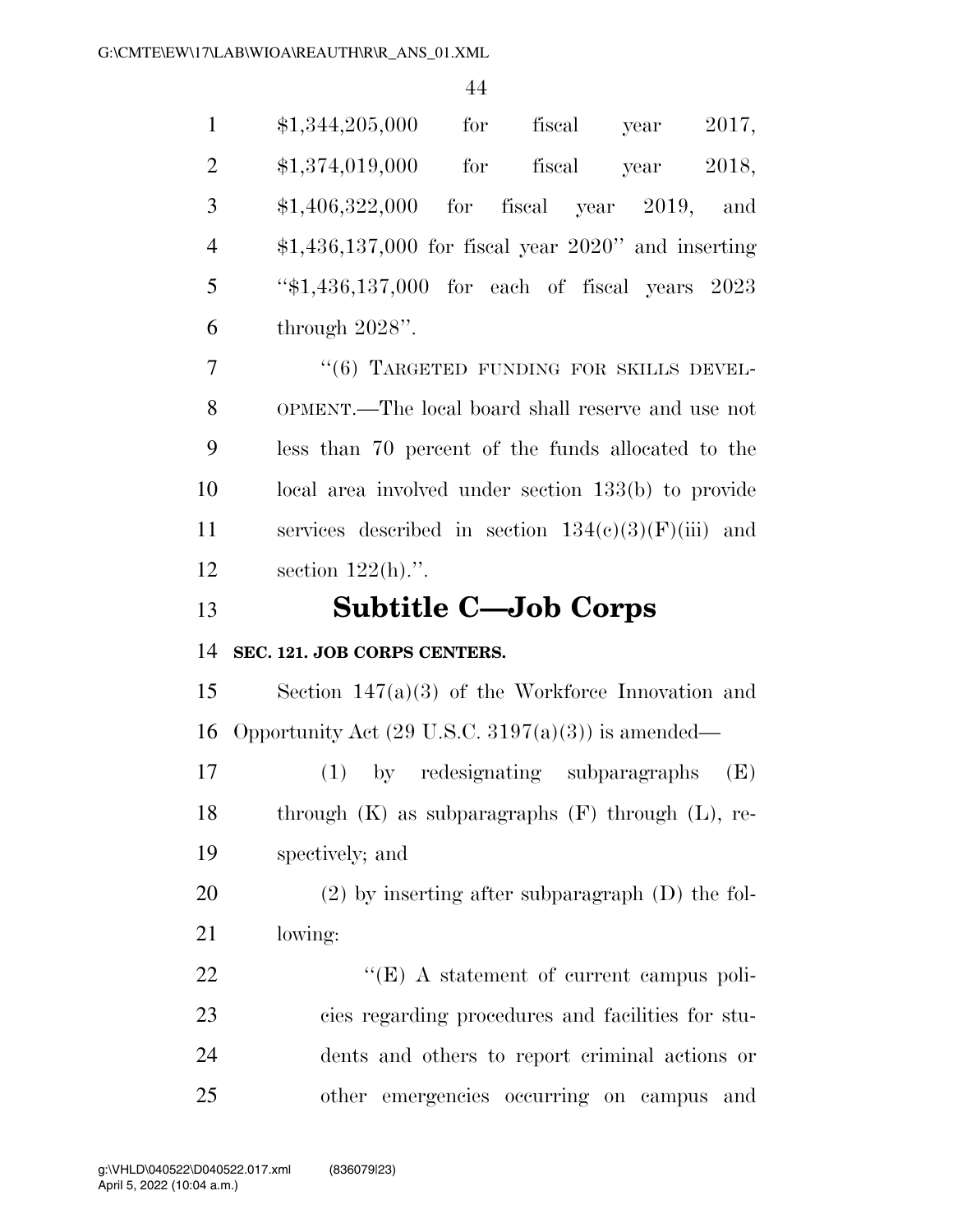| $\mathbf{1}$   | policies concerning the institution's response to |
|----------------|---------------------------------------------------|
| $\overline{2}$ | such reports.                                     |
| 3              | $\lq\lq(F)$ A statement of current policies con-  |
| $\overline{4}$ | cerning security and access to campus facilities, |
| 5              | including campus residences, and security con-    |
| 6              | siderations used in the maintenance of campus     |
| 7              | facilities.                                       |
| 8              | $\lq\lq (G)$ A statement of current policies con- |
| 9              | cerning law enforcement, including—               |
| 10             | "(i) the working relationship of cam-             |
| 11             | pus security personnel with State and local       |
| 12             | law enforcement agencies, including wheth-        |
| 13             | er the center has agreements with such            |
| 14             | agencies, such as written memoranda of            |
| 15             | understanding, for the investigation of al-       |
| 16             | leged criminal offenses; and                      |
| 17             | "(ii) policies which encourage accurate           |
| 18             | and prompt reporting of all crimes to the         |
| 19             | appropriate law enforcement agencies.             |
| 20             | "(H) A description of the type and fre-           |
| 21             | quency of programs designed to inform students    |
| 22             | and employees about campus security proce-        |
| 23             | dures and practices and to encourage students     |
| 24             | and employees to be responsible for their own     |
| 25             | security and the security of others.".            |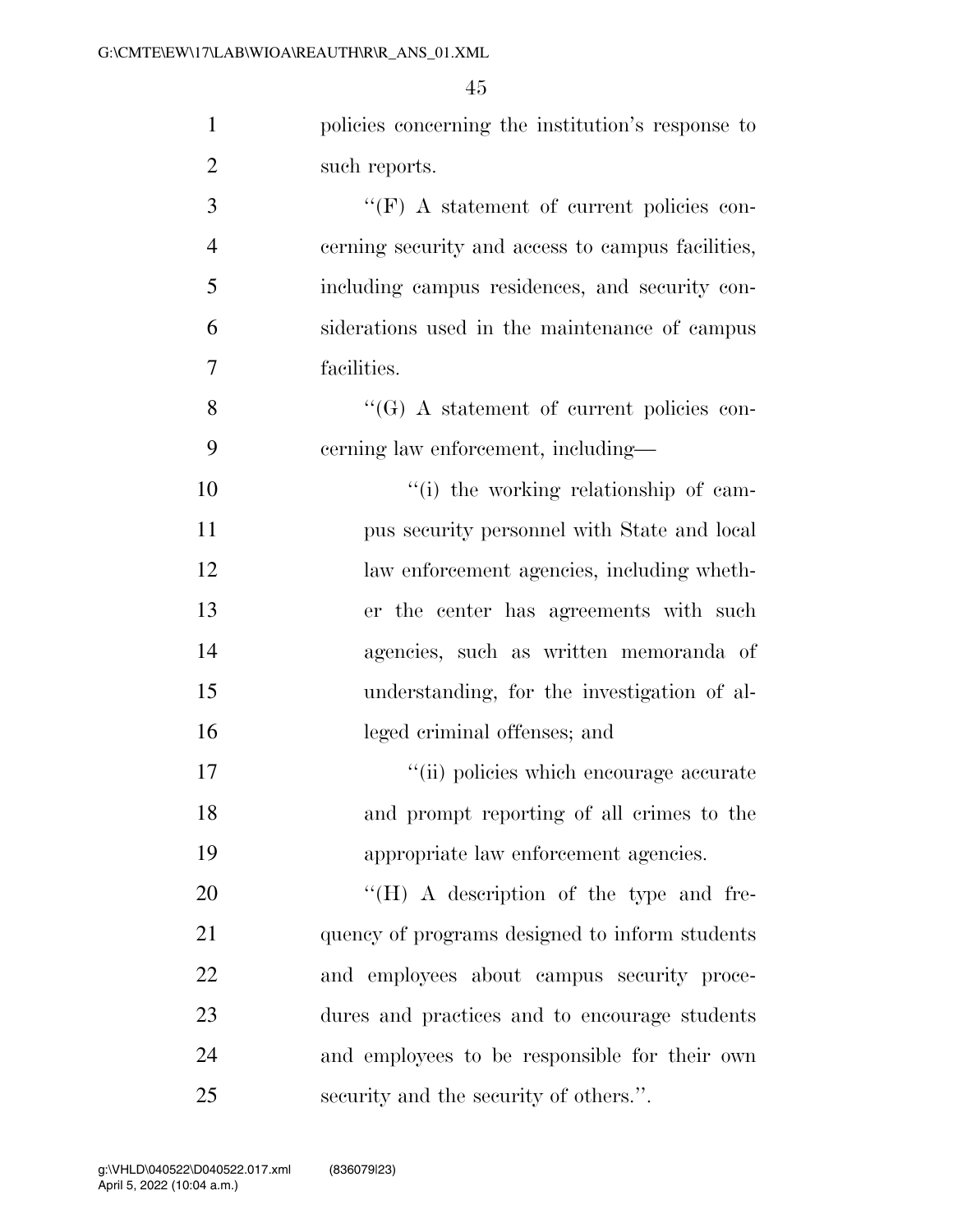| 1              | SEC. 122. PROGRAM ACTIVITIES.                                 |
|----------------|---------------------------------------------------------------|
| $\overline{2}$ | Section $148(a)(1)$ of the Workforce Innovation and           |
| 3              | Opportunity Act $(29 \text{ U.S.C. } 3198(a)(1))$ is amended— |
| $\overline{4}$ | (1) by striking "IN GENERAL.—Each Job Corps                   |
| 5              | center shall provide enrollees" and inserting "IN             |
| 6              | GENERAL.—Each Job Corps center shall—                         |
| 7              | $\lq\lq$ provide enrollees";                                  |
| 8              | $(2)$ by striking "literacy." and inserting "lit-             |
| 9              | $\alpha$ eracy;";                                             |
| 10             | (3) by striking "Each Job Corps center" and                   |
| 11             | all that follows through "section $134(e)(2)(A)$ ." and       |
| 12             | inserting the following:                                      |
| 13             | $\lq\lq (B)$ provide enrollees assigned to the cen-           |
| 14             | ter with access to career services described in               |
| 15             | clauses (i) through (xi) of section $134(c)(2)(A);$           |
| 16             | and"; and                                                     |
| 17             | (4) by adding at the end the following:                       |
| 18             | $\lq\lq$ implement productive activities for                  |
| 19             | enrollees to participate in, such as tutoring or              |
| 20             | other skills development opportunities, outside               |
| 21             | of regular class times and work hours, in order               |
| 22             | to increase supervision of enrollees and reduce               |
| 23             | behavioral infractions.".                                     |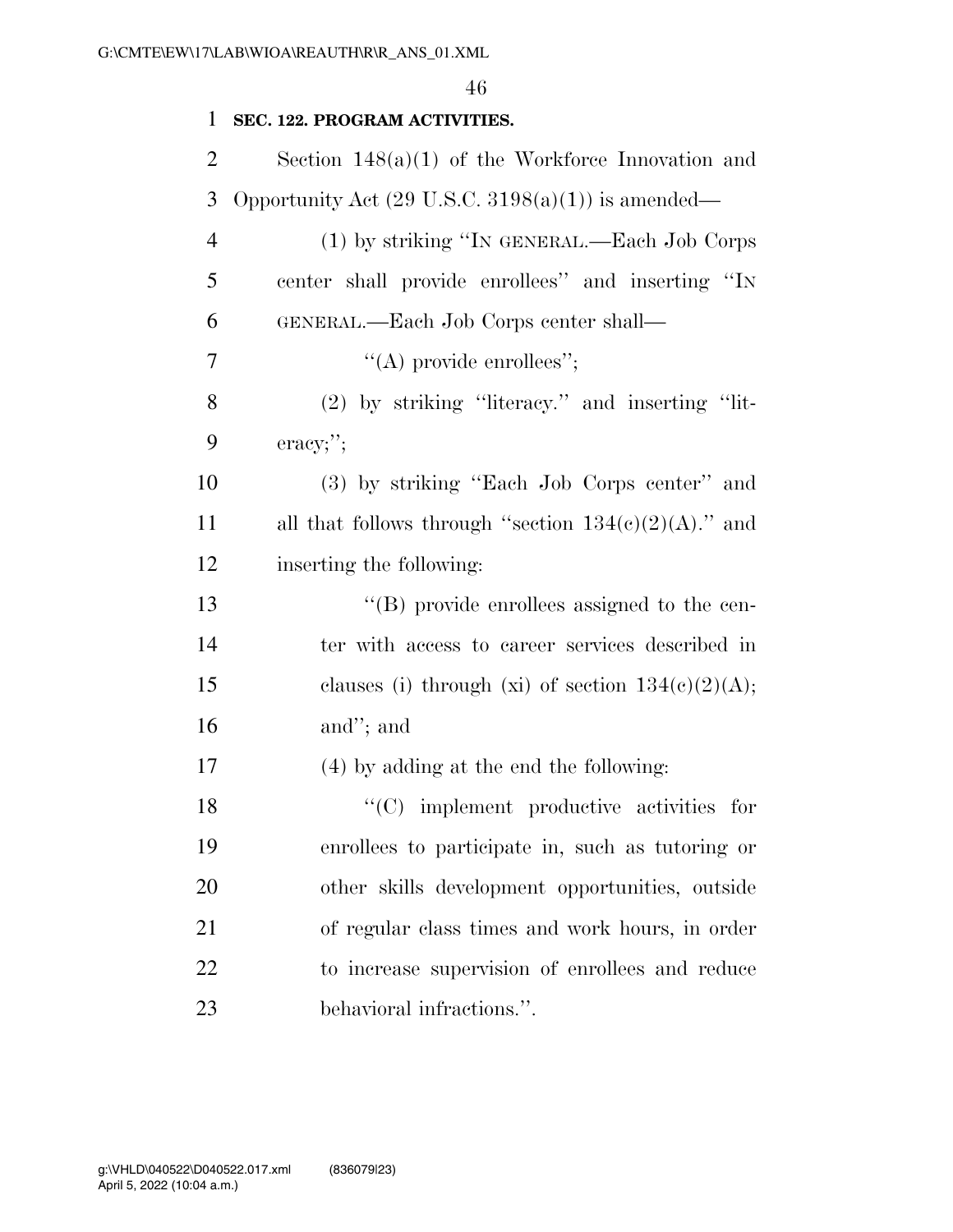| 1  | SEC. 123. STANDARDS OF CONDUCT.                                   |
|----|-------------------------------------------------------------------|
| 2  | Section $152(b)$ of the Workforce Innovation and Op-              |
| 3  | portunity Act $(29 \text{ U.S.C. } 3202(b))$ is amended by adding |
| 4  | at the end the following:                                         |
| 5  | "(3) IN GENERAL.—The Secretary shall estab-                       |
| 6  | lish level 1 and level 2 infractions and shall require            |
| 7  | Directors of Job Corps Centers to report—                         |
| 8  | $\lq\lq$ level 1 infractions—                                     |
| 9  | "(i) within 6 hours of the center being                           |
| 10 | made aware of an active student or on-                            |
| 11 | duty staff death; and                                             |
| 12 | $``(ii)$ within 24 hours of the center                            |
| 13 | being made aware of other significant inci-                       |
| 14 | dents; and                                                        |
| 15 | $\lq\lq (B)$ level 2 infractions quarterly, which                 |
| 16 | shall include the number and type of such in-                     |
| 17 | fractions that occurred during such time period.                  |
| 18 | "(4) LEVEL 1 INFRACTIONS.—Level 1 infrac-                         |
| 19 | tions described in paragraph (3) shall consist of sig-            |
| 20 | nificant infractions and level 2 incidents described in           |
| 21 | paragraph (3) shall consist of minor infractions.".               |
| 22 | SEC. 124. ADVISORY COMMITTEES.                                    |
| 23 | Section 155 of the Workforce Innovation and Oppor-                |
| 24 | tunity Act $(29 \text{ U.S.C. } 3205)$ is amended—                |
| 25 | (1) by striking "The Secretary may establish"                     |
| 26 | and inserting the following:                                      |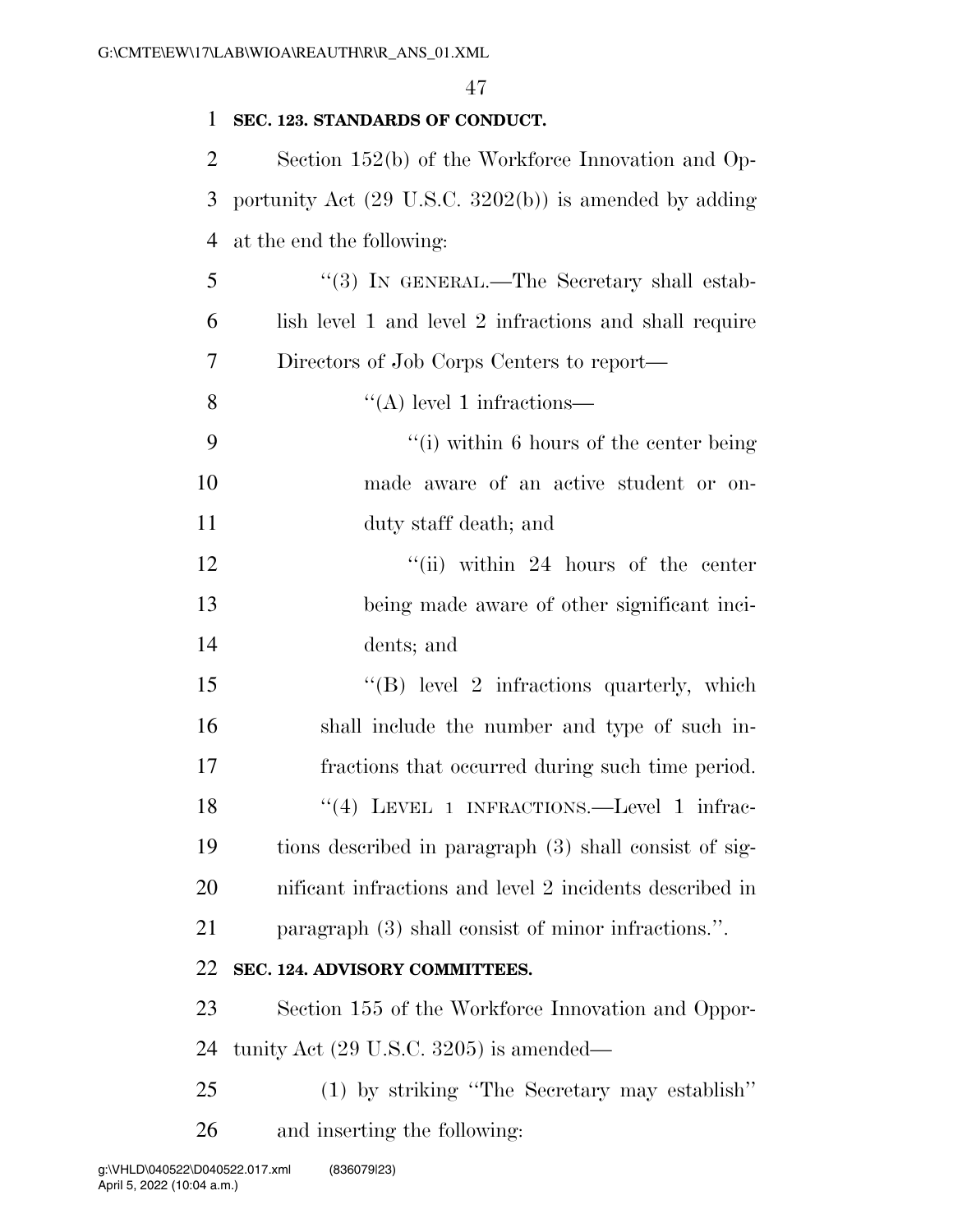1 ""(a) IN GENERAL.—The Secretary may establish"; and

(2) by adding at the end the following:

 ''(b) ADVISORY COMMITTEE TO IMPROVE ENROLLEE SAFETY AND OUTCOMES.—Not later than 6 months fol- lowing enactment of the Workforce Innovation and Oppor- tunity Act of 2022, the Secretary shall establish an advi- sory committee to provide recommendations on evidence- based research, as applicable, regarding effective strate- gies to improve enrollee outcomes, safety, and security, and conditions for enrollee learning.''.

### **SEC. 125. EXPERIMENTAL PROJECTS AND TECHNICAL AS-SISTANCE.**

 Section 156(a) of the Workforce Innovation and Op- portunity Act (29 U.S.C. 3206(a)) is amended by striking the first sentence and inserting the following: ''The Sec- retary may carry out experimental, research, or dem- onstration projects relating to carrying out the Job Corps program, including the activities authorized under section 156A.''.

#### **SEC. 126. JOB CORPS SCHOLARS ACTIVITIES.**

 (a) IN GENERAL.—Subtitle C of title I of the Work- force Innovation and Opportunity Act (29 U.S.C. 3191 et seq.) is amended by inserting after section 156 the fol-lowing: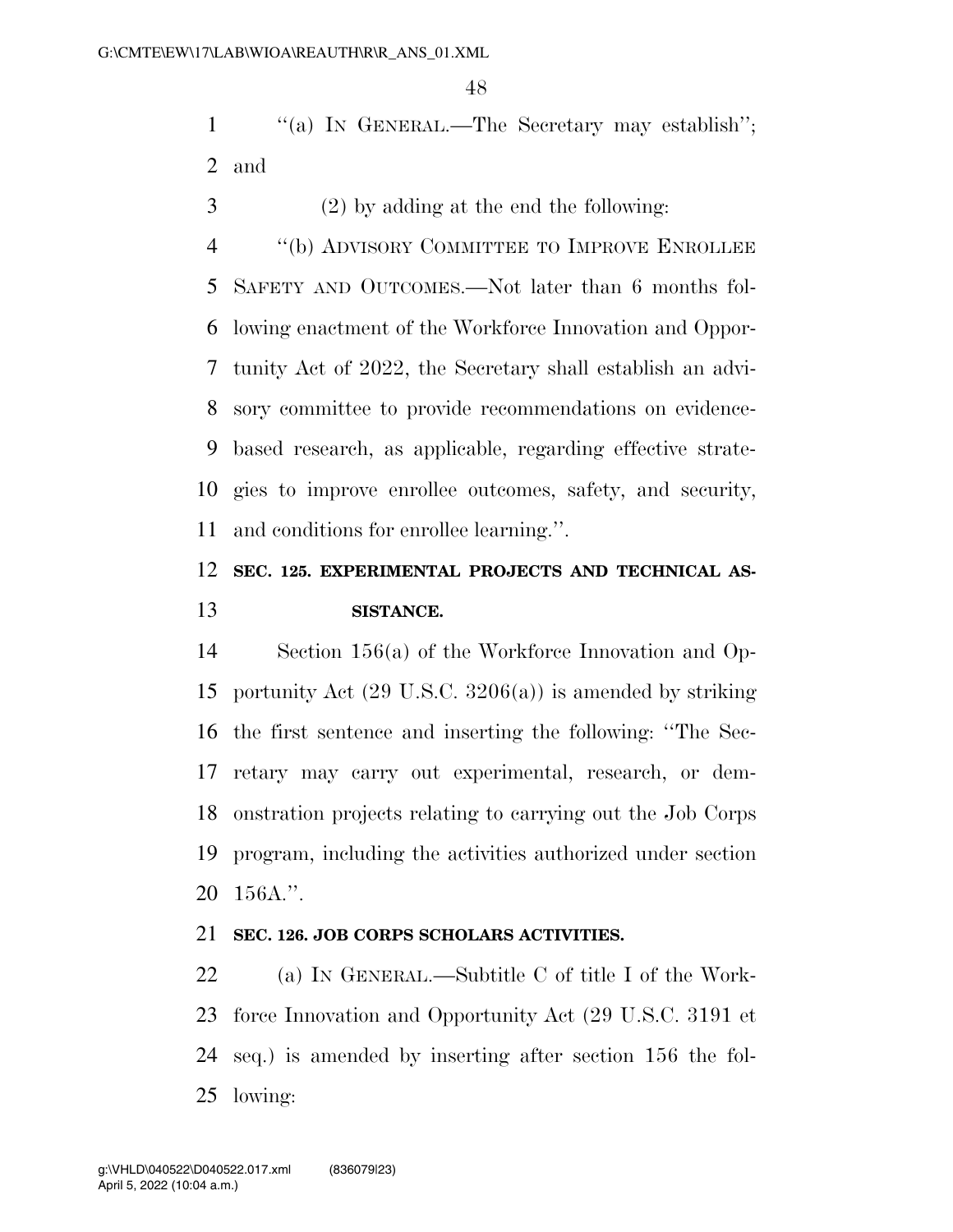| 1              | "SEC. 156A. JOB CORPS SCHOLARS ACTIVITIES.                |
|----------------|-----------------------------------------------------------|
| $\overline{2}$ | "(a) IN GENERAL.—The Secretary shall issue grants,        |
| 3              | on a competitive basis, to eligible entities on an annual |
| $\overline{4}$ | basis to carry out this section.                          |
| 5              | "(b) USE OF FUNDS.—An eligible entity—                    |
| 6              | $\cdot$ (1) shall use grant amounts received under        |
| 7              | this section to-                                          |
| 8              | "(A) pay for the tuition and fees of $Job$                |
| 9              | Corps Scholars students (as described in sub-             |
| 10             | section (d)) who are accepted into a covered              |
| 11             | program;                                                  |
| 12             | "(B) provide Job Corps Scholars students                  |
| 13             | who have successfully completed a covered pro-            |
| 14             | gram and who are not yet employed, with up to             |
| 15             | 12 months of employment counseling and place-             |
| 16             | ment services; and                                        |
| 17             | "(C) shall enroll Job Corps Scholars stu-                 |
| 18             | dents in cohorts of approximately 40 students,            |
| 19             | with up to 2 cohorts permitted for each eligible          |
| 20             | entity each year;                                         |
| 21             | $\cdot\cdot(2)$ may use grant amounts received under this |
| 22             | section to-                                               |
| 23             | $\lq\lq$ support the covered program, includ-             |
| 24             | $ing$ —                                                   |
| 25             | "(i) hiring up to two personal and ca-                    |
| 26             | reer counselors and up to two employment                  |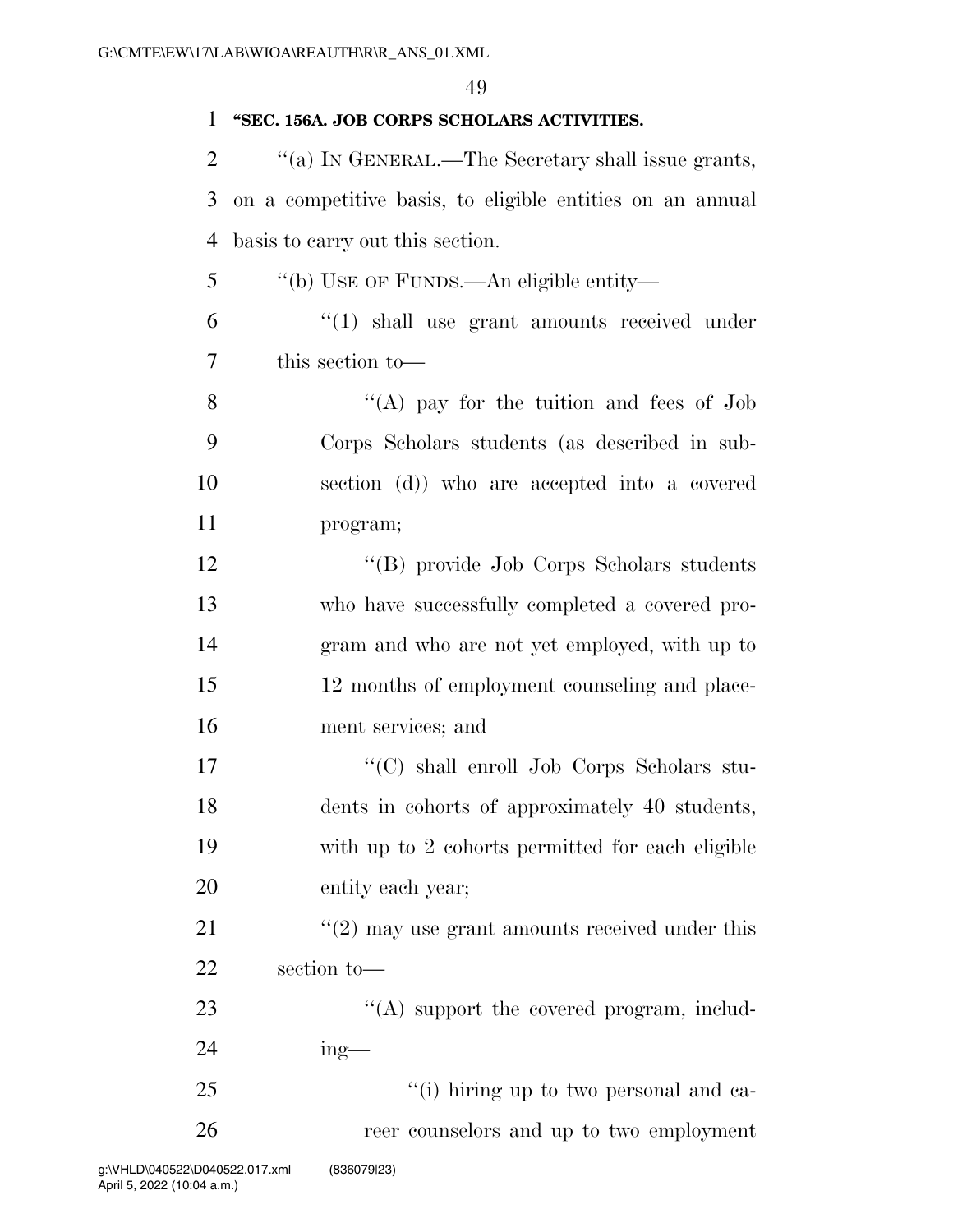| $\mathbf{1}$   | counselors to provide career counseling             |
|----------------|-----------------------------------------------------|
| $\overline{2}$ | services for Job Corps Scholars students at         |
| 3              | such entity; and                                    |
| $\overline{4}$ | "(ii) purchasing covered materials and              |
| 5              | education-related resources; and                    |
| 6              | "(B) enroll more than 40 Job Corps Schol-           |
| 7              | ars students per cohort, but must maintain a        |
| 8              | ratio of 1 counselor for every 20 students en-      |
| 9              | rolled for each cohort, except that no grant        |
| 10             | funds may be used to cover the costs of any         |
| 11             | student over 40 per cohort; and                     |
| 12             | $\cdot\cdot(3)$ may not use—                        |
| 13             | $\lq\lq$ grant amounts received under this          |
| 14             | section to provide the staff of such eligible enti- |
| 15             | ty with education, professional development,        |
| 16             | counseling of any type, or to subsidize the edu-    |
| 17             | cation or personal counseling of non-Job Corps      |
| 18             | Scholars students; and                              |
| 19             | "(B) more than 2 percent of grant                   |
| 20             | amounts received under this section for the ad-     |
| 21             | ministrative expenses of carrying out this sec-     |
| 22             | tion.                                               |
| 23             | "(c) COVERED PROGRAM.—                              |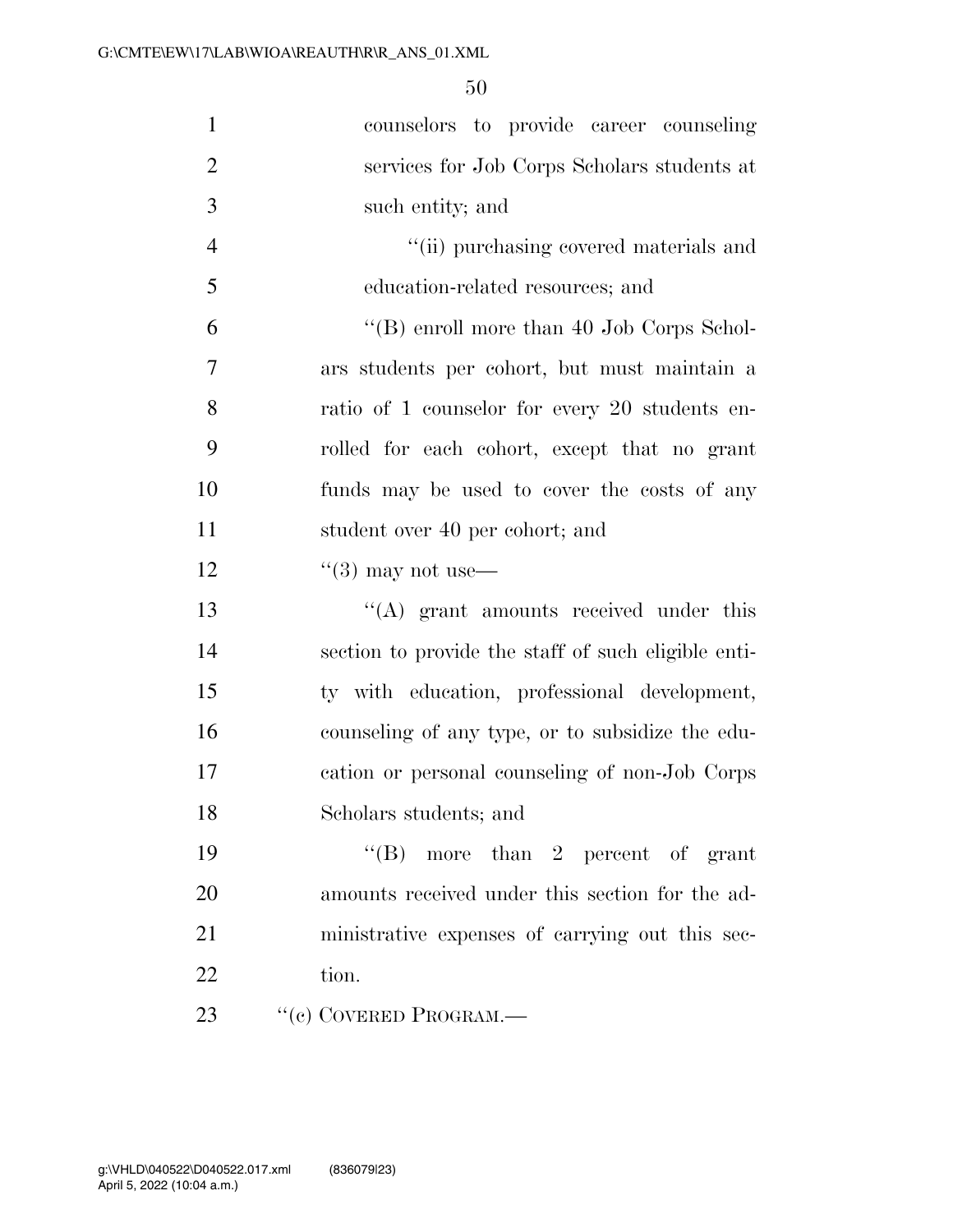| $\mathbf{1}$   | "(1) IN GENERAL.—A covered program under            |
|----------------|-----------------------------------------------------|
| $\overline{2}$ | this section provides to Job Corps Scholars stu-    |
| 3              | dents—                                              |
| $\overline{4}$ | "(A) a 12-month technical education com-            |
| 5              | ponent; and                                         |
| 6              | "(B) up to $12$ months of employment                |
| 7              | counseling and placement services.                  |
| 8              | "(2) DURATION.—A Job Corps Scholars stu-            |
| 9              | dent may not participate in a covered program for   |
| 10             | a period that exceeds a total of 24 months.         |
| 11             | "(3) COMPLETION OF COVERED PROGRAM. $-A$            |
| 12             | Jobs Corps Scholars student successfully completes  |
| 13             | the technical education component of the program if |
| 14             | such student-                                       |
| 15             | $\lq\lq$ earns a recognized postsecondary cre-      |
| 16             | dential and academic credit, if academic credit     |
| 17             | is incorporated into such credential; and           |
| 18             | "(B) completes such program within a pe-            |
| 19             | riod of 12 months.                                  |
| 20             | "(4) EXTENSION.—A Jobs Corps Scholars stu-          |
| 21             | dent may take longer than 12 months to complete     |
| 22             | the technical education component of the program if |
| 23             | such student needs additional time to complete the  |
| 24             | required developmental education coursework.        |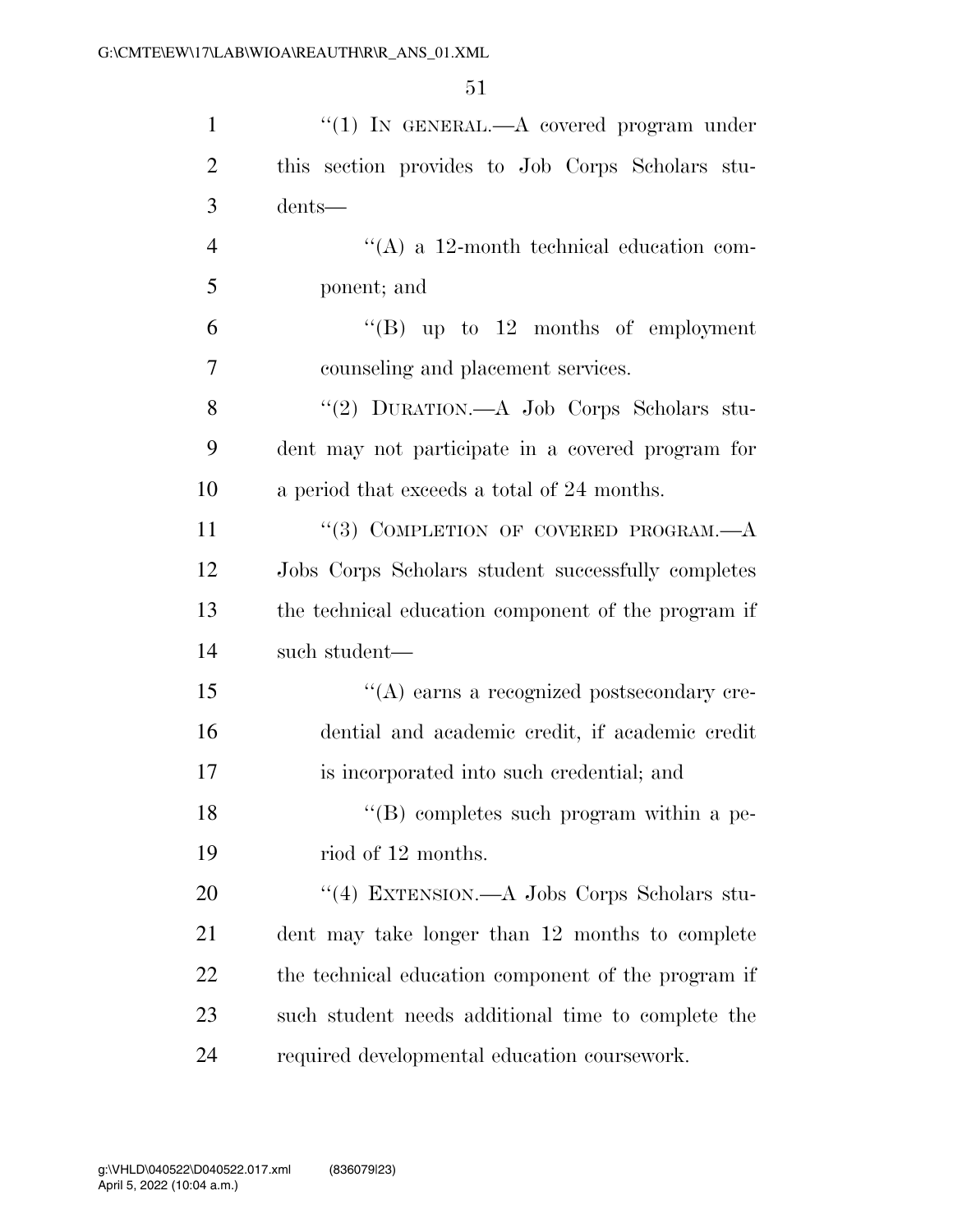| $\mathbf{1}$   | "(5) RECOGNIZED POSTSECONDARY CREDEN-                    |
|----------------|----------------------------------------------------------|
| $\overline{2}$ | TIAL.—An eligible entity shall not be required to        |
| 3              | create a recognized postsecondary credential or mod-     |
| $\overline{4}$ | ify such credential to receive a grant under this sec-   |
| 5              | tion                                                     |
| 6              | "(d) JOB CORPS SCHOLARS STUDENT.-                        |
| 7              | "(1) IN GENERAL.—To be eligible as a Job                 |
| 8              | Corps Scholars student under this section, an indi-      |
| 9              | vidual shall—                                            |
| 10             | "(A) be a Job Corps-eligible youth between               |
| 11             | the age of 16 and 24 who satisfies the admis-            |
| 12             | sion standards of the eligible entity receiving a        |
| 13             | grant under this section;                                |
| 14             | $\lq\lq$ (B) abide by all applicable student codes       |
| 15             | of conduct of such entity; and                           |
| 16             | "(C) be subject to the disciplinary policies             |
| 17             | of such entity.                                          |
| 18             | $``(2)$ WITHDRAWAL, DISMISSAL, OR OTHER TER-             |
| 19             | MINATION.—A Job Corps Scholars student's with-           |
| 20             | drawal, dismissal, or other termination of enrollment    |
| 21             | in the eligible entity will result in the student's ter- |
| 22             | mination from the Job Corps Scholars activities.         |
| 23             | (3)<br>JOB CORPS STANDARDS AND<br>PROCE-                 |
| 24             | DURES.—The Job Corps standards and procedures            |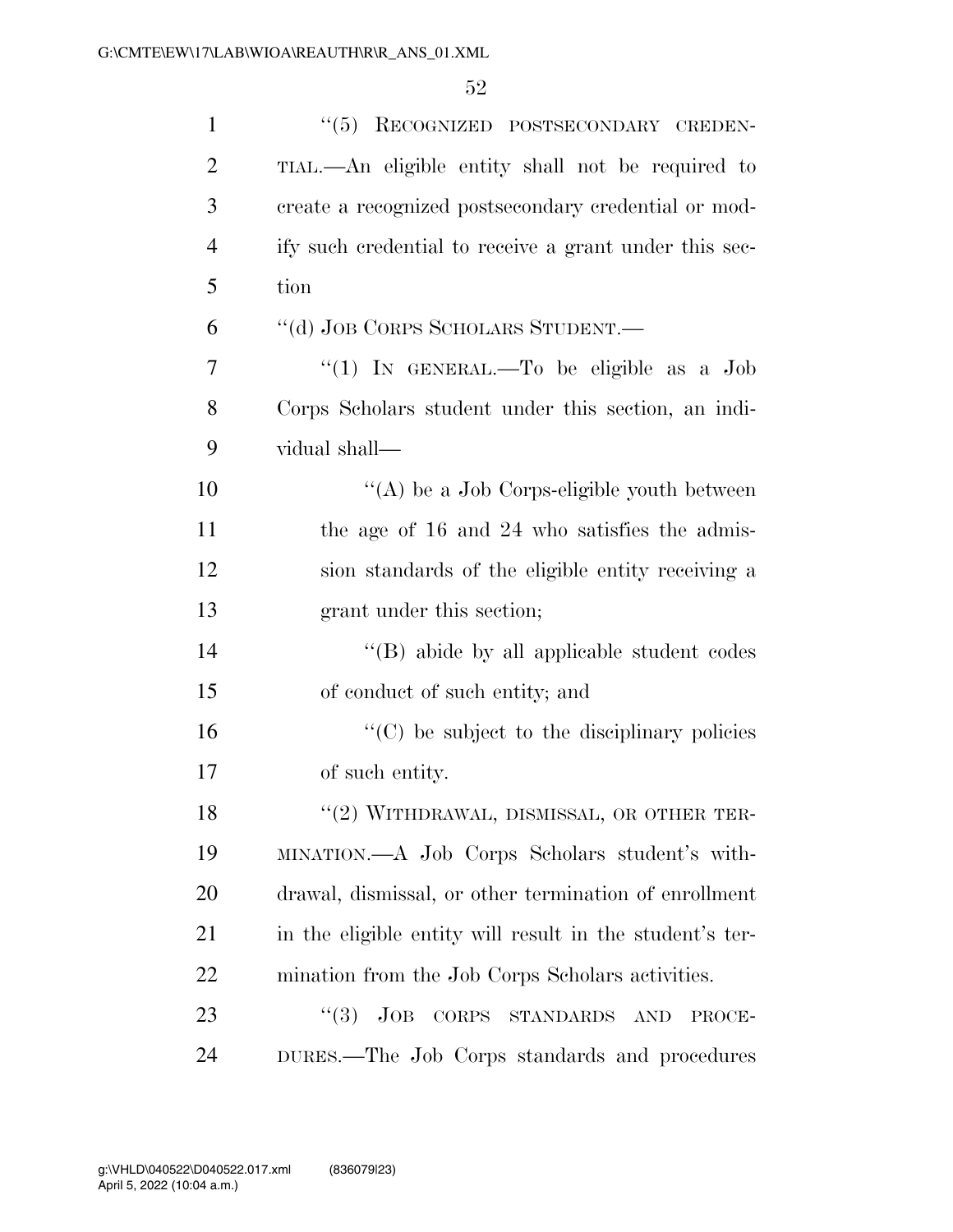| $\mathbf{1}$   | described in section 145 shall not apply to Job      |
|----------------|------------------------------------------------------|
| $\overline{2}$ | Corps Scholars students.                             |
| 3              | $``$ (e) REPORTS.—                                   |
| $\overline{4}$ | "(1) REPORTS FROM ENTITIES.—Each eligible            |
| 5              | entity awarded a grant under this section shall sub- |
| 6              | mit an annual report to the Secretary that includes  |
| $\overline{7}$ | the following:                                       |
| 8              | "(A) The number of Job Corps Scholars                |
| 9              | students served through the grant.                   |
| 10             | "(B) The number and percentage of such               |
| 11             | students who-                                        |
| 12             | "(i) successfully completed the covered              |
| 13             | program;                                             |
| 14             | "(ii) withdrew from such program;                    |
| 15             | and                                                  |
| 16             | ``(iii) obtained                                     |
| 17             | "(I) employment or career coun-                      |
| 18             | seling services following successful                 |
| 19             | completion of such program; and                      |
| 20             | "(II) unsubsidized employment                        |
| 21             | upon successful program completion.                  |
| 22             | "(C) The percentage of program partici-              |
| 23             | pants who are in unsubsidized employment dur-        |
| 24             | ing the second and fourth quarters after exit        |
| 25             | from such program.                                   |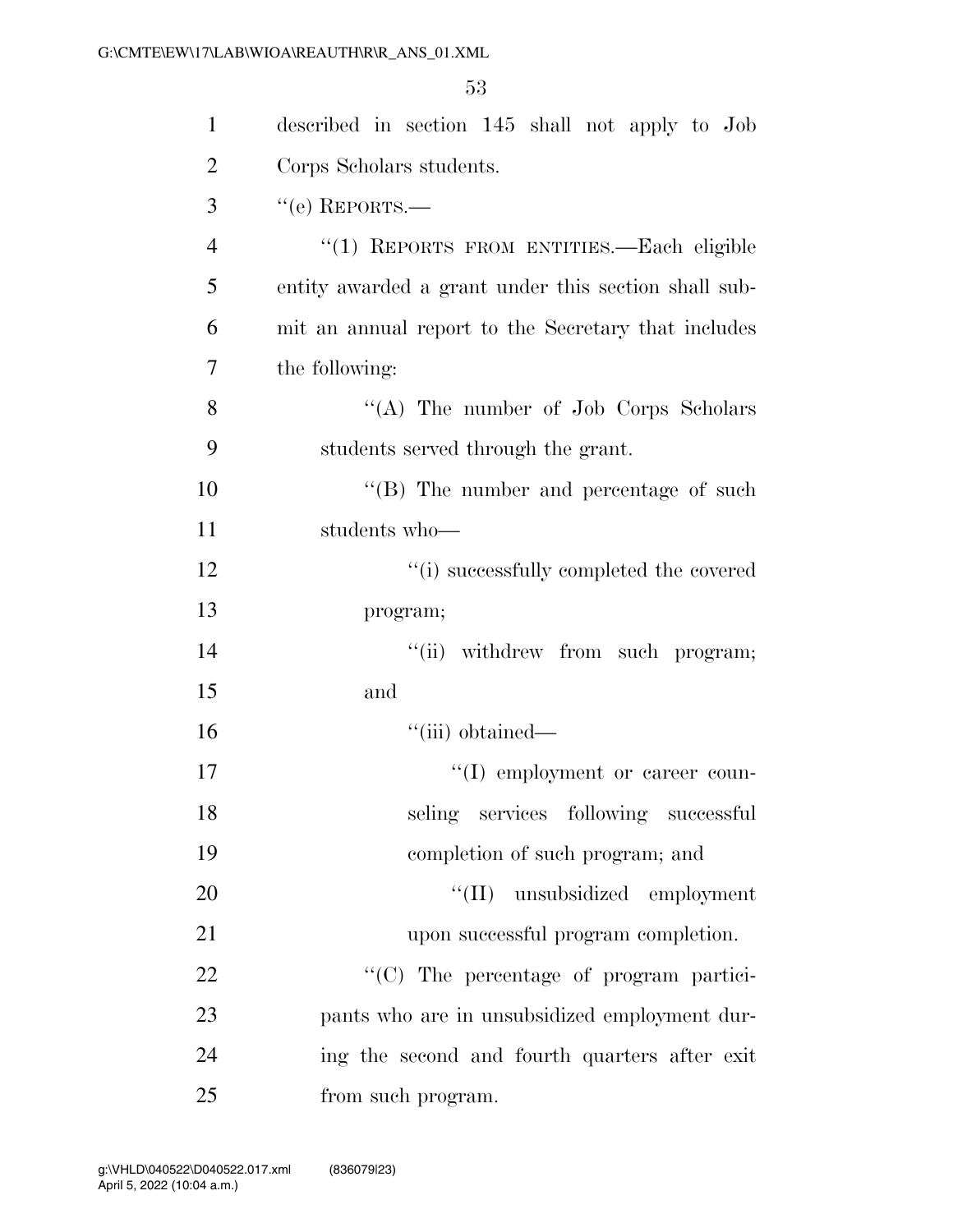| $\mathbf{1}$   | "(D) The median earnings of program par-        |
|----------------|-------------------------------------------------|
| $\overline{2}$ | ticipants who are in unsubsidized employment    |
| 3              | during the second quarter after exit from such  |
| $\overline{4}$ | program.                                        |
| 5              | $``(2)$ REPORTS TO CONGRESS.—                   |
| 6              | "(A) IN GENERAL.—The Secretary shall            |
| 7              | submit to Congress an annual report on the      |
| 8              | outcomes and effectiveness of the program, in-  |
| 9              | cluding the information described under the re- |
| 10             | ports required under paragraph (1).             |
| 11             | "(B) PUBLICLY AVAILABLE.—The<br>Sec-            |
| 12             | retary shall make each report required under    |
| 13             | subparagraph (A) publicly available.            |
| 14             | "(f) DEFINITIONS.—In this section:              |
| 15             | "(1) COVERED MATERIALS AND EDUCATION-RE-        |
| 16             | LATED RESOURCES.—The term 'covered materials    |
| 17             | and education-related resources' means the fol- |
| 18             | lowing:                                         |
| 19             | "(A) Laboratory and workshop fees associ-       |
| 20             | ated with the career and technical education    |
| 21             | program.                                        |
| 22             | $\lq\lq$ (B) Learning activities.               |
| 23             | "(C) Classroom equipment, supplies, and         |
| 24             | materials (including books and school supplies) |
| 25             | for each Job Corps Scholars student.            |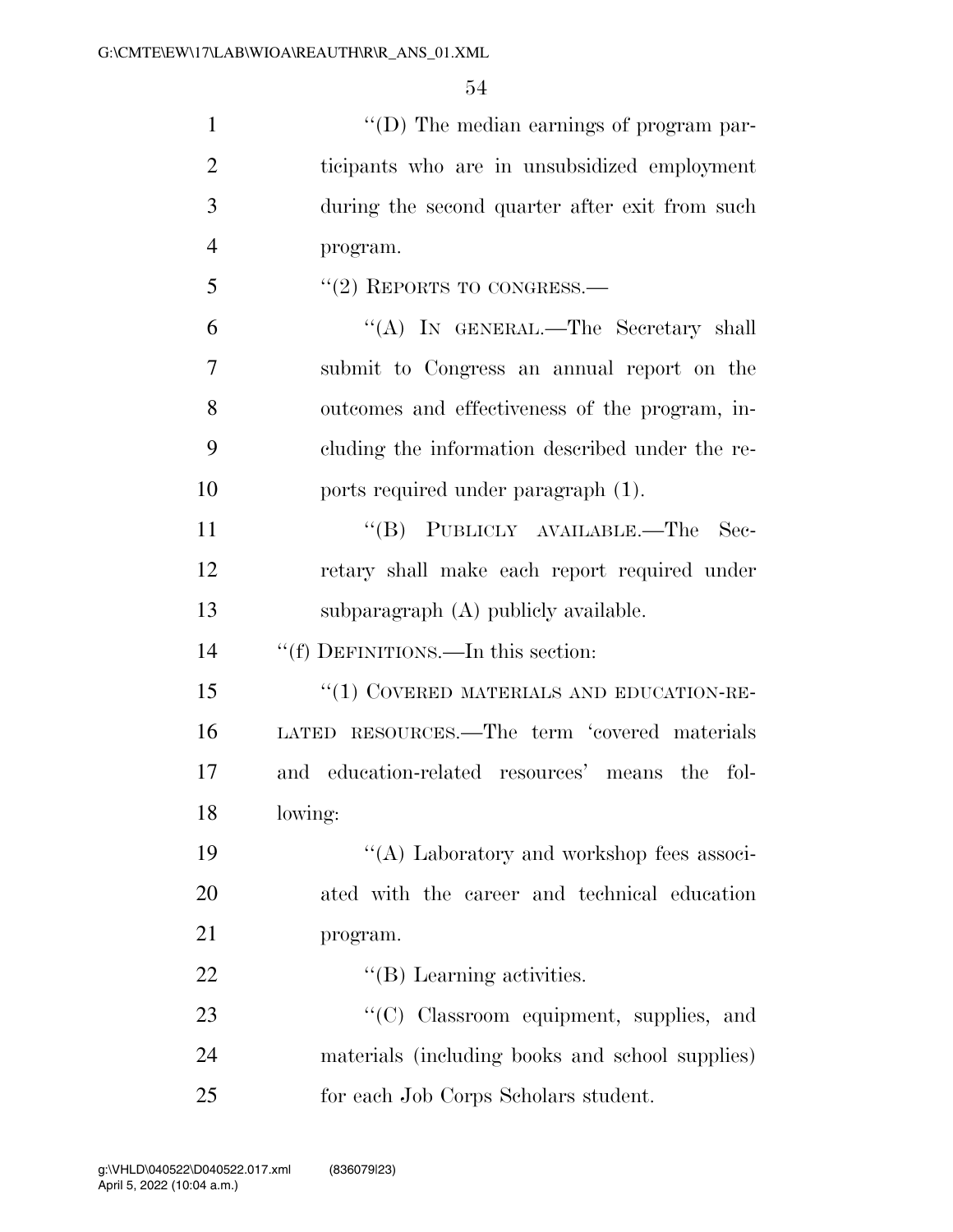| $\mathbf{1}$   | $\lq\lq$ (D) Student activity fees.                    |
|----------------|--------------------------------------------------------|
| $\overline{2}$ | $\lq\lq$ (E) Parking decals and associated fees.       |
| 3              | $``(F)$ Transportation costs to and from               |
| $\overline{4}$ | home for the duration of participation in the          |
| 5              | covered program.                                       |
| 6              | $\lq\lq (G)$ Meal or food vouchers for the dura-       |
| 7              | tion of participation in the covered program.          |
| 8              | "(H) Any other costs included in the pro-              |
| 9              | gram's cost of attendance, such as those de-           |
| 10             | scribed in section 472 of the Higher Education         |
| 11             | Act of 1965 (20 U.S.C. 1002).                          |
| 12             | "(2) ELIGIBLE ENTITY.—The term 'eligible en-           |
| 13             | tity' means an institution of higher education (given  |
| 14             | the meaning of such term in section $102(a)$ of the    |
| 15             | Higher Education Act of 1965                           |
| 16             | $1002(a))$ —                                           |
| 17             | "(A) that operates a covered program; but              |
| 18             | "(B) does not include an institution out-              |
| 19             | side the United States.                                |
| 20             | "(3) TUITION AND FEES.—The term 'tuition               |
| 21             | and fees' means the cost associated with taking each   |
| 22             | course.".                                              |
| 23             | (b) CLERICAL AMENDMENT.—The table of contents          |
| 24             | in section 1(b) of the Workforce Innovation and Oppor- |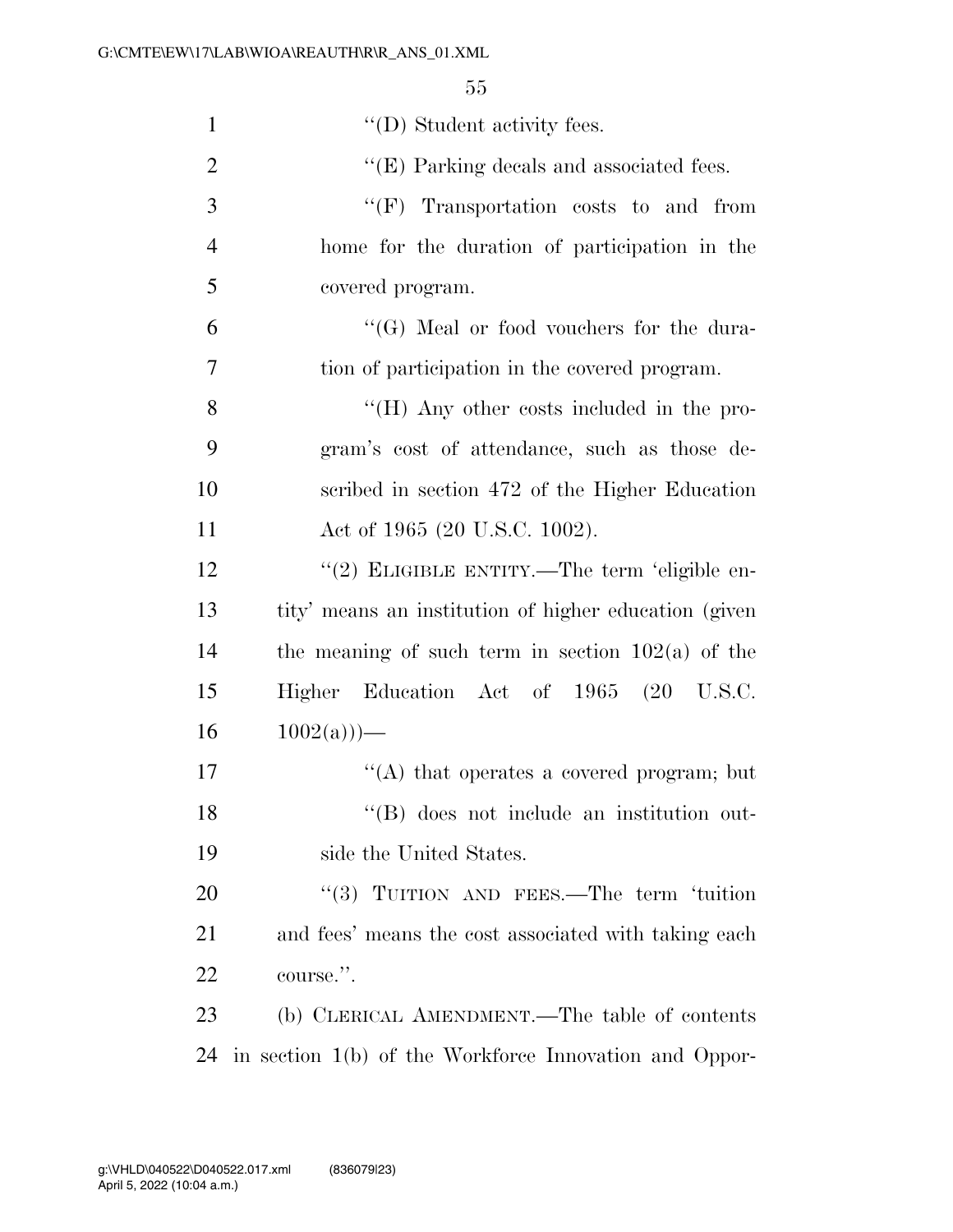- tunity Act is amended by inserting after the item relating
- to section 156 the following: ''156A. Job Corps Scholars activities.''.

#### **SEC. 127. AUTHORIZATION OF APPROPRIATIONS.**

 Section 162 of the Workforce Innovation and Oppor- tunity Act (29 U.S.C. 3212) is amended by striking ''to carry out this subtitle—'' and all that follows through ''2020.'' and inserting ''to carry out this subtitle for each of fiscal years 2023 through 2028.''.

## **Subtitle D—National Programs**

#### **SEC. 131. EVALUATIONS AND RESEARCH.**

 Section 169 of the Workforce Innovation and Oppor-tunity Act (29 U.S.C. 3224) is amended—

| 13 | $(1)$ in subsection $(b)$ —                       |
|----|---------------------------------------------------|
| 14 | (A) in paragraph $(4)$ —                          |
| 15 | (i) by redesignating subparagraph $(K)$           |
| 16 | as subparagraph $(L)$ ; and                       |
| 17 | (ii) by inserting after subparagraph              |
| 18 | $(J)$ the following:                              |
| 19 | "(K) STUDY ON ENTREPRENEURIAL                     |
| 20 | SKILLS DEVELOPMENT PROGRAMS.-The Sec-             |
| 21 | retary shall, through a grant or contract, con-   |
| 22 | duct a three-year study on entrepreneurial skills |
| 23 | development programs, which shall—                |
| 24 | $\lq\lq$ (i) include a review of —                |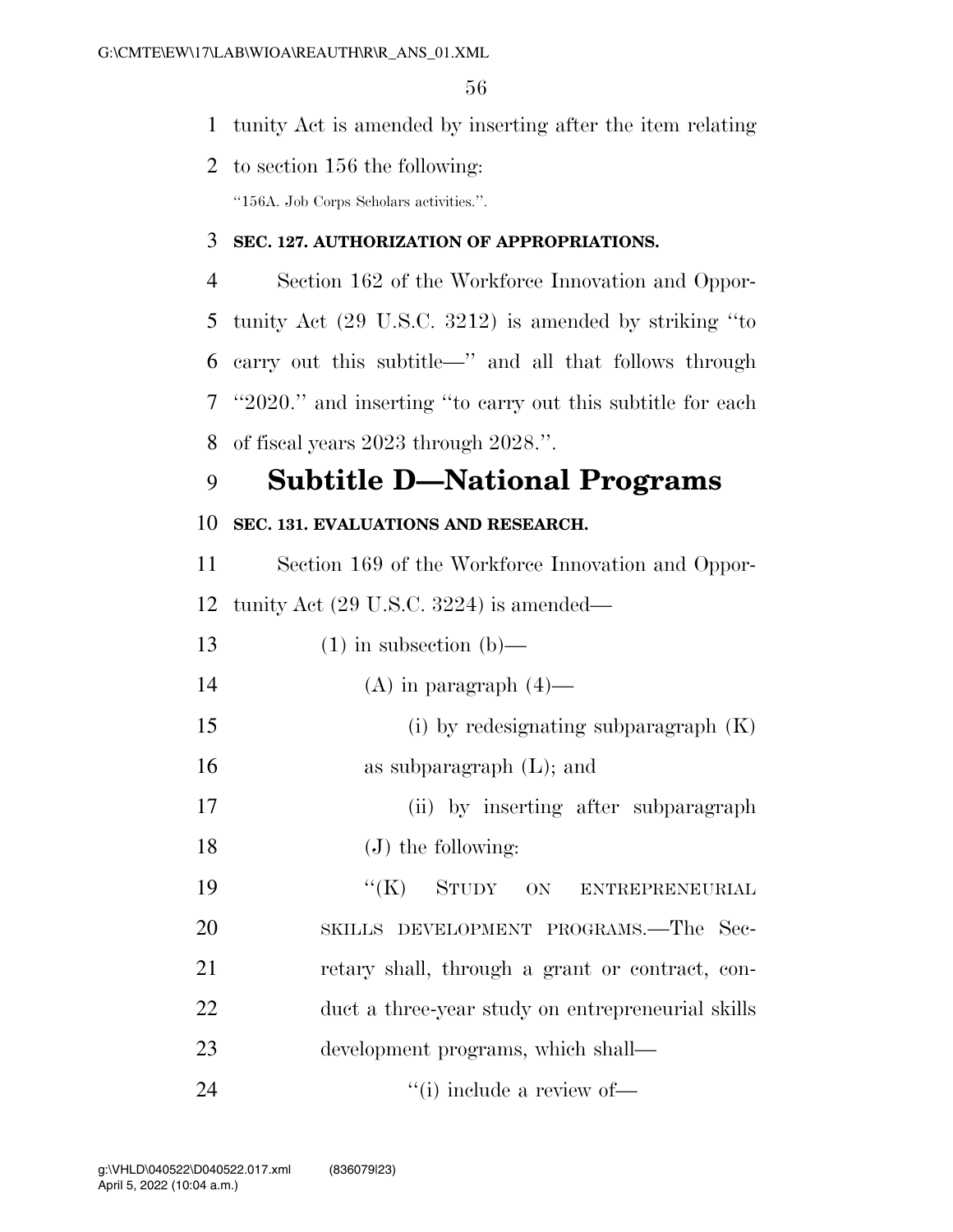| $\mathbf{1}$   | $\lq\lq$ successful practices for de-        |
|----------------|----------------------------------------------|
| $\overline{2}$ | veloping individuals' entrepreneurial        |
| 3              | skills;                                      |
| $\overline{4}$ | $\lq\lq(\text{II})$ evidence-based and other |
| 5              | best practices for entrepreneurial           |
| 6              | skills development programs;                 |
| $\overline{7}$ | "(III) qualifications needed for             |
| 8              | skills development providers to suc-         |
| 9              | eessfully develop individuals' entrepre-     |
| 10             | neurial skills;                              |
| 11             | $\lq\lq$ (IV) strategies for engaging em-    |
| 12             | ployers and other private sector part-       |
| 13             | ners in entrepreneurial skills develop-      |
| 14             | ment programs;                               |
| 15             | $\lq\lq(V)$ –evidence-based and other        |
| 16             | best practices for mentoring potential       |
| 17             | entrepreneurs;                               |
| 18             | "(VI) entrepreneurial skills devel-          |
| 19             | opment program outcomes that cor-            |
| 20             | relate with entrepreneurial success;         |
| 21             | "(VII) how entrepreneurial skills            |
| 22             | development programs successfully            |
| 23             | measure participants' progress;              |
| 24             | "(VIII) the extent to which en-              |
| 25             | trepreneurial skills development pro-        |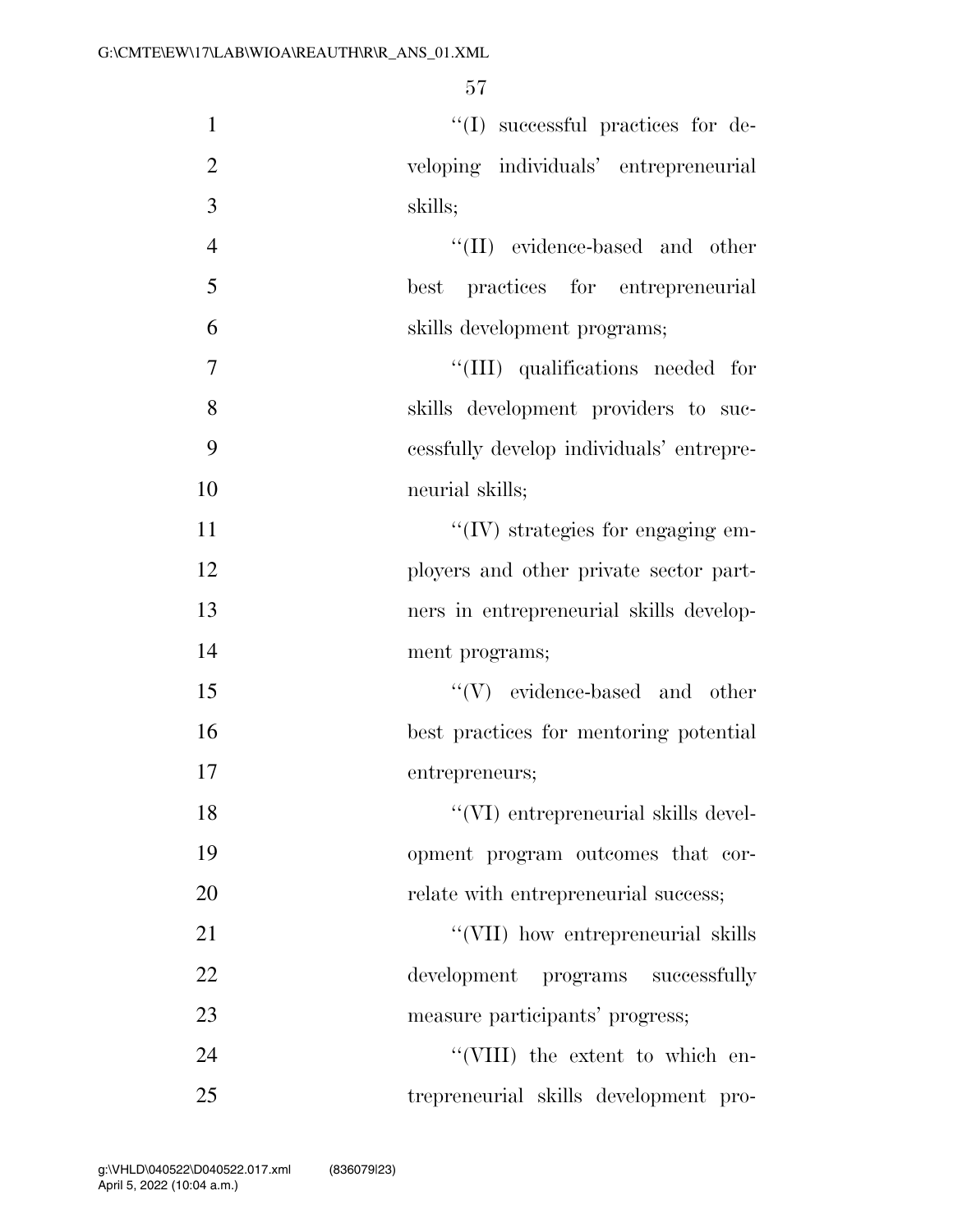| $\mathbf{1}$   | grams lead to industry recognized cre-     |
|----------------|--------------------------------------------|
| $\overline{2}$ | dentials;                                  |
| 3              | $\lq\lq$ (IX) the impact, including the    |
| $\overline{4}$ | economic impact, of entrepreneurial        |
| 5              | skills development programs on states      |
| 6              | and communities;                           |
| $\tau$         | $\lq\lq (X)$ the extent to which entre-    |
| 8              | preneurial skills development pro-         |
| 9              | grams lead to increases in business        |
| 10             | development and job creation in states     |
| 11             | and communities;                           |
| 12             | $\lq\lq$ (XI) how entrepreneurial skills   |
| 13             | development programs identify poten-       |
| 14             | tial program participants' readiness       |
| 15             | for the program; and                       |
| 16             | "(XII) average earnings of par-            |
| 17             | ticipants who complete an entrepre-        |
| 18             | neurial skills development program         |
| 19             | three years after completion of such       |
| 20             | program; and                               |
| 21             | "(ii) result in recommendations for        |
| 22             | States and local communities to expand ac- |
| 23             | cess to entrepreneurial skills development |
| 24             | programs."; and                            |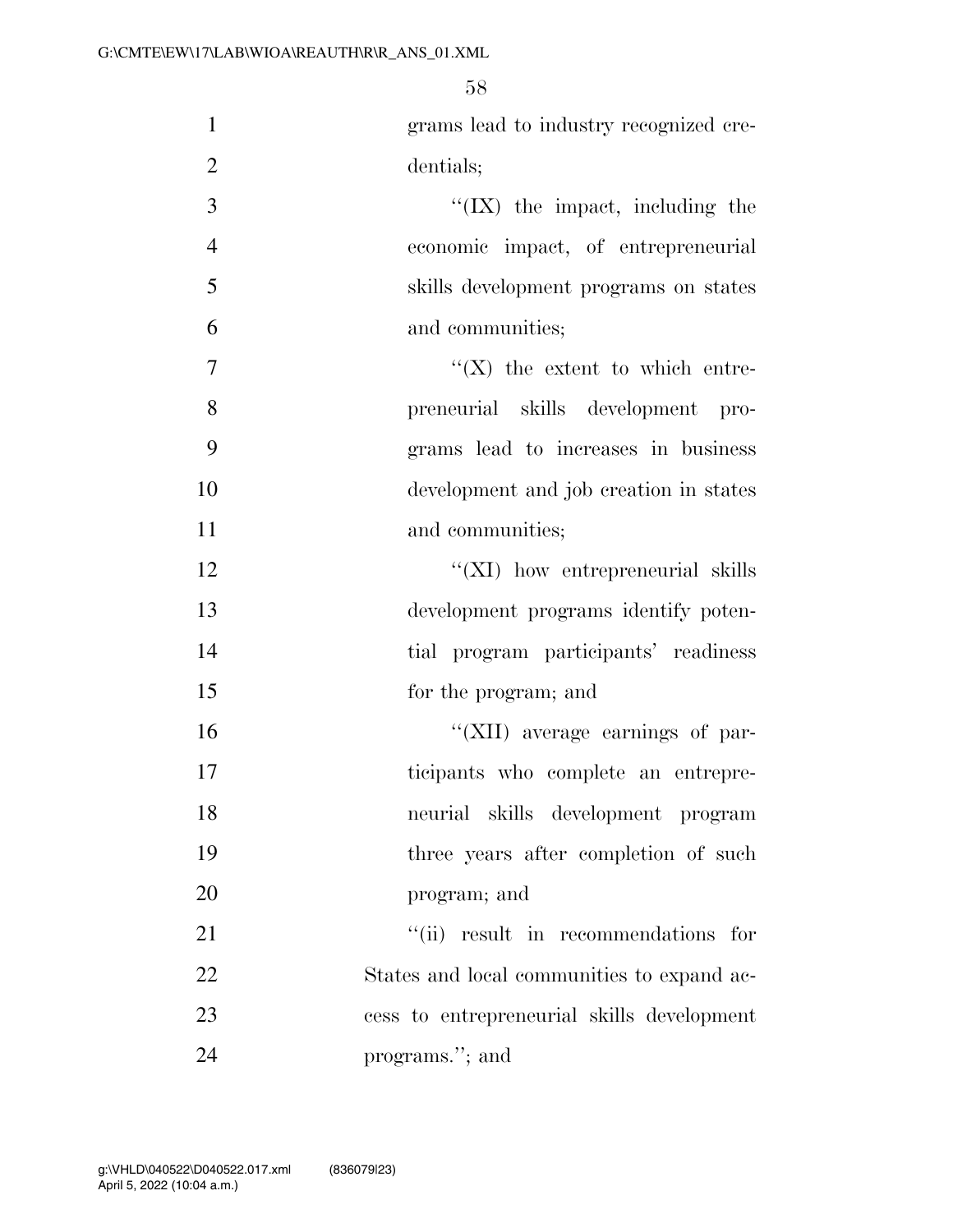1 (B) in paragraph  $(5)(A)$ , by inserting 2 ''which shall include individuals pursuing entre- preneurship,'' after ''particular service popu-lations,''; and

 (2) in subsection (c), by striking the third sen- tence and inserting the following: ''Such projects may include demonstration and pilot projects relat- ing to promoting self-employment, promoting entre- preneurship, promoting job creation (especially for in-demand occupations), averting dislocations, assist- ing dislocated farmers, assisting dislocated fisher- men, developing career pathways and encouraging advancements, and promoting public works.''

#### **SEC. 132. YOUTHBUILD PROGRAM.**

 Section 171 of the Workforce Innovation and Oppor-tunity Act (29 U.S.C. 3226) is amended—

 (1) in subsection (b), by striking paragraph (10) and redesignating paragraphs (11) and (12) as paragraphs (10) and (11), respectively;

20  $(2)$  in subsection  $(c)$ —

21 (A) in paragraph  $(2)(A)(i)$ , by striking ''and registered apprenticeship'' and inserting 23 "and apprenticeship";

24 (B) in paragraph  $(3)(B)$ —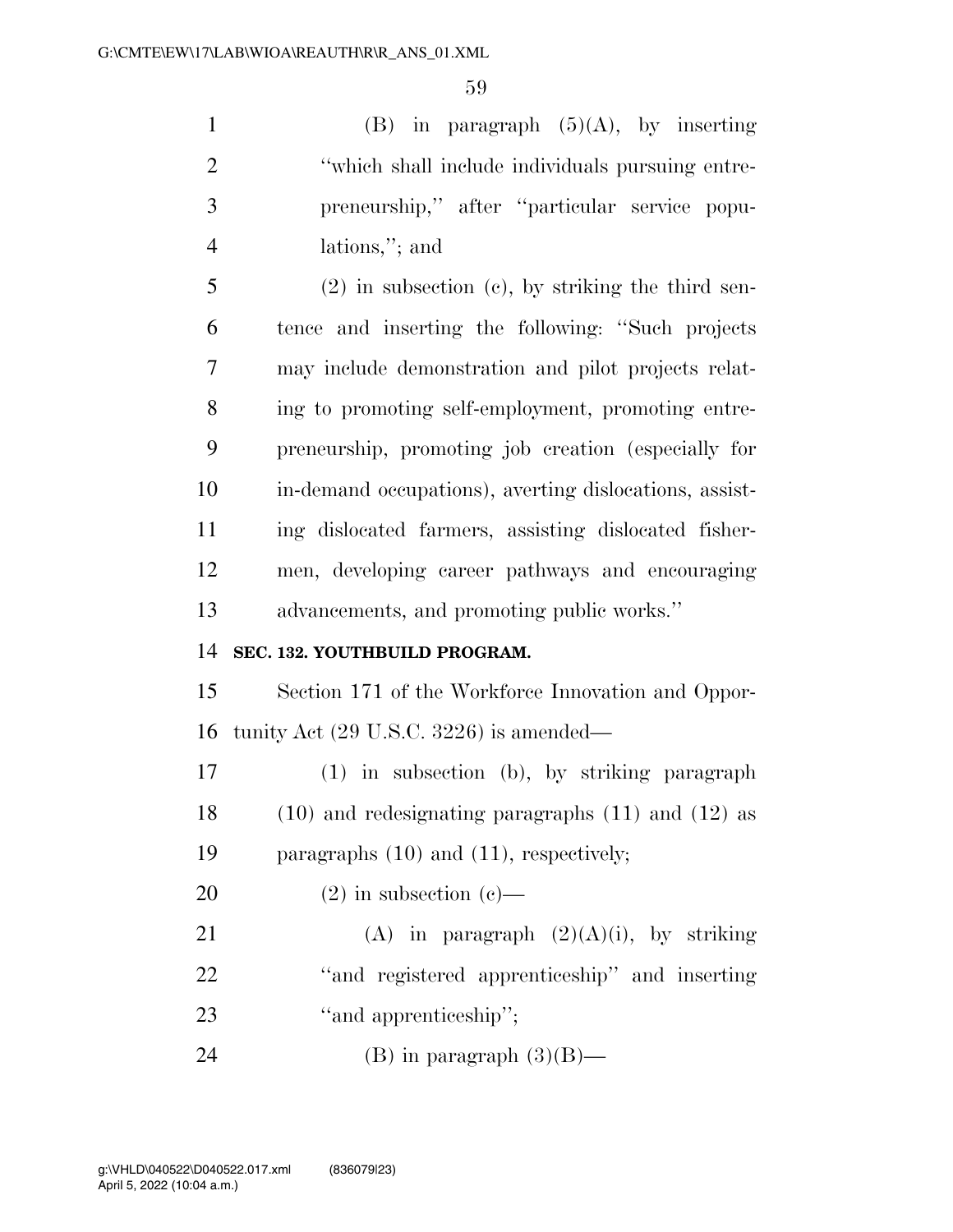| $\mathbf{1}$   | (i) in clause (iii), by striking "out reg-                    |
|----------------|---------------------------------------------------------------|
| $\overline{2}$ | istered apprenticeship programs" and in-                      |
| 3              | serting "out apprenticeship programs";                        |
| $\overline{4}$ | (ii) in clause (xiii), by striking "estab-                    |
| 5              | lished registered apprenticeship" and in-                     |
| 6              | serting "established apprenticeship"                          |
| 7              | (3) in subsection (i), by striking "to carry out              |
| 8              | this section" and all that follows through "2020."            |
| 9              | and inserting "to carry out this section \$99,034,000         |
| 10             | for each of fiscal years 2023 through 2028.".                 |
| 11             | SEC. 133. JUSTICE-INVOLVED INDIVIDUALS REENTRY PRO-           |
| 12             | <b>GRAM START-UP GRANTS.</b>                                  |
|                |                                                               |
| 13             | Subtitle D of title I of the Workforce Innovation and         |
| 14             | Opportunity Act (29 U.S.C. 3221 et seq.) is amended—          |
| 15             | $(1)$ by redesignating section 172 as section 173;            |
| 16             | and                                                           |
| 17             | $(2)$ by inserting after section 171 the following:           |
| 18             | "SEC. 172. JUSTICE-INVOLVED INDIVIDUALS REENTRY PRO-          |
| 19             | <b>GRAM START-UP GRANTS.</b>                                  |
| 20             | "(a) PURPOSE.—The purpose of this section is to—              |
| 21             | $\cdot\cdot\cdot(1)$ prompt innovation and improvement in the |
| 22             | reentry of justice-involved individuals into the work-        |
| 23             | force so that successful initiatives can be continued         |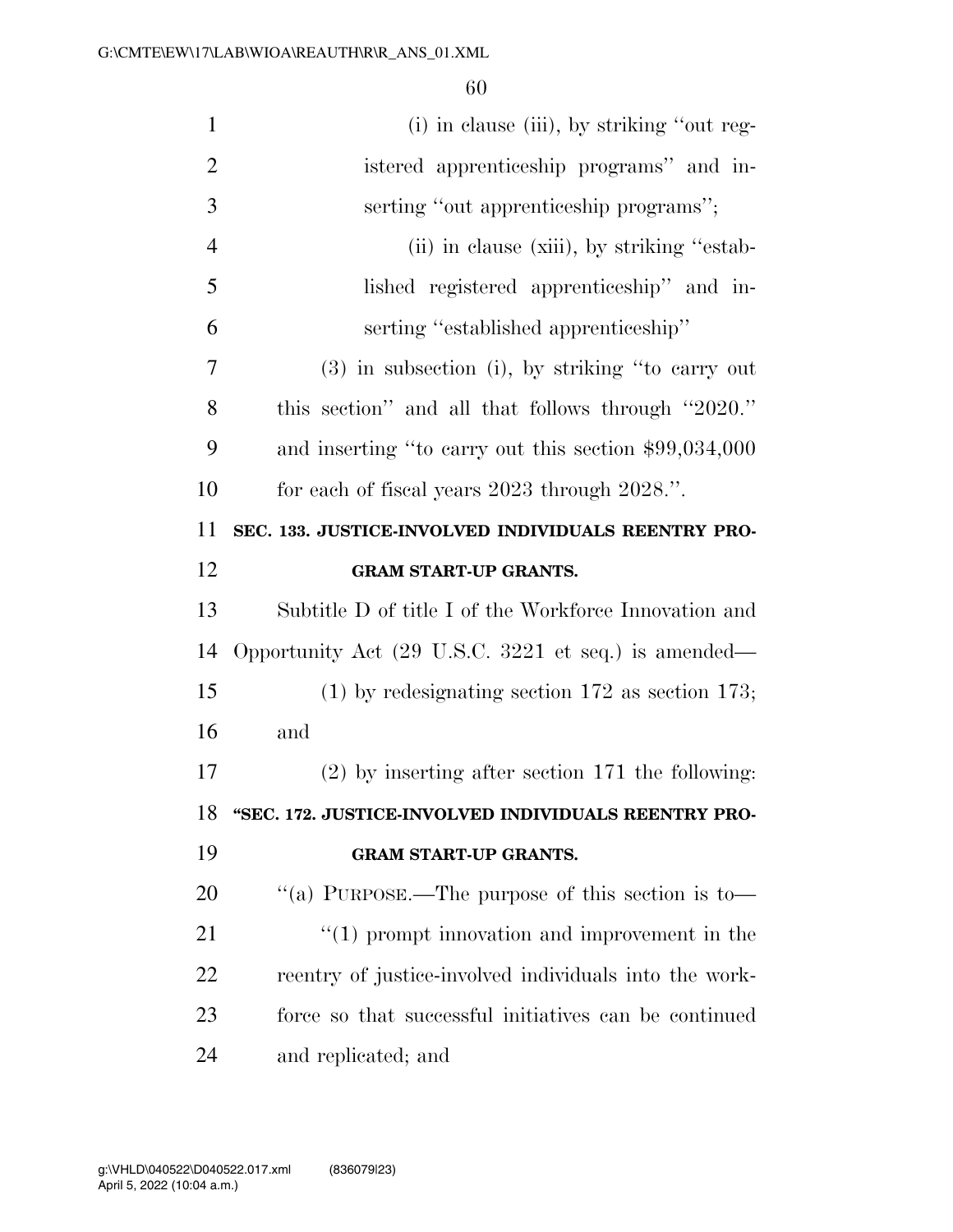| $\mathbf{1}$   | $\lq(2)$ allow for the dissemination of information    |
|----------------|--------------------------------------------------------|
| $\overline{2}$ | regarding best practices in preparing justice-involved |
| 3              | individuals for sustained participation in the work-   |
| $\overline{4}$ | force.                                                 |
| 5              | "(b) DEFINITIONS.—In this section:                     |
| 6              | $(1)$ APPRENTICESHIP OPPORTUNITIES.—The                |
| 7              | term 'apprenticeship opportunities' includes reg-      |
| 8              | istered apprenticeship, industry-recognized appren-    |
| 9              | ticeship, preapprenticeship programs, and other        |
| 10             | worker-based learning opportunities.                   |
| 11             | "(2) ELIGIBLE ENTITY.—The term 'eligible en-           |
| 12             | tity' means—                                           |
| 13             | "(A) a private nonprofit organization                  |
| 14             | under section $501(c)(3)$ of the Internal Revenue      |
| 15             | Code of 1986, including a faith-based organiza-        |
| 16             | tion;                                                  |
| 17             | "(B) a local workforce development board;              |
| 18             | "(C) a State or local government; or                   |
| 19             | "(D) an Indian or Native American entity               |
| 20             | eligible for grants under section 166.                 |
| 21             | "(3) ELIGIBLE PARTICIPANT.—The term 'eligi-            |
| 22             | ble participant' means an individual—                  |
| 23             | "(A) who has been convicted as a juvenile              |
| 24             | or an adult and imprisoned under Federal or            |
| 25             | State law; or                                          |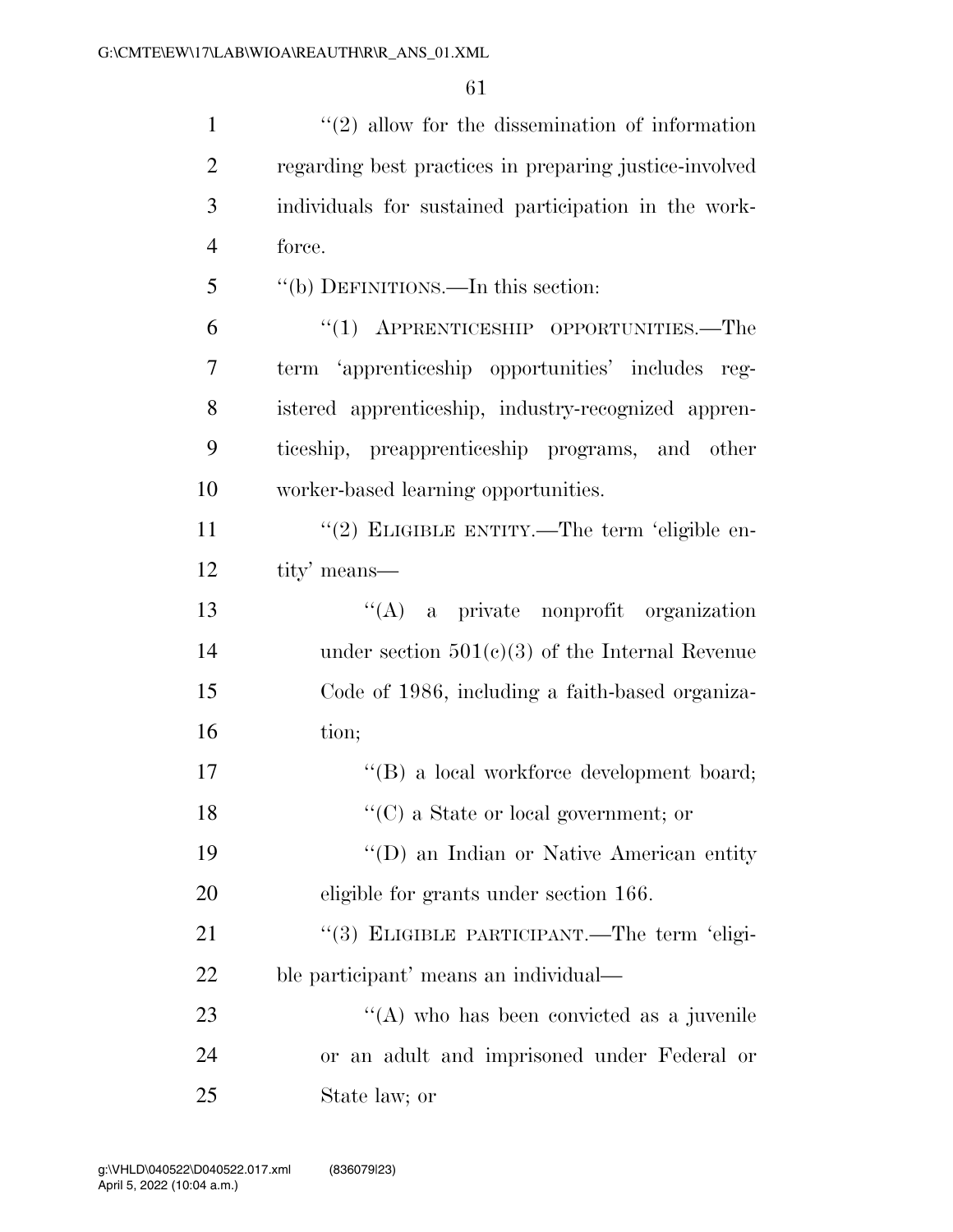| $\mathbf{1}$   | $\lq\lq (B)$ who has not been released from pris-     |
|----------------|-------------------------------------------------------|
| $\overline{2}$ | on or jail for more than 2 years before the date      |
| 3              | on which the individual begins participation.         |
| $\overline{4}$ | "(c) PROGRAM AUTHORIZED.                              |
| 5              | "(1) In GENERAL.—In carrying out the activi-          |
| 6              | ties under this section, the Secretary shall, on a    |
| 7              | competitive basis, award grants for a period of not   |
| 8              | more than 5 years to eligible entities to enable such |
| 9              | entities to provide job training, job placement serv- |
| 10             | ices, and mentoring.                                  |
| 11             | "(2) PRIORITY.—In awarding grants, the Sec-           |
| 12             | retary shall give priority to eligible entities that— |
| 13             | $\lq\lq$ establish partnerships with business         |
| 14             | or educational institutions to provide a program      |
| 15             | of study leading to postsecondary credentials in      |
| 16             | in-demand occupations; or                             |
| 17             | "(B) provide customized training that is              |
| 18             | designed to meet the specific requirements of         |
| 19             | an employer (including a group of employers)          |
| 20             | and is conducted with a commitment by the em-         |
| 21             | ployer to employ an individual upon successful        |
| 22             | completion of the training.                           |
| 23             | "(3) ADDITIONAL GRANTS.—The Secretary may             |
| 24             | award, for not longer than a period of 5 years, one   |

or more additional grants to an eligible entity that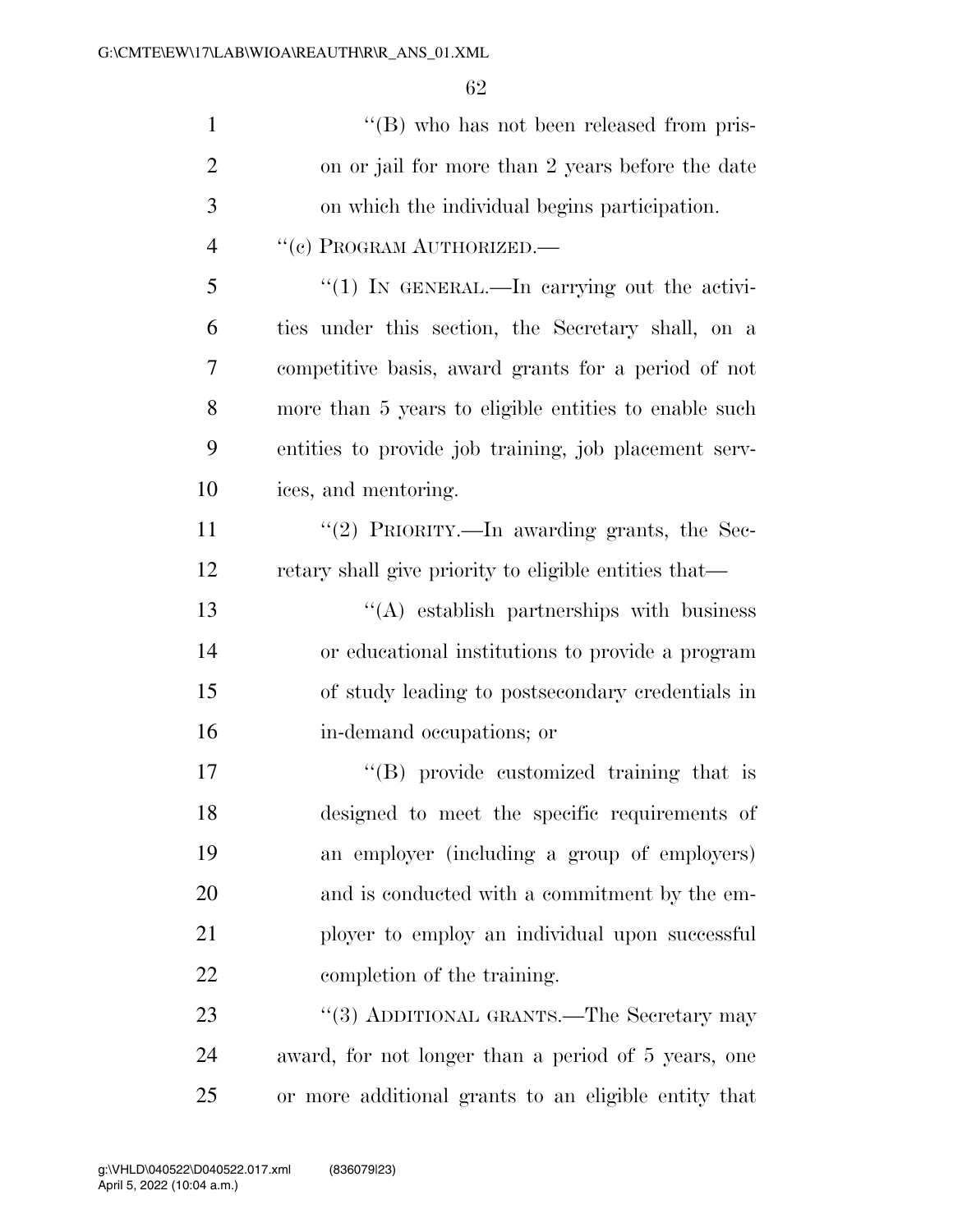| $\mathbf{1}$   | received a grant under this section if the eligible en-       |
|----------------|---------------------------------------------------------------|
| $\overline{2}$ | tity—                                                         |
| 3              | "(A) demonstrates success in helping eligi-                   |
| $\overline{4}$ | ble participants reenter the workforce according              |
| 5              | to the performance indicators under subsection                |
| 6              | $(g)(1)$ ; and                                                |
| 7              | $\lq\lq$ (B) provides an assurance that the entity            |
| 8              | will provide a non-Federal contribution, includ-              |
| 9              | ing cash and in-kind donations, in an amount                  |
| 10             | not less than 100 percent of the total funds                  |
| 11             | awarded under the additional grant.                           |
| 12             | "(d) APPLICATION.—To be eligible to receive a grant           |
| 13             | under this section, an eligible entity shall submit an appli- |
| 14             | cation to the Secretary, which shall include the following:   |
| 15             | $\lq(1)$ A detailed description of the program in-            |
| 16             | cluding the core services they will provide, how the          |
| 17             | eligible entity will recruit and select eligible partici-     |
| 18             | pants for the program, how many participants they             |
| 19             | plan on serving each year, and the length of partici-         |
| 20             | pation in the program.                                        |
| 21             | $\lq(2)$ A description of evidence-based or prom-             |
| 22             | ising practices the eligible entity will use in the ad-       |
| 23             | ministration of the program.                                  |
| 24             | "(3) A description of partnerships with local                 |
| 25             | businesses to provide apprenticeship opportunities,           |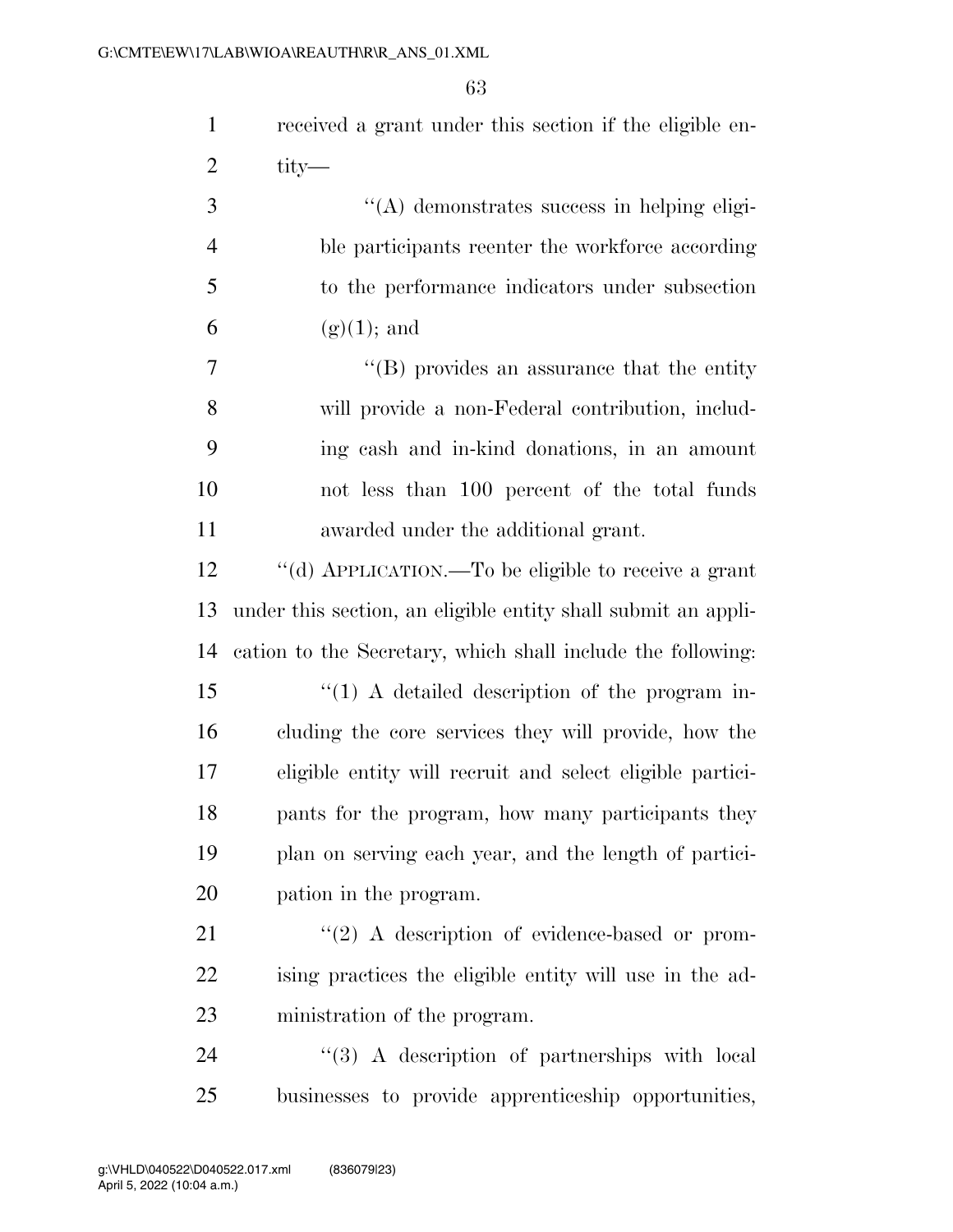work-based learning, and job placement and recruit-ment (if applicable).

 ''(4) An assurance that the eligible entity will coordinate activities with workforce development pro- grams and other services provided under this title, including utilizing the one-stop delivery system of the local workforce development areas to provide ap- propriate services and recruit eligible individuals to ensure the maximum number of eligible individuals will have the opportunity to participate in the pro-gram.

12 ''(5) An assurance that the eligible entity will provide a 50-percent match, as described in sub-section (e).

 ''(6) A plan to coordinate with other programs and entities, including those that may be provided by such other programs and entities, to provide sub- stance abuse treatment services, mental health treat- ment services, housing services, and transportation services.

21 ''(7) An assurance that the eligible entity will provide the data necessary for the indicators of per-formance in subsection (g).

24 ''(8) A plan to continue the program with non-Federal funds after the grant period.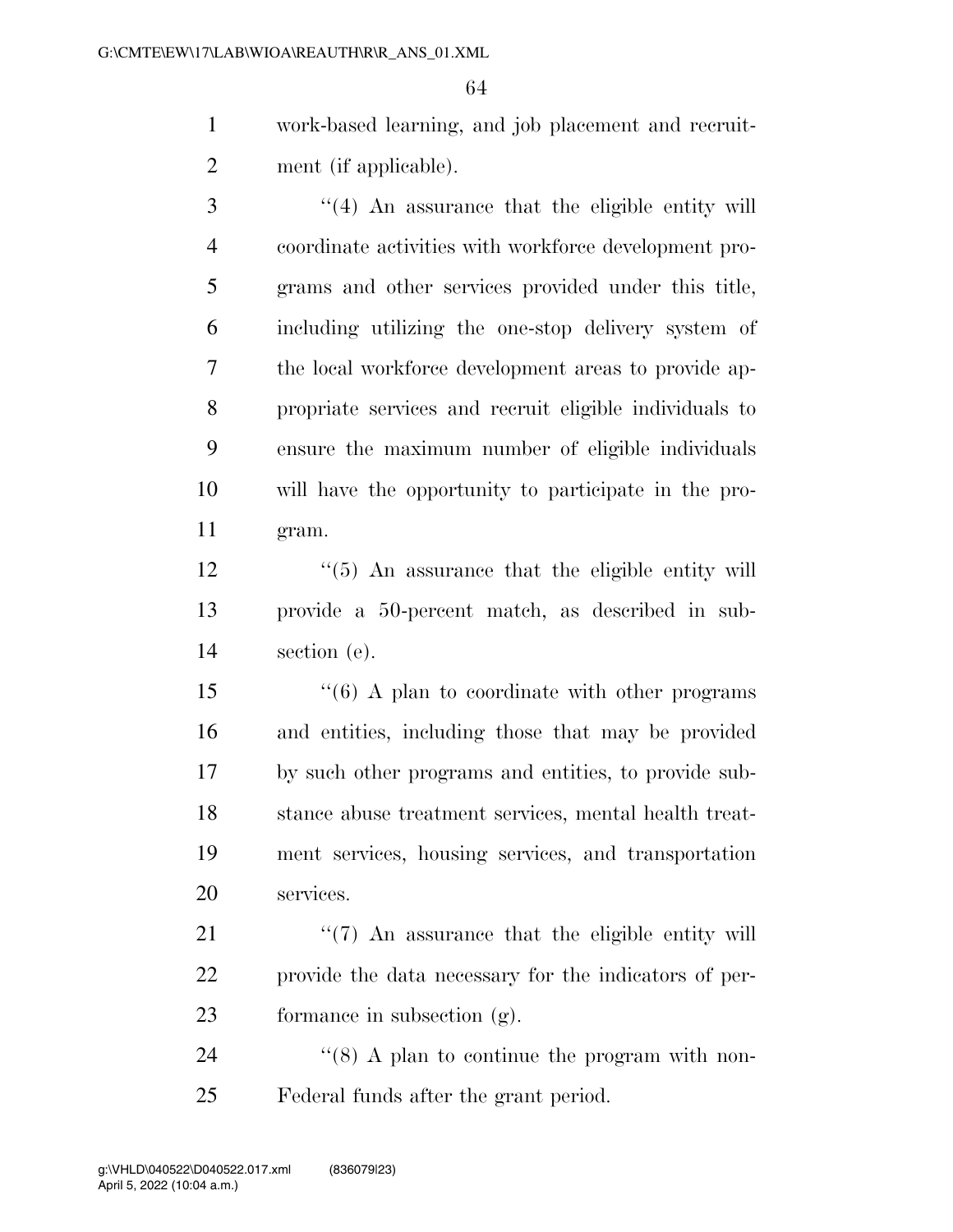''(e) MATCHING REQUIREMENT.—In order to receive a grant from the Secretary under this section, each eligible entity shall provide a non-Federal contribution, including cash and in-kind donations, in an amount not less than 25 percent of the total funds awarded.

"(f) USE OF FUNDS.—

 ''(1) IN GENERAL.—A grant awarded under 8 this section may be used to—

 ''(A) provide workforce development and 10 iob placement services to eligible participants, including occupational skills education, on-the- job training, apprenticeship opportunities, work experience, job referrals, basic skills remedi- ation, educational services, work readiness ac- tivities, and post-placement support, in coordi- nation with the one-stop partners and one-stop operators that provide services at any center operated under a one-stop deliver system estab-19 lished under section 121;

 $\langle$  (B) mentor eligible participants, including the provision of support, guidance, and assist- ance in the community and the workplace to address the challenges faced by justice-involved individuals;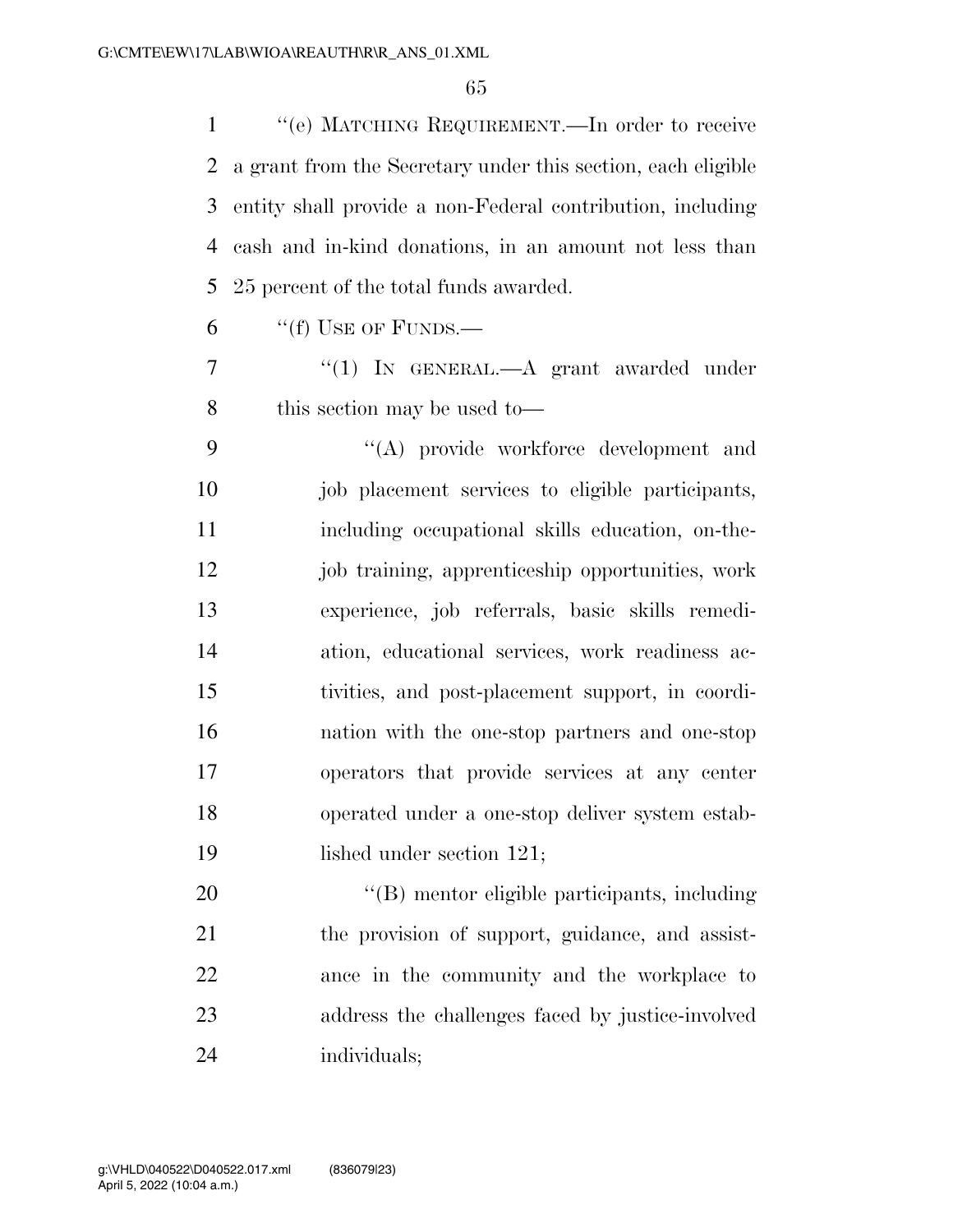| $\mathbf{1}$   | "(C) provide outreach to State or Federal                 |
|----------------|-----------------------------------------------------------|
| $\overline{2}$ | correctional facilities to increase awareness,            |
| 3              | identify and recruit eligible participants, provide       |
| $\overline{4}$ | screening and assessment of eligible partici-             |
| 5              | pants and align educational offerings with exist-         |
| 6              | ing services available to individuals who are             |
| 7              | presently incarcerated;                                   |
| 8              | $\lq\lq$ (D) coordinate with employers to develop         |
| 9              | customized training programs and agreements               |
| 10             | around the hiring of eligible participants; or            |
| 11             | "(E) carrying out the activities described                |
| 12             | in subparagraph $(A)$ , $(B)$ , $(C)$ , or $(D)$ with re- |
| 13             | spect to eligible participants who will be re-            |
| 14             | leased from prison or jail within 90 days.                |
| 15             | $``(2)$ LIMITATIONS.—                                     |
| 16             | "(A) CERTAIN SERVICES EXCLUDED.-                          |
| 17             | Funds provided under this section may not be              |
| 18             | used to provide substance abuse treatment serv-           |
| 19             | ices, mental health treatment services, or hous-          |
| 20             | ing services, except that such a grant may be             |
| 21             | used to coordinate with other programs and en-            |
| 22             | tities to provide substance abuse treatment               |
| 23             | services, mental health treatment services, or            |
| 24             | housing services to eligible participants.                |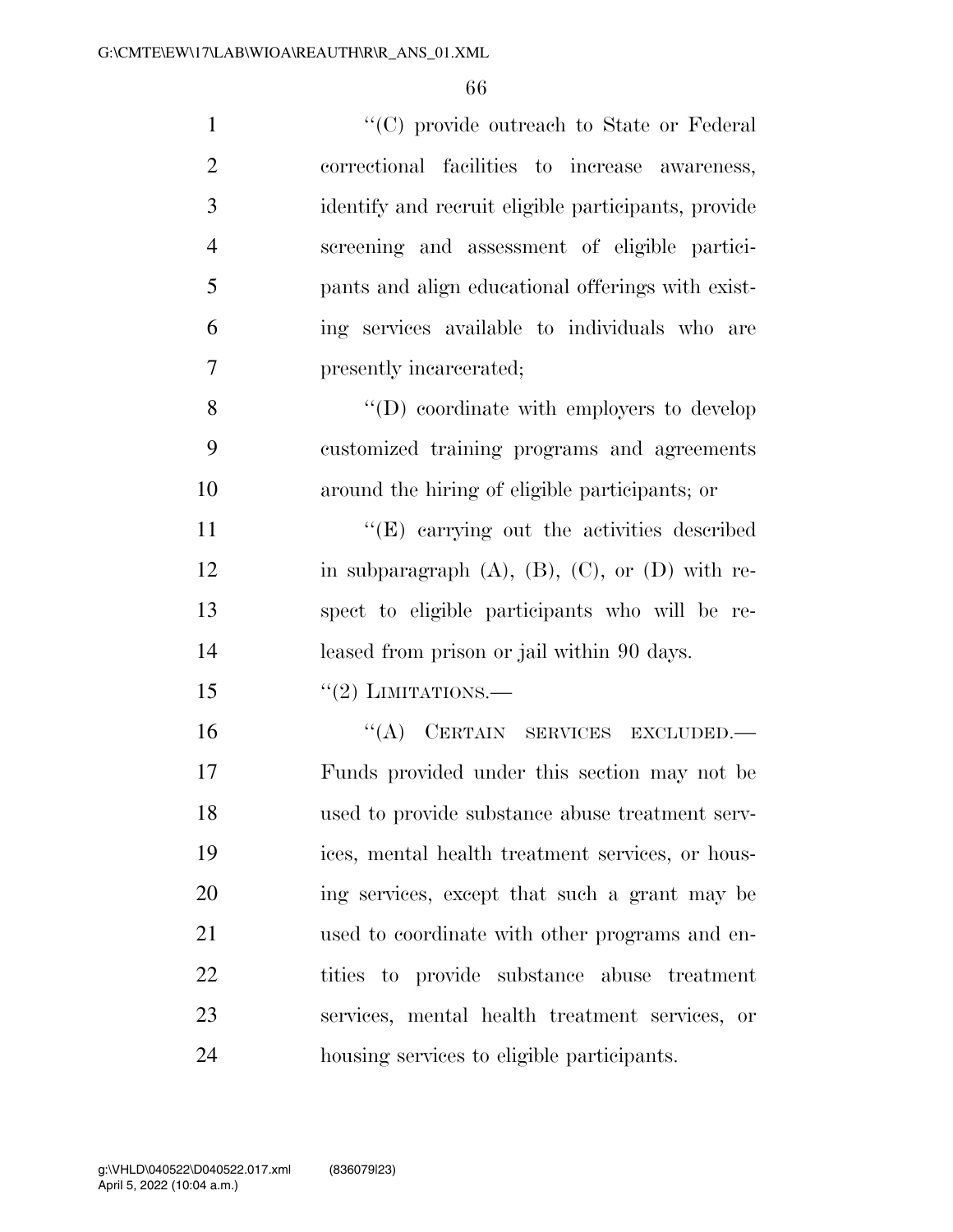| $\mathbf{1}$   | "(B) ADMINISTRATIVE COST LIMIT.— $A$                    |
|----------------|---------------------------------------------------------|
| $\overline{2}$ | grantee may not use more than 10 percent of             |
| 3              | the funds received under a grant for adminis-           |
| $\overline{4}$ | trative costs, including for the purpose of col-        |
| 5              | lecting information for purposes of subsection          |
| 6              | (g)(1).                                                 |
| 7              | "(C) LIMIT ON AMOUNT PAID AS STIPENDS                   |
| 8              | TO PARTICIPANTS.—A grantee may not use                  |
| 9              | more than 15 percent of the funds received              |
| 10             | under such grant to provide stipends to pro-            |
| 11             | gram participants while completing an edu-              |
| 12             | cational or skill development program.                  |
| 13             | "(g) PERFORMANCE OUTCOMES AND ACCOUNT-                  |
| 14             | ABILITY.-                                               |
| 15             | "(1) INDICATORS OF PERFORMANCE.—Each eli-               |
| 16             | gible entity receiving a grant under this section shall |
| 17             | report each year to the Secretary on the following      |
| 18             | indicators of performance described in<br>section       |
| 19             | $116(b)(2)(A)$ :                                        |
| 20             | $\lq\lq$ . The percentage of program partici-           |
| 21             | pants who are in unsubsidized employment dur-           |
| 22             | ing the second quarter after exit from the pro-         |
| 23             | gram, as described in clause $(i)(I)$ of such sec-      |
| 24             | tion or, in case of program participants who are        |
| 25             | youth, the percentage of program participants           |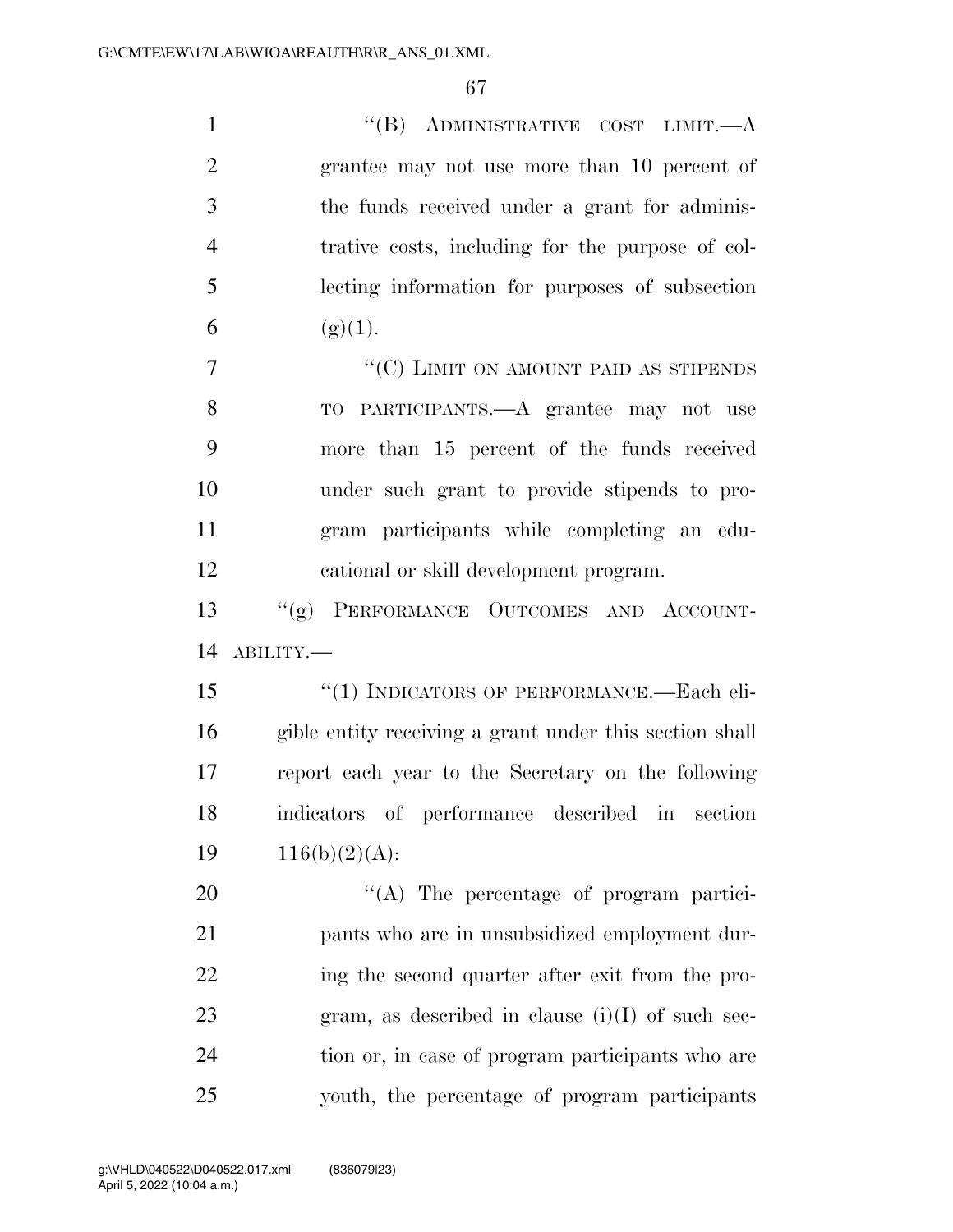who are in education or training activities, or in unsubsidized employment during the second quarter after exit from the program, as de-4 seribed in clause  $(ii)(I)$  of such section.

 ''(B) The percentage of program partici- pants who are in unsubsidized employment dur- ing the fourth quarter after exit from the pro-8 gram, as described in clause  $(i)(II)$  of such sec- tion or, in case of program participants who are youth, the percentage of program participants who are in education or training activities, or in unsubsidized employment during the fourth quarter after exit from the program, as de-scribed in clause (ii)(II) of such section.

 $\langle ^{\prime\prime}(C) \rangle$  The median earnings of program par- ticipants who are in unsubsidized employment during the second quarter after exit from the program, as described in clause (i)(III) of such section.

 $\text{``(D)}$  The percentage of program partici- pants who obtain a recognized postsecondary credential, or a secondary school diploma or its recognized equivalent, during participation in or within one year after exit from the program, as 25 described in clause  $(i)(IV)$  of such section.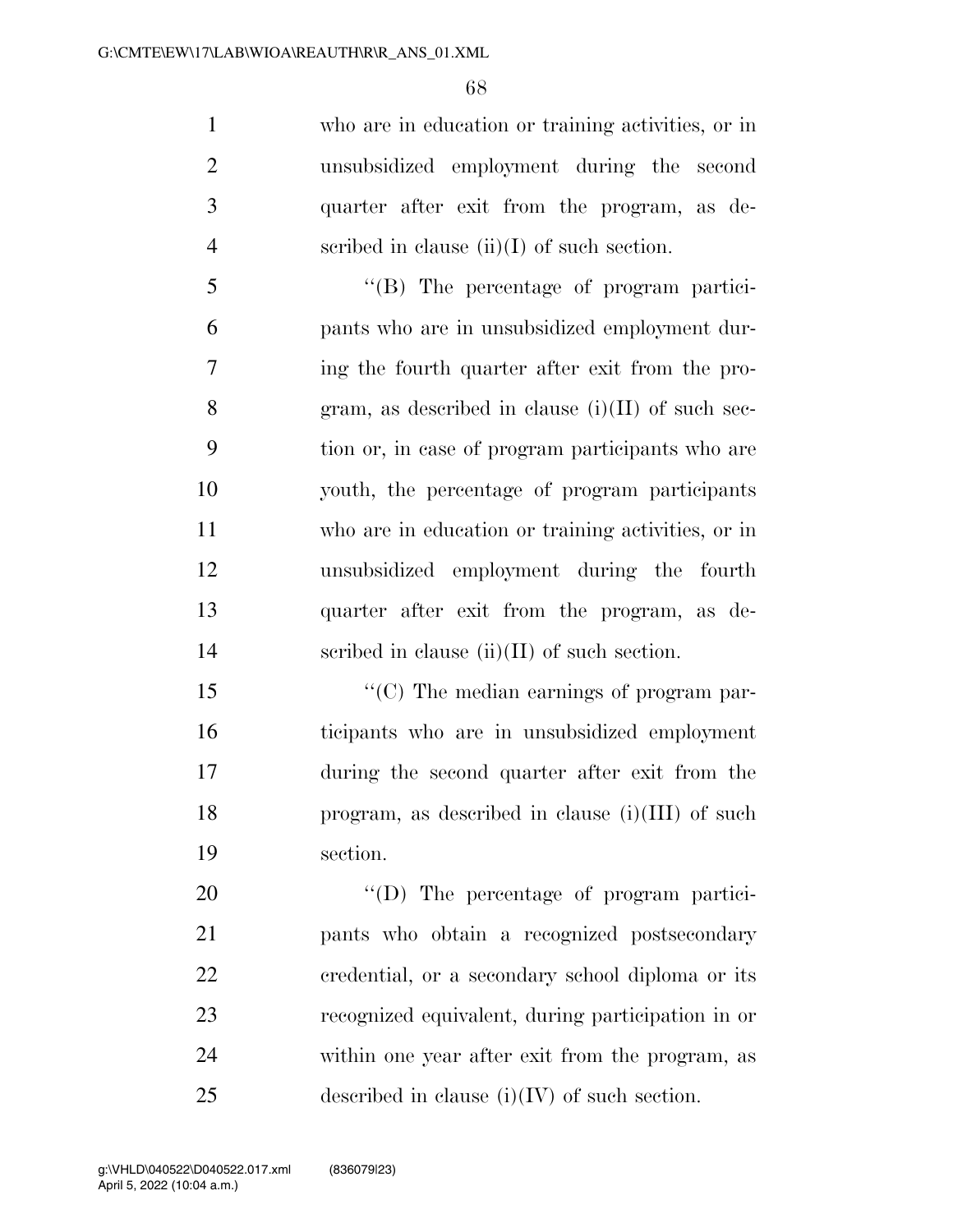| $\mathbf{1}$   | $\lq\lq(E)$ The percentage of program partici-        |
|----------------|-------------------------------------------------------|
| $\overline{2}$ | pants who, during a program year, are in an           |
| 3              | education or training program that leads to a         |
| $\overline{4}$ | recognized postsecondary credential or employ-        |
| 5              | ment and who are achieving measurable skill           |
| 6              | gains toward such a credential or employment,         |
| $\overline{7}$ | as described in clause $(i)(V)$ of such section.      |
| 8              | $\lq\lq(F)$ The indicators of effectiveness in        |
| 9              | serving employers established pursuant<br>$-$ to      |
| 10             | clause (iv) of such section, as described in          |
| 11             | clause $(i)(VI)$ of such section.                     |
| 12             | "(2) INDEPENDENT EVALUATION.—Not later                |
| 13             | than five years after the date of enactment of this   |
| 14             | section and from amounts made available under sec-    |
| 15             | tion 173(d), the Secretary shall provide for and re-  |
| 16             | port to Congress on an independent evaluation of      |
| 17             | the grant program established under this section      |
| 18             | that includes an assessment of the effectiveness of   |
| 19             | the grant program and the effectiveness of individual |
| 20             | grantees included in the evaluation in reducing re-   |
| 21             | eidivism and assisting individuals in-                |

22  $\qquad \qquad \text{``(A) earning credentials;}$ 

23 ''(B) finding and maintaining employment; and

25 ''(C) increasing their earnings.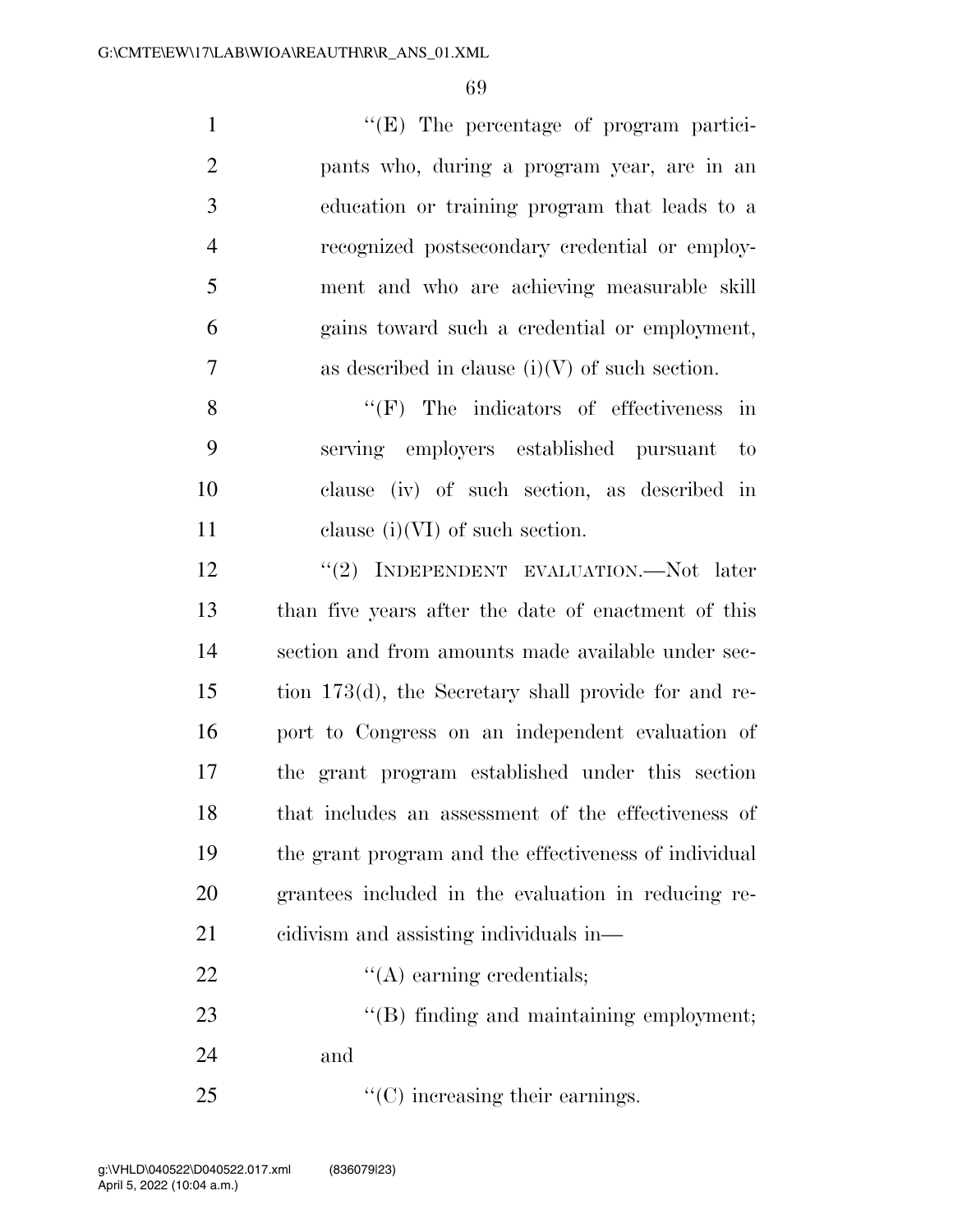| $\mathbf{1}$   | "(3) REPORT.—The Secretary shall release an             |
|----------------|---------------------------------------------------------|
| $\overline{2}$ | annual report on—                                       |
| 3              | $\lq\lq$ the number of individuals who par-             |
| $\overline{4}$ | ticipated in programs assisted under this sec-          |
| 5              | tion;                                                   |
| 6              | "(B) the percentage of individuals partici-             |
| 7              | pating in a program assisted under this section         |
| 8              | that successfully completed the program; and            |
| 9              | $\lq\lq$ (C) the performance of grantees as meas-       |
| 10             | ured by the performance indicators set forth in         |
| 11             | $\frac{1}{2}$ paragraph $(1)$ .                         |
| 12             | "(4) DISSEMINATING BEST PRACTICES.-Using                |
| 13             | the findings of the independent evaluation under        |
| 14             | paragraph (2) the Secretary shall disseminate infor-    |
| 15             | mation to State and local government, local work-       |
| 16             | force development boards, and relevant stakeholders     |
| 17             | regarding best practices in providing workforce de-     |
| 18             | velopment opportunities for justice-involved individ-   |
| 19             | uals and reducing recidivism.                           |
| 20             | "(h) RULE OF CONSTRUCTION.—Nothing in this sec-         |
| 21             | tion shall be construed to authorize any new appropria- |
| 22             | tions to carry out the purpose of this section.".       |
| 23             | SEC. 134. AUTHORIZATION OF APPROPRIATIONS.              |
| 24             | Section 173 of the Workforce Innovation and Oppor-      |
| 25             | tunity Act, as so redesignated, is amended—             |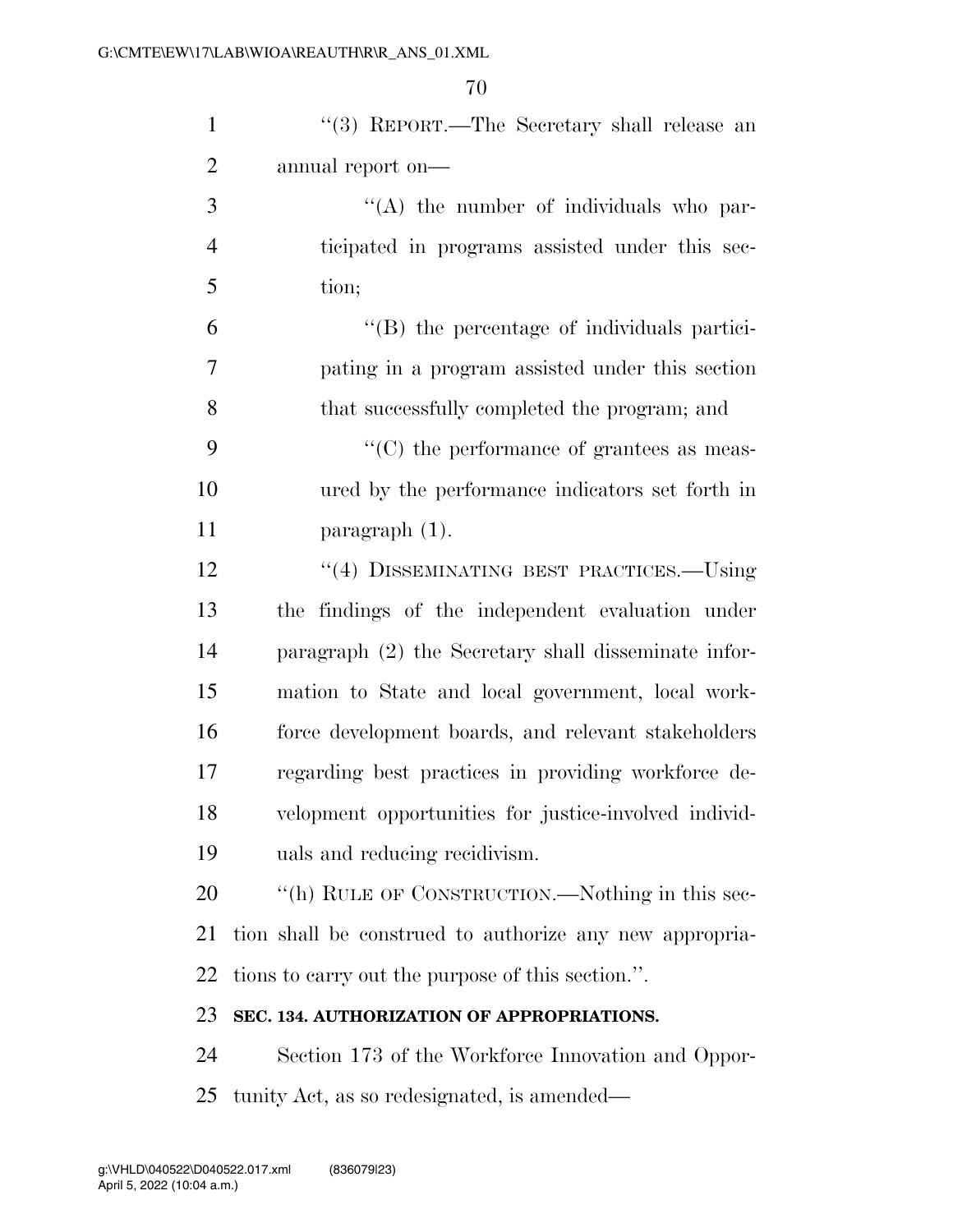| $(1)$ in subsection $(a)$ , by striking "of such sec-         |
|---------------------------------------------------------------|
| tion)" and all that follows through "2020." and in-           |
| serting "of such section) \$57,000,000 for each of            |
| fiscal years $2023$ through $2028$ .";                        |
| $(2)$ in subsection (b), by striking "carry out sec-          |
| tion 167" and all that follows though "2020." and             |
| inserting "carry out section $167$ \$96,211,000 for           |
| each of fiscal years 2023 through 2028.";                     |
| $(3)$ in subsection $(e)$ by striking "carry out sec-         |
| tion 168" and all that follows though "2020." and             |
| inserting "carry out section 168 \$3,524,000 for each         |
| of fiscal years 2023 through 2028."; and                      |
| $(4)$ in subsection (d), by striking "carry out               |
| section 169" and all that follows though "2020."              |
| and inserting "carry out section 169 \$106,906,000            |
| for each of fiscal years 2023 through 2028.".                 |
| <b>Subtitle E-Administration</b>                              |
| SEC. 137. SECRETARIAL ADMINISTRATIVE AUTHORITIES              |
| AND RESPONSIBILITIES.                                         |
| Section $189(i)(3)$ of the Workforce Innovation and           |
| Opportunity Act $(29 \text{ U.S.C. } 3249(i)(3))$ is amended— |
| (1) in subparagraph (C) by striking "90" and                  |
| inserting "60"; and                                           |
|                                                               |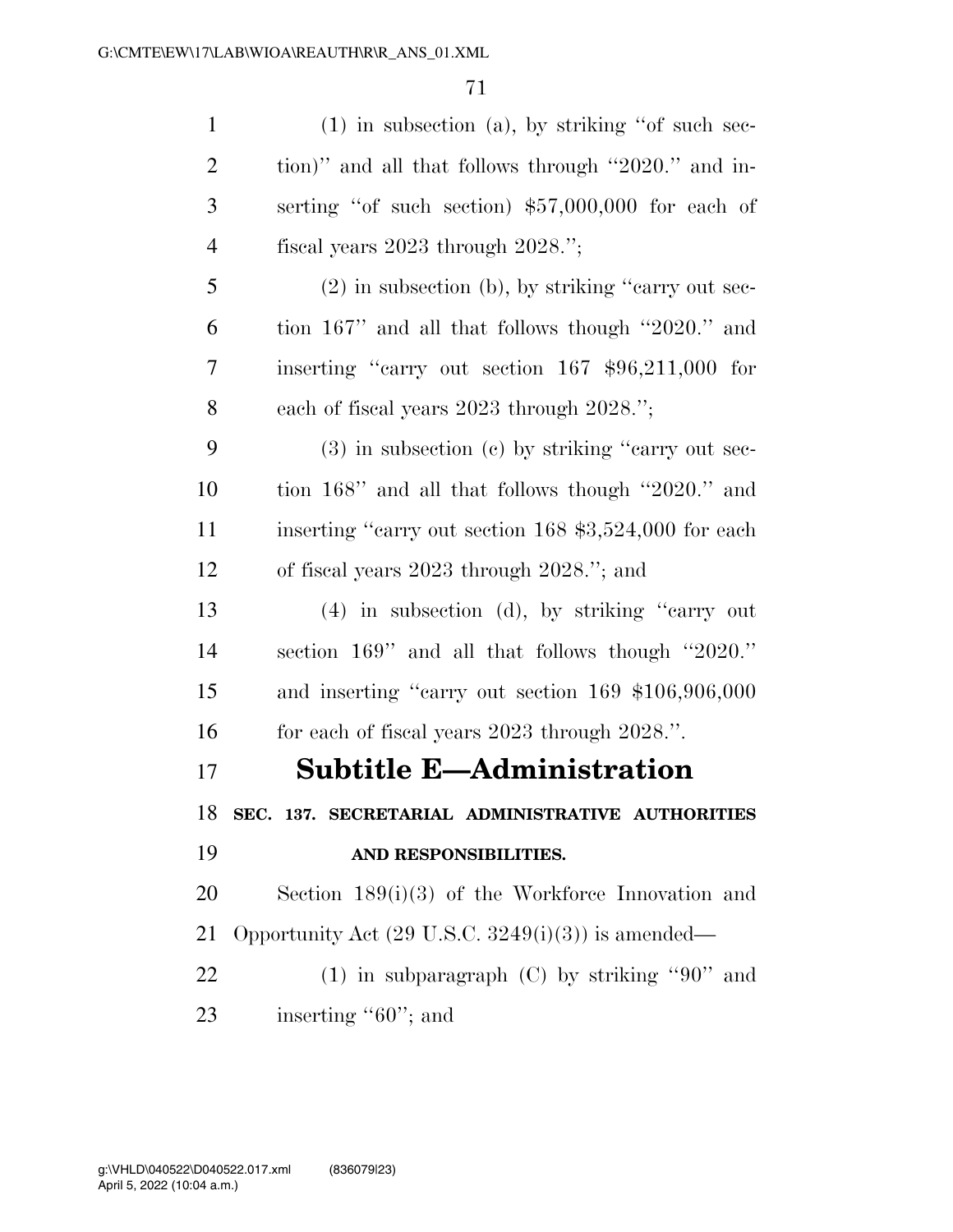(2) in subparagraph (D) by inserting '', and make a determination not later than 30 days after such waiver is submitted'' after ''appropriate''.

# **TITLE II—ADULT EDUCATION AND LITERACY**

#### **SEC. 201. AUTHORIZATION OF APPROPRIATIONS.**

 Section 206 of the Workforce Innovation and Oppor- tunity Act (29 U.S.C. 3275) is amended by striking ''\$577,667,000'' and all that follows through ''2020'' and inserting ''\$704,167,000 for each of fiscal years 2023 through 2028''.

#### **SEC. 202. STATE LEADERSHIP ACTIVITIES.**

 Subparagraph (M) of section 223(a)(2) of the Work- force Innovation and Opportunity Act (29 U.S.C.  $3303(a)(2)$  is amended by striking the period at the end and inserting '', which may include—

 $\frac{1}{10}$  providing guidance on career options in high-skill, high-wage, or in-demand industry sectors or occupations in current or emerging professions (which may include skilled trades); and

 $\frac{4}{11}$  raising public awareness and con- ducting public service announcements about ca- reer and technical education programs and com-munity-based organizations, including through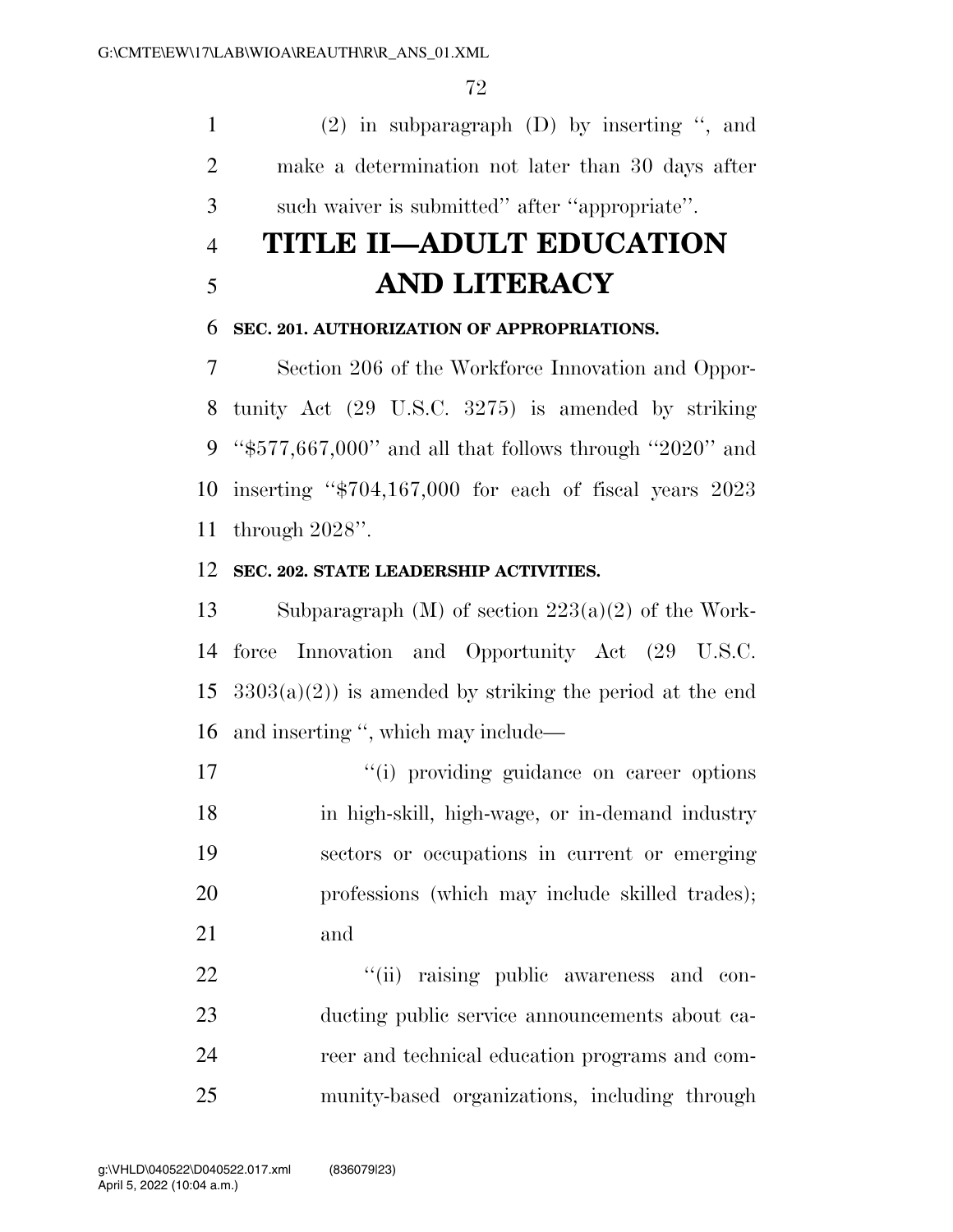| $\mathbf{1}$   | social media campaigns and other endeavors fo-                     |
|----------------|--------------------------------------------------------------------|
| $\overline{2}$ | cused on programs that prepare students for                        |
| 3              | high-skill, high-wage, or in-demand industry                       |
| $\overline{4}$ | sectors or occupations in current or emerging                      |
| 5              | professions (which may include<br>skilled                          |
| 6              | trades).".                                                         |
| 7              | SEC. 203. GRANTS AND CONTRACTS FOR ELIGIBLE PRO-                   |
| 8              | VIDER.                                                             |
| 9              | Section $231(a)$ of the Workforce Innovation and Op-               |
| 10             | portunity Act $(29 \text{ U.S.C. } 3321(a))$ is amended by insert- |
| 11             | ing ", in a timely manner," after "award".                         |
| 12             | <b>TITLE III—GENERAL</b>                                           |
| 13             | <b>PROVISIONS</b>                                                  |
| 14             | SEC. 301. EXECUTIVE AGENCY REVIEW OF OCCUPATIONAL                  |
| 15             | LICENSING REQUIREMENTS.                                            |
| 16             | Subtitle A of title V of the Workforce Innovation and              |
| 17             | Opportunity Act (29 U.S.C. 3341 et seq.) is amended—               |
| 18             | $(1)$ by redesignating section 506 as section 507;                 |
| 19             | and                                                                |
| 20             | $(2)$ by inserting after section 505 the following:                |
| 21             | "SEC. 506. EXECUTIVE AGENCY REVIEW OF OCCUPATIONAL                 |
| 22             | LICENSING REQUIREMENTS.                                            |
|                |                                                                    |
| 23             | "(a) IN GENERAL.—Not later than 90 days after the                  |
| 24             | date of enactment of the Workforce Innovation and Op-              |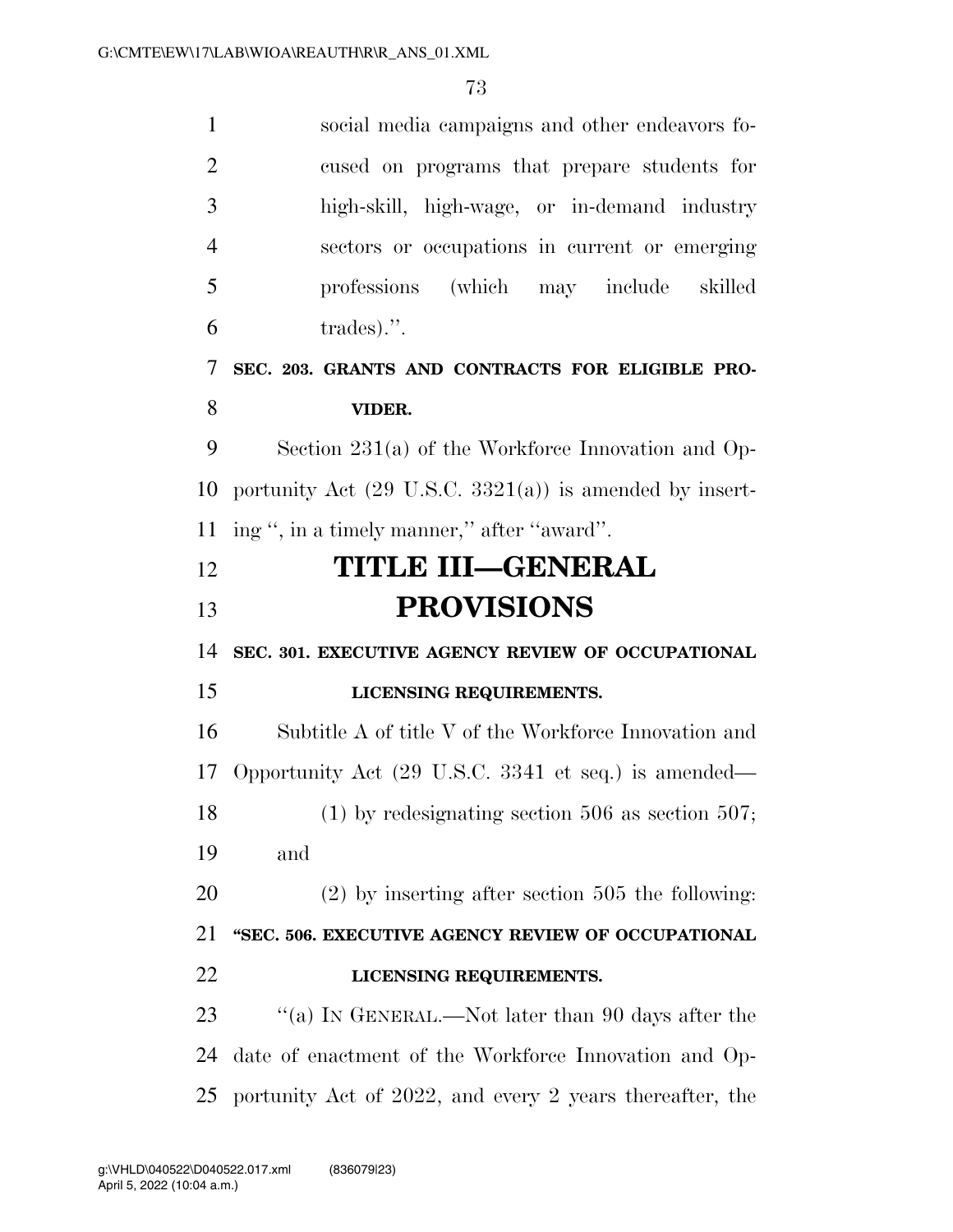| $\mathbf{1}$ | Secretary of Labor, in consultation with the Secretary of |
|--------------|-----------------------------------------------------------|
| 2            | Agriculture, the Secretary of Commerce, the Secretary of  |
| 3            | Defense, the Secretary of Education, the Secretary of En- |
| 4            | ergy, the Secretary of Health and Human Services, the     |
| 5            | Secretary of Homeland Security, the Secretary of Housing  |
| 6            | and Urban Development, the Secretary of the Interior, the |
| 7            | Secretary of State, the Secretary of Transportation, and  |
| 8            | the Secretary of Treasury, shall—                         |
| 9            | $\lq(1)$ review any authority, regulation, or policy      |
| 10           | of, or Federal law that—                                  |
| 11           | $\lq\lq$ imposes an occupational licensing re-            |
| 12           | quirement with respect to any position (includ-           |
| 13           | ing any position of a contractor or subcon-               |
| 14           | tractor thereof) at the Executive agency; or              |
| 15           | $\lq\lq$ is causing a State, local, or tribal             |
| 16           | government to adopt an occupational licensing             |
| 17           | requirement for public and private sector posi-           |
| 18           | tions within the State or area encompassing the           |
| 19           | jurisdiction of the local or tribal government;           |
| 20           | $\lq(2)$ identify any changes to such an authority,       |
| 21           | regulation, policy, or law that would result in no re-    |
| 22           | quirement or the least restrictive alternative to an      |
| 23           | occupation licensing requirement with respect to any      |
| 24           | such position while maintaining protection for con-       |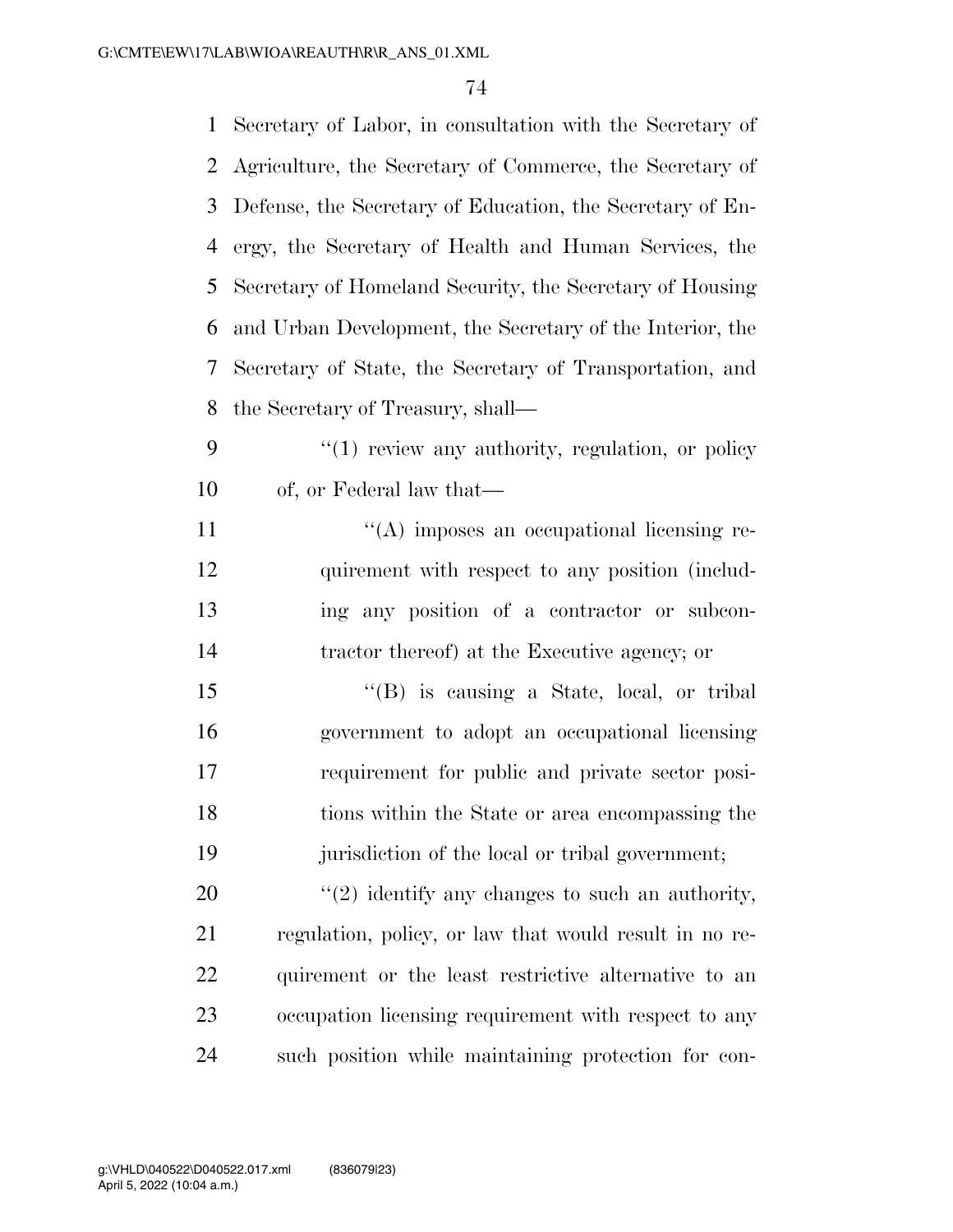| $\mathbf{1}$   | sumers and other individuals from significant and            |
|----------------|--------------------------------------------------------------|
| $\overline{2}$ | demonstrable harm to their health and safety; and            |
| 3              | $(3)$ submit to the Director of the Office of                |
| $\overline{4}$ | Management and Budget, the Assistant to the Presi-           |
| 5              | dent for Domestic Policy, and the Assistant to the           |
| 6              | President and Director of Intergovernmental Affairs          |
| 7              | a report that identifies such changes.                       |
| 8              | "(b) REPORT TO PRESIDENT AND CONGRESS.—Not                   |
| 9              | later than 30 days after receiving the report under sub-     |
| 10             | section $(a)(3)$ , the Director of the Office of Management  |
| 11             | and Budget shall—                                            |
| 12             | $\cdot$ (1) submit to the President and to Congress          |
| 13             | such report; and                                             |
| 14             | $\lq(2)$ publish such report in the Federal Reg-             |
| 15             | ister.                                                       |
| 16             | "(c) OCCUPATIONAL LICENSE DEFINED.—In this                   |
| 17             | section, the term 'occupational license' means a license,    |
| 18             | registration, or certification without which an individual   |
| 19             | lacks the legal permission of a State, local, or tribal gov- |
| 20             | ernment to perform certain defined services for compensa-    |
| 21             | tion.".                                                      |
|                |                                                              |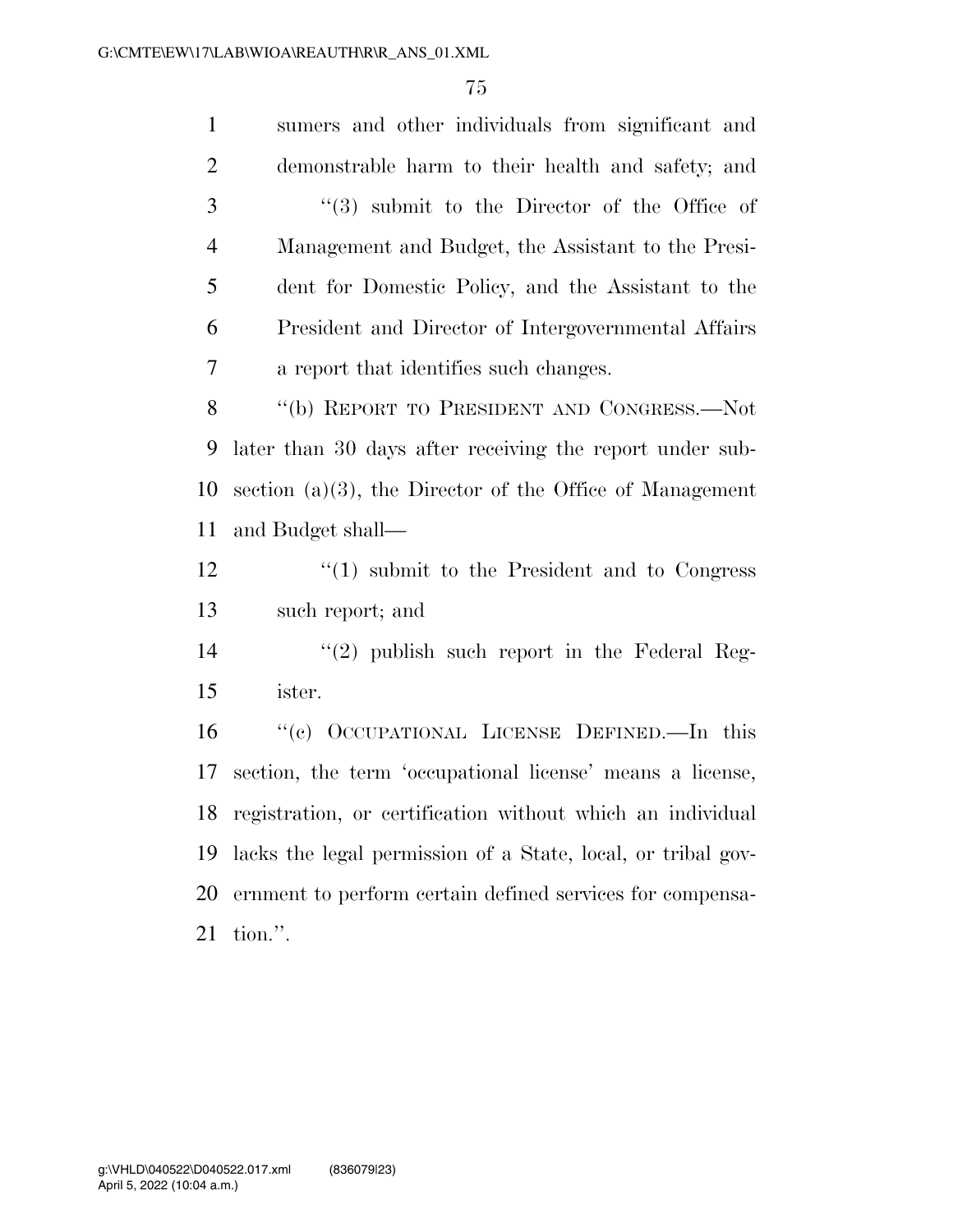# **TITLE IV—AMENDMENTS TO THE WAGNER-PEYSER ACT**

**SEC. 401. WORKFORCE AND LABOR MARKET INFORMATION** 

**SYSTEM.** 

 (a) EMPLOYMENT SERVICE OFFICES.—Section 3(a) of the Wagner-Peyser Act (29 U.S.C. 49b(a)) is amended by adding at the end the following: ''States may use a merit staffing model or a contract staffing model at State public employment service offices.''

 (b) AUTHORIZATION OF APPROPRIATIONS.—Section 11 15(g) of the Wagner-Peyser Act  $(29 \text{ U.S.C. } 491-2(g))$  is amended by striking ''\$60,153,000 for'' and all that fol- lows through ''year 2020.'' and inserting ''\$70,667,000 for each of the fiscal years 2023 through 2028.''.

## **TITLE V—AMENDMENTS TO THE**

### **REHABILITATION ACT OF 1973**

#### **SEC. 501. COMPETITIVE INTEGRATED EMPLOYMENT.**

 (a) DEFINITION.—Section 7(5) of the Rehabilitation Act of 1973 (29 U.S.C. 705(5)) is amended—

20  $(1)$  in subparagraph  $(B)$ —

 (A) by striking ''not including'' and insert-22 ing "including social and interpersonal inter- actions with colleagues, vendors, customers, su-periors, or other such persons who the employee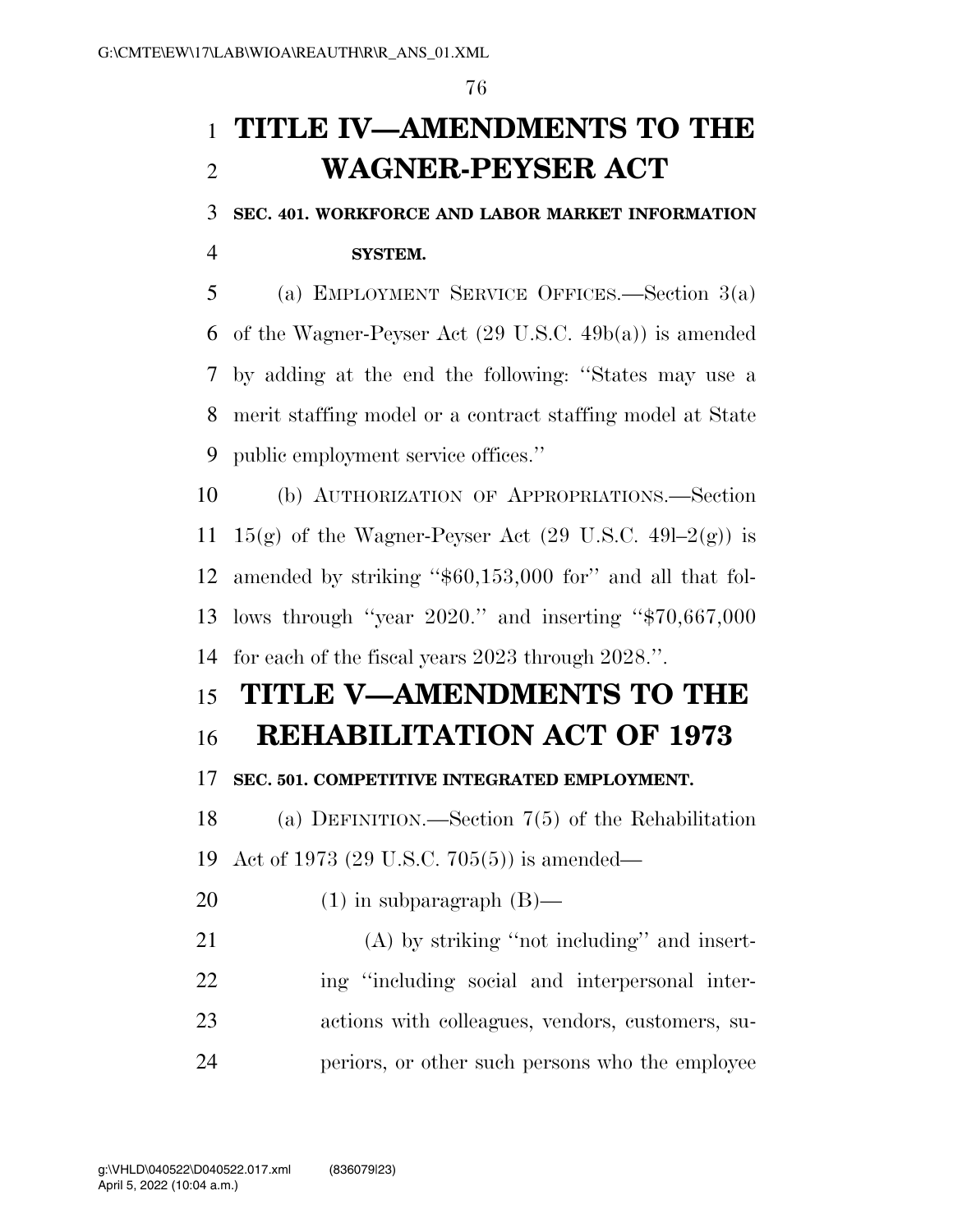| $\mathbf{1}$   | may come into contact with during the work           |
|----------------|------------------------------------------------------|
| $\overline{2}$ | day and across workplace settings, other than";      |
| 3              | (B) by inserting ", except that such inter-          |
| $\overline{4}$ | actions shall not be considered solely at the        |
| 5              | work unit level" before the semicolon at the         |
| 6              | end; and                                             |
| 7              | $(C)$ by striking "and" at the end;                  |
| 8              | $(2)$ in subparagraph $(C)$ , by striking the period |
| 9              | at the end and inserting "; and"; and                |
| 10             | $(3)$ by adding at the end the following:            |
| 11             | "(D) for which an individual may have                |
| 12             | been paid—                                           |
| 13             | $``(i)$ by a contractor—                             |
| 14             | $\lq\lq$ of the Federal Government                   |
| 15             | under a contract with the Federal                    |
| 16             | Government for which priority was                    |
| 17             | given to the contractor on the basis of              |
| 18             | the bid of the contractor involving                  |
| 19             | supporting employment for individuals                |
| 20             | with disabilities; or                                |
| 21             | $\lq\lq$ (II) of a State government                  |
| 22             | under a contract with the State gov-                 |
| 23             | ernment for which priority was given                 |
| 24             | to the contractor on the basis of the                |
| 25             | bid of the contractor involving sup-                 |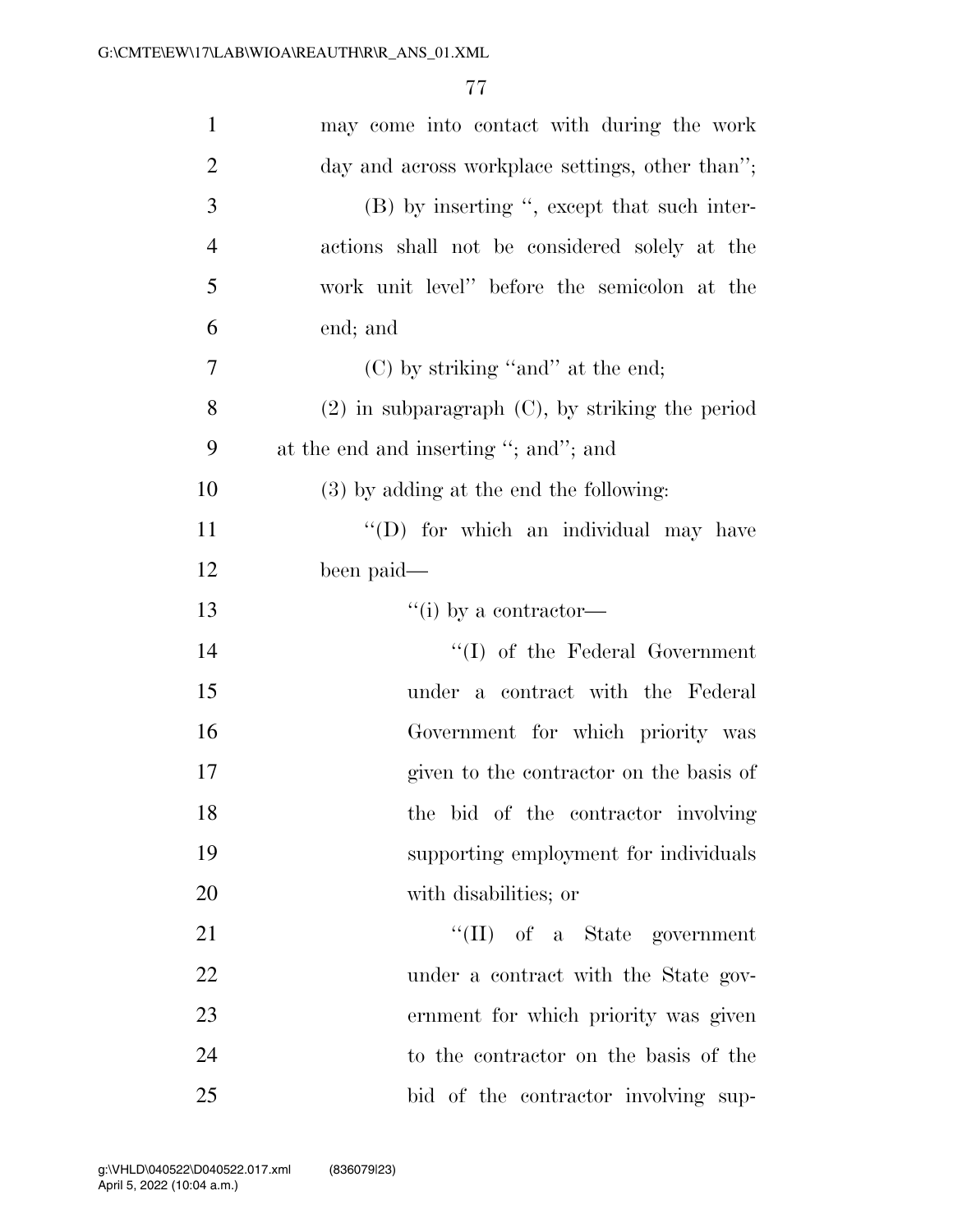| $\mathbf{1}$   | porting employment for individuals                          |
|----------------|-------------------------------------------------------------|
| $\overline{2}$ | with disabilities;                                          |
| 3              | "(ii) by a subcontractor at any tier of                     |
| $\overline{4}$ | a contractor-                                               |
| 5              | $``(I)$ of the Federal Government                           |
| 6              | under a subcontract for which priority                      |
| 7              | was given to the subcontractor on the                       |
| 8              | basis of the bid of the subcontractor                       |
| 9              | involving supporting employment for                         |
| 10             | individuals with disabilities; or                           |
| 11             | $``(II)$ of a State government                              |
| 12             | under a subcontract for which priority                      |
| 13             | was given to the subcontractor on the                       |
| 14             | basis of the bid of the subcontractor                       |
| 15             | involving supporting employment for                         |
| 16             | individuals with disabilities; or                           |
| 17             | "(iii) under a contract mandating di-                       |
| 18             | rect labor-hour ratio of individuals with                   |
| 19             | disabilities.".                                             |
| 20             | RULE OF CONSTRUCTION.—Nothing in the<br>(b)                 |
| 21             | amendments made by subsection (a) shall be construed to     |
| 22             | reduce the number of jobs available for referral by a State |
| 23             | agency or other entity.                                     |
| 24             | (c) SENSE OF CONGRESS.—It is the sense of Con-              |
| 25             | gress that jobs meeting the definition in section $7(5)(B)$ |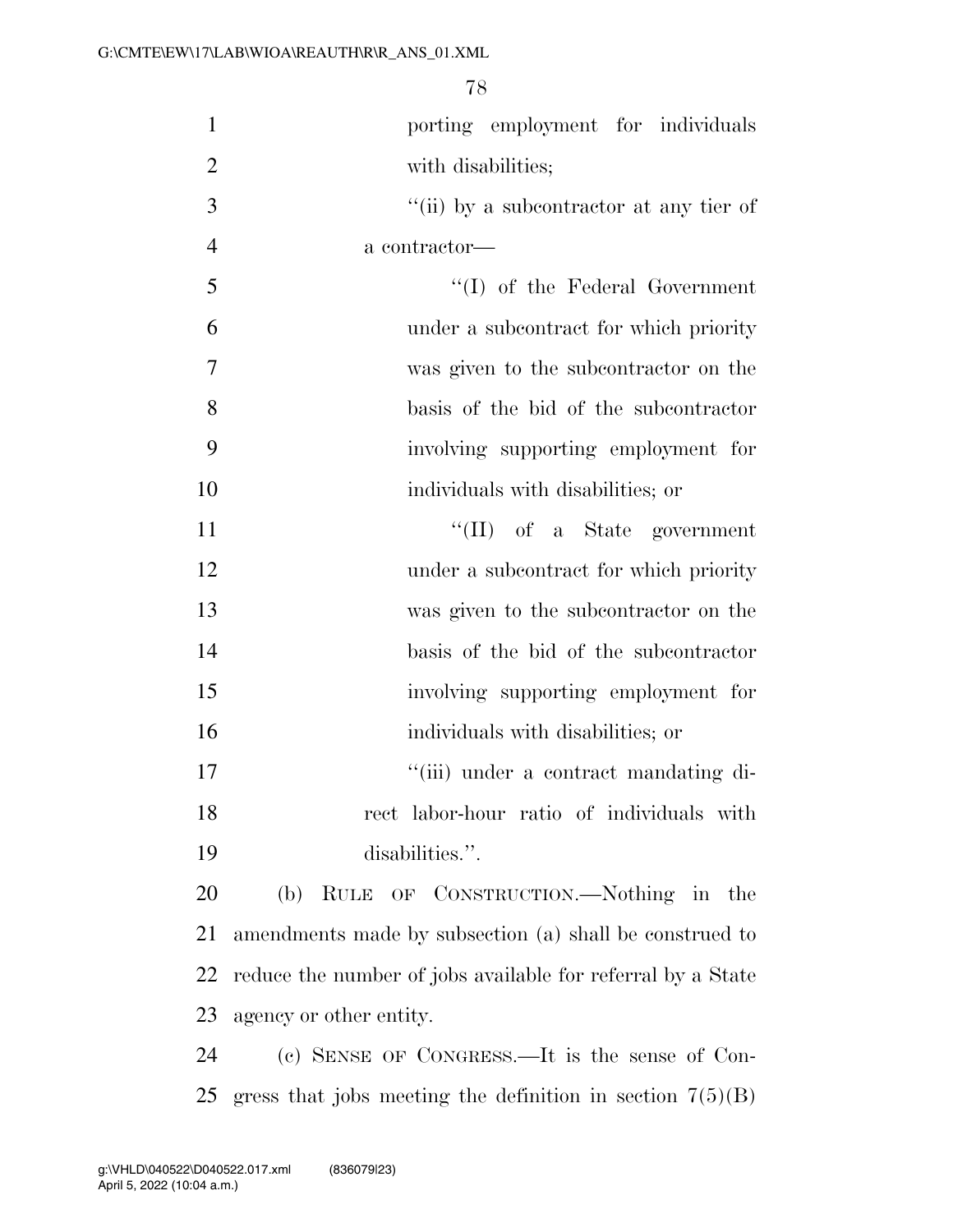of the Rehabilitation Act of 1973 (29 U.S.C. 705(5)(B)), as amended in subsection (a), and which derive from Fed- eral or State contracts managed by community rehabilita- tion programs for the purposes of supporting employment for people with disabilities, shall be eligible to be consid-ered—

 (1) part of the competitive labor market; and (2) an employment outcome for State vocational rehabilitation purposes.

#### **SEC. 502. AUTHORIZATION OF APPROPRIATIONS.**

 (a) VOCATIONAL REHABILITATION SERVICES.—Sec- tion 100(b)(1) of the Rehabilitation Act of 1973 (29 U.S.C. 720(b)(1)) is amended—

- (1) by striking ''\$3,302,053,000'' and inserting 15 "\$3,719,121,000"; and
- (2) by striking ''2015 through 2020'' and in-serting ''2023 through 2028''.

 (b) CLIENT ASSISTANCE PROGRAM.—Section 112(h) of the Rehabilitation Act of 1973 (29 U.S.C. 732(h)) is amended to read as follows:

21 ''(h) There are authorized to be appropriated to carry out the provisions of this section \$14,098,000 for each of fiscal years 2023 through 2028.''.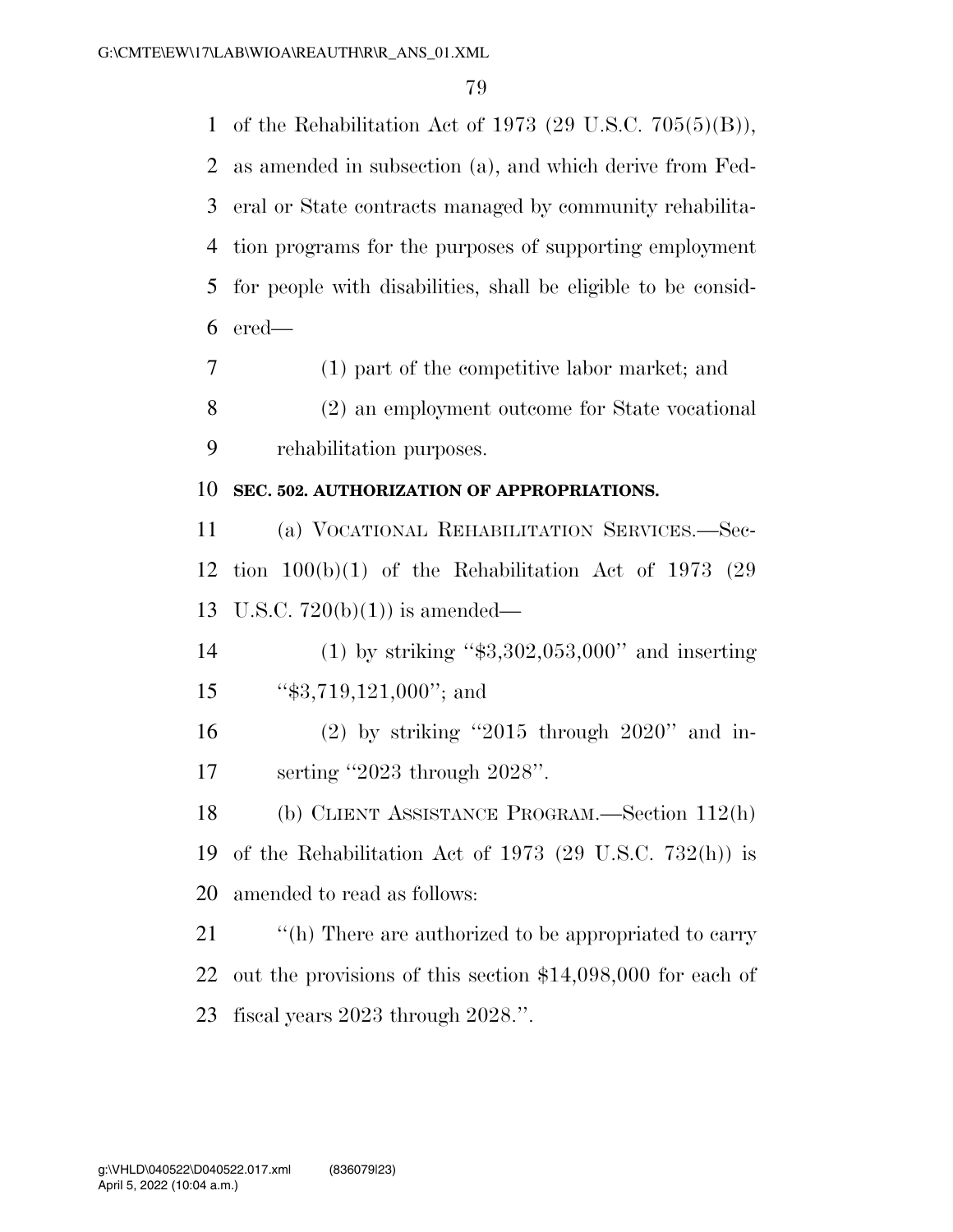(c) RESEARCH AND TRAINING.—Section 201 of the Rehabilitation Act of 1973 (29 U.S.C. 761) is amended to read as follows:

#### **''SEC. 201. AUTHORIZATION OF APPROPRIATIONS.**

 ''There are authorized to be appropriated to carry out this title \$122,143,000 for each of fiscal years 2023 through 2028.''.

 (d) TRAINING.—Section 302(i) of the Rehabilitation Act of 1973 (29 U.S.C. 772(i)) is amended to read as follows:

11 "(i) AUTHORIZATION OF APPROPRIATIONS.—There are authorized to be appropriated to carry out this section \$39,540,000 for each of fiscal years 2023 through 2028.''.

 (e) DEMONSTRATION AND TRAINING PROGRAMS.— Section 303(e) of the Rehabilitation Act of 1973 (29 U.S.C. 773(e)) is amended to read as follows:

 ''(e) AUTHORIZATION OF APPROPRIATIONS.—For the purpose of carrying out this section there are authorized to be appropriated \$6,809,000 for each of fiscal years 2023 through 2028.''.

 (f) NATIONAL COUNCIL ON DISABILITY.—Section 405 of the Rehabilitation Act of 1973 (29 U.S.C. 785) is amended to read as follows: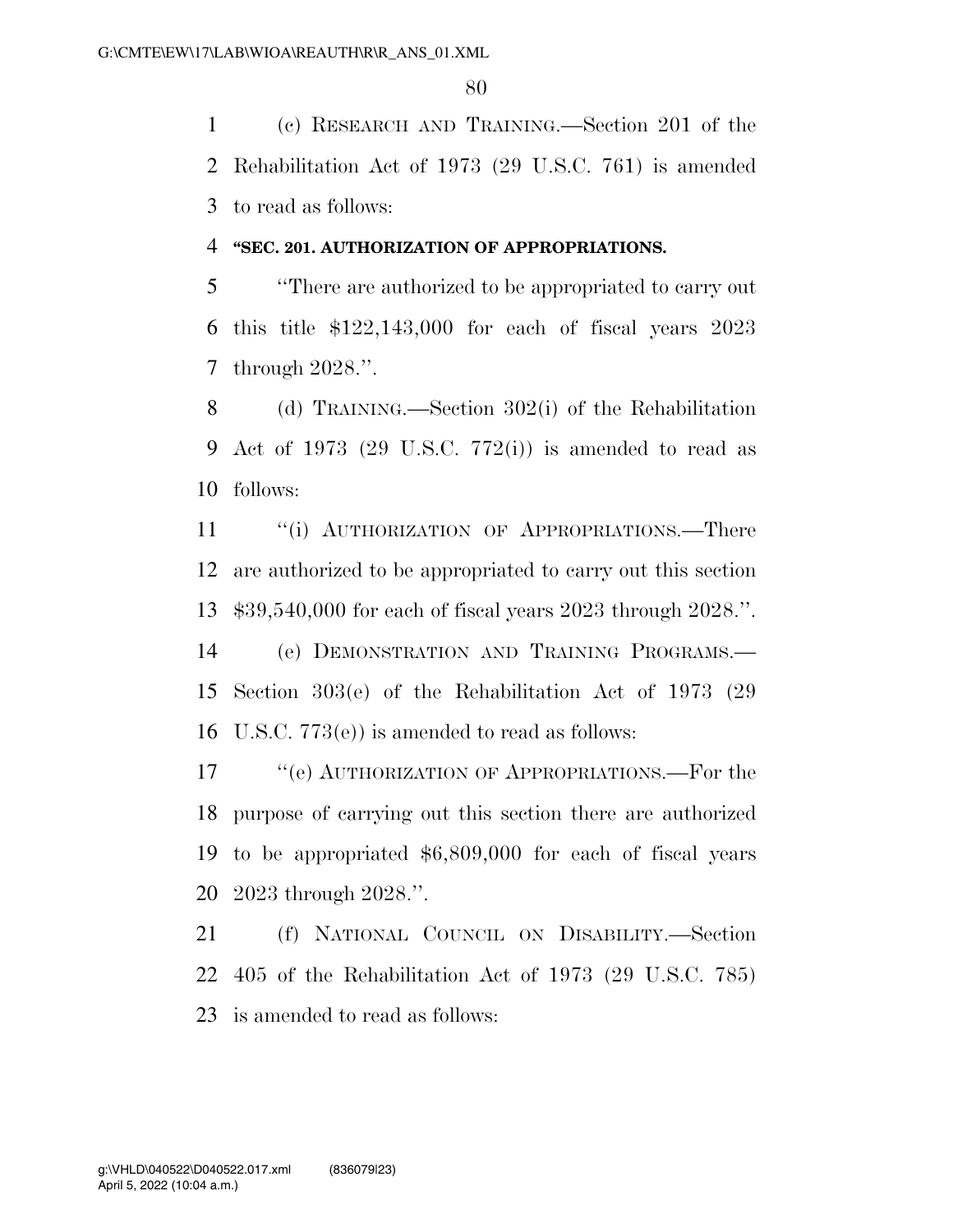#### **''SEC. 405. AUTHORIZATION OF APPROPRIATIONS.**

 ''There are authorized to be appropriated to carry out this title \$3,743,000 for each of fiscal years 2023 through 2028.''.

 (g) ARCHITECTURAL AND TRANSPORTATION BAR- RIERS COMPLIANCE BOARD.—Section 502(j) of the Reha- bilitation Act of 1973 (29 U.S.C. 792(j)) is amended to read as follows:

 ''(j) There are authorized to be appropriated for the purpose of carrying out the duties and functions of the Access Board under this section \$9,750,000 for each of fiscal years 2023 through 2028.''.

 (h) PROTECTION AND ADVOCACY OF INDIVIDUAL RIGHTS.—Section 509(l) of the Rehabilitation Act of 1973 (29 U.S.C. 794e(l)) is amended to read as follows:

 ''(l) AUTHORIZATION OF APPROPRIATIONS.—There are authorized to be appropriated to carry out this section \$20,735,000 for each of fiscal years 2023 through 2028.''.

 (i) SUPPORTED EMPLOYMENT.—Section 610 of the Rehabilitation Act of 1973 (29 U.S.C. 795o) is amended to read as follows:

#### **''SEC. 610. AUTHORIZATION OF APPROPRIATIONS.**

 ''There is authorized to be appropriated to carry out this title \$32,363,000 for each of fiscal years 2023 through 2028.''.